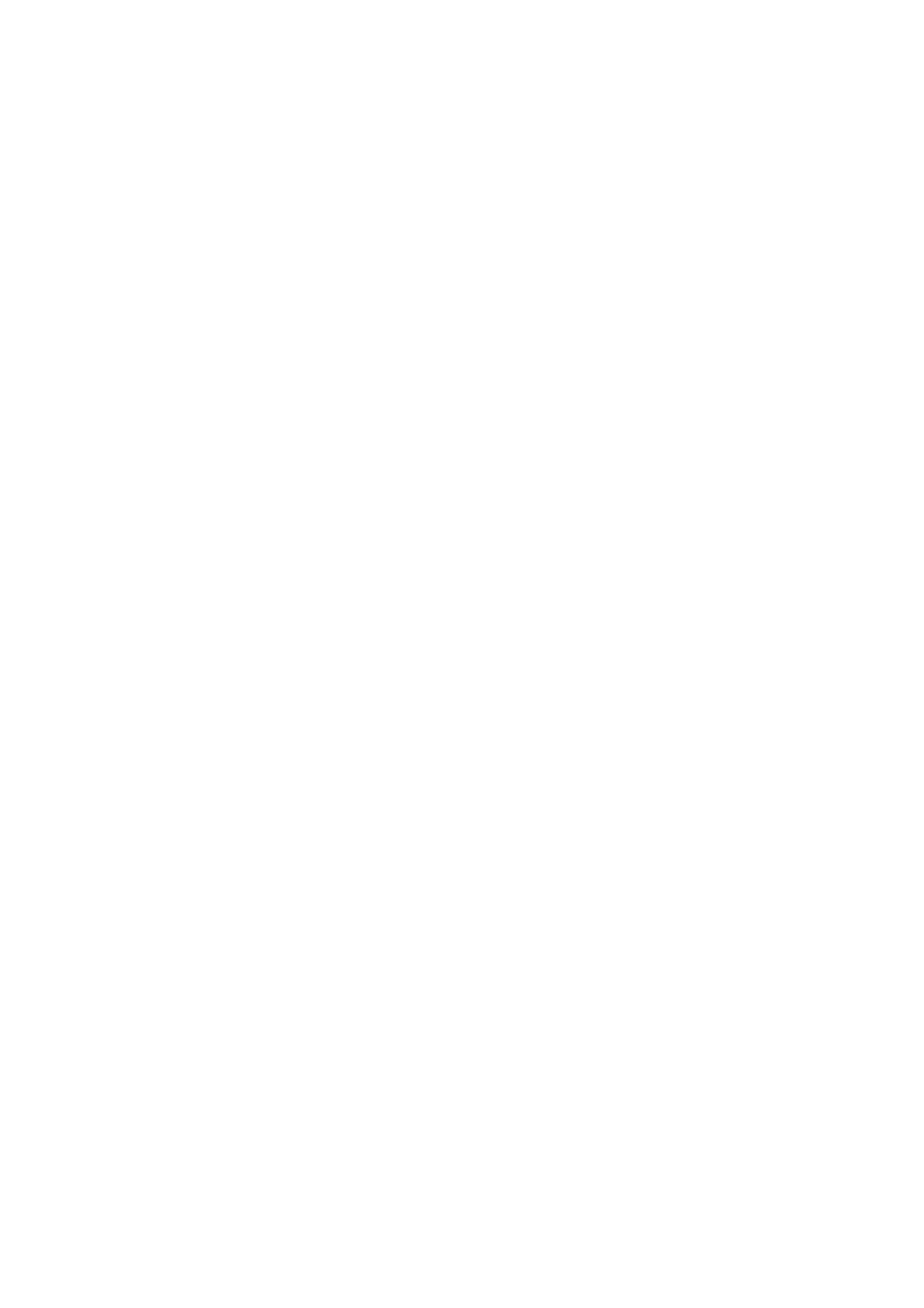# ABSTRACT

| Author                                                         |                 |  |  |
|----------------------------------------------------------------|-----------------|--|--|
| Ojala, Elli                                                    |                 |  |  |
| <b>Title</b>                                                   |                 |  |  |
| ENVIRONMENTAL REPORTING OF CLOTHING RETAILERS - A longitudinal |                 |  |  |
| study on measurement practices and legitimacy                  |                 |  |  |
| Subject                                                        | Type of work    |  |  |
| Corporate Environmental Management                             | Master's Thesis |  |  |
| Time (Month/Year)                                              | Number of pages |  |  |
| April/2015                                                     | 76              |  |  |

#### Abstract

The sustainability of the clothing industry is a topic of frequent discussion in the media. However, the discussion seems to be more focused on social issues in the supply chain rather than on the environmental impacts that the clothing industry causes. In addition, there seems to be a lack of research concerning the environmental impacts of the clothing industry. This thesis studies the environmental reporting of clothing retailers. The thesis compares the reporting practices by studying the sustainability reports of four multinational clothing retailers operating in Finland. The aim is to find out how the case companies measure their environmental performance and what environmental data they provide. Furthermore, the thesis takes a look into legitimacy by studying the potential use of strategies for legitimacy. The development of environmental reporting practices, measurement practices and the use of strategies for legitimacy are analyzed and the case companies are compared to each other. The research is of qualitative nature and is conducted as a longitudinal content analysis where the changes throughout the years of reporting can be seen.

The results of the study indicate that sustainability reporting is not common among multinational clothing retailers operating in Finland. The environmental reporting seems to follow common guidelines, mainly the GRI reporting framework. The measurement of environmental aspects has a focus on product- and material-related data, especially on organic cotton and chemical use. In the case of legitimacy, the most commonly used strategy was to repair legitimacy. Despite the frequent variations in chosen indicators, base years and other approaches, the development of both environmental reporting practices and the presenting of measurement data has been somewhat positive. Thus this study builds an optimistic future for environmental reporting as some development can already be seen, but as long as the fashion retail industry is founded on mass consumption, environmental reporting bears a minimal role in reducing environmental impacts.

#### Keywords

Environmental reporting, sustainability reporting, legitimacy theory, measurement, clothing, clothing retailer, longitudinal, GRI

#### Location

Jyväskylä University School of Business and Economics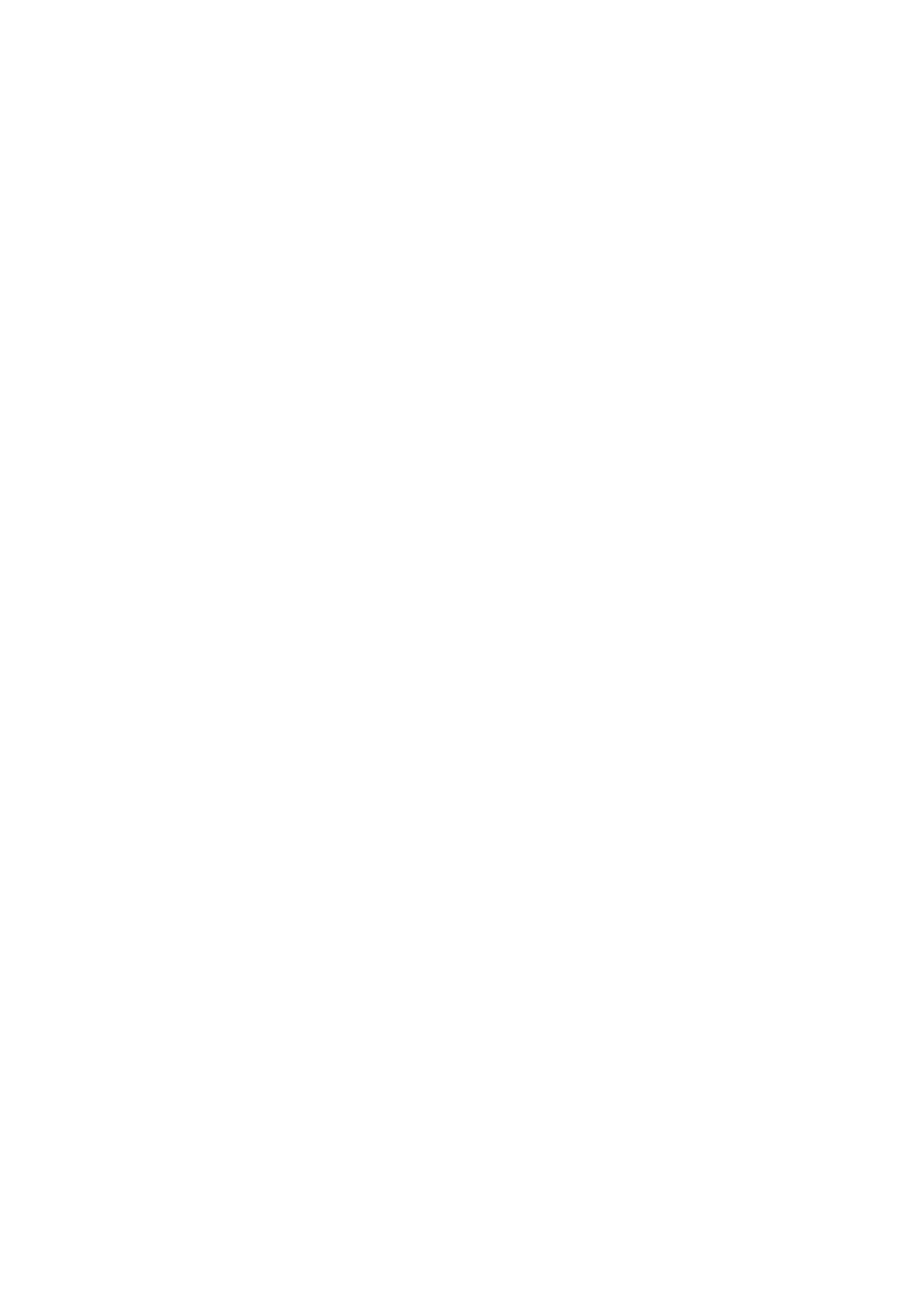## LIST OF TABLES

| TABLE 1             |                                                               |  |
|---------------------|---------------------------------------------------------------|--|
| TABLE 2             |                                                               |  |
| TABLE 3             |                                                               |  |
| <b>TABLE 4</b>      | Comparison of case companies based on reporting practices32   |  |
| TABLE 5             | Comparison of the case companies based on measurement area.38 |  |
| TABLE 6             |                                                               |  |
| TABLE 7             |                                                               |  |
| TABLE 8             |                                                               |  |
| TABLE 9             |                                                               |  |
| TABLE 10            |                                                               |  |
| TABLE <sub>11</sub> |                                                               |  |
| TABLE <sub>12</sub> | Comparison of the development of case companies (overall)57   |  |
|                     |                                                               |  |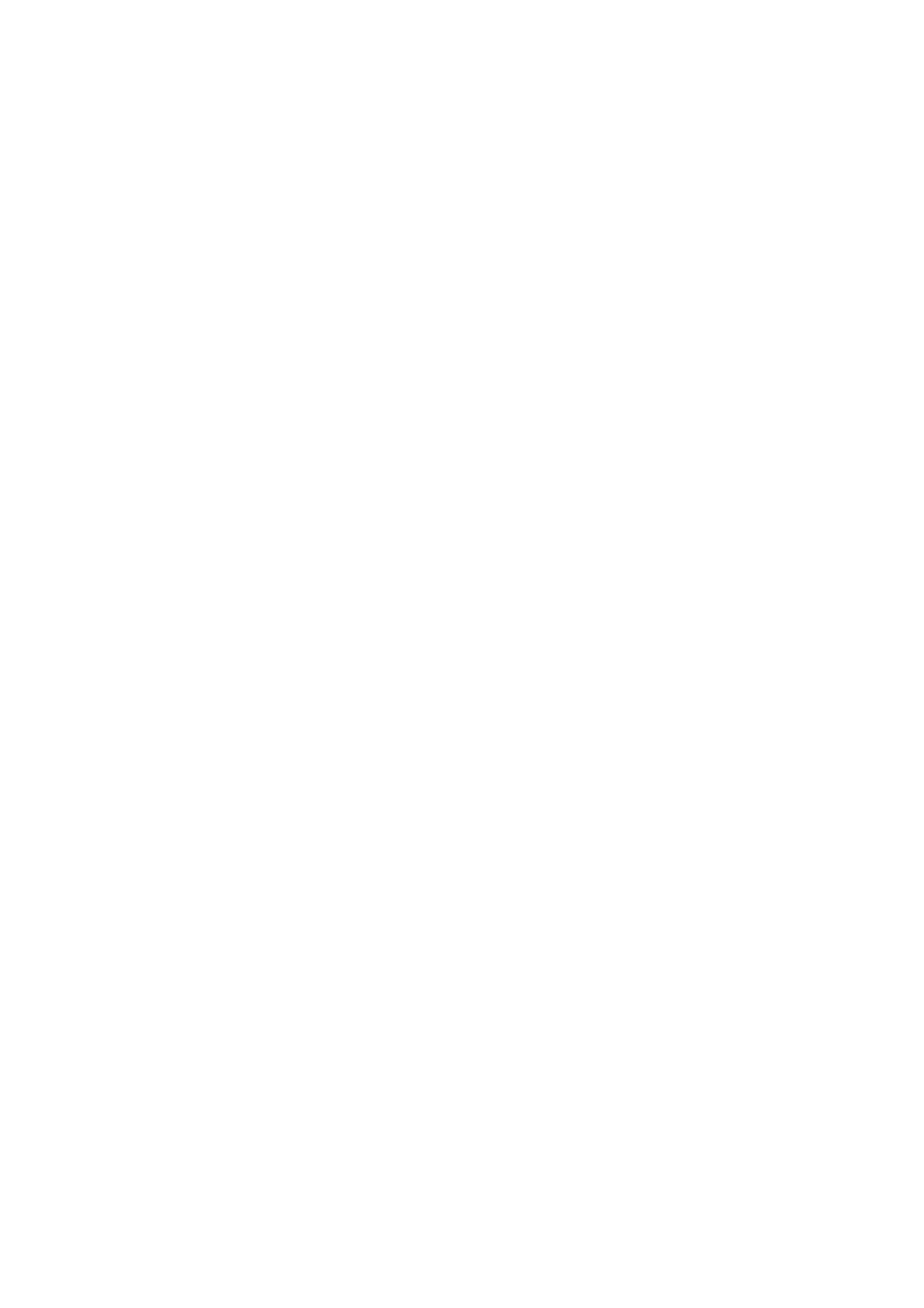## **CONTENTS**

| $\mathbf{1}$   |                  |                                                              |  |
|----------------|------------------|--------------------------------------------------------------|--|
|                | 1.1              | Environmental sustainability of the clothing industry 10     |  |
|                | 1.2              |                                                              |  |
|                | 1.3              |                                                              |  |
| $\overline{2}$ |                  |                                                              |  |
|                | 2.1              |                                                              |  |
|                | $2.2\phantom{0}$ |                                                              |  |
|                |                  |                                                              |  |
|                |                  | 2.2.2 Measurement of environmental performance in reports 18 |  |
|                | 2.3              |                                                              |  |
|                |                  | 2.3.1 The role of legitimacy in sustainability reporting 22  |  |
|                |                  |                                                              |  |
| 3              |                  |                                                              |  |
|                | 3.1              |                                                              |  |
|                | 3.2              |                                                              |  |
|                | 3.3              |                                                              |  |
|                |                  |                                                              |  |
| $\overline{4}$ |                  |                                                              |  |
|                | 4.1              |                                                              |  |
|                | 4.2              |                                                              |  |
|                | 4.3              |                                                              |  |
|                | 4.4              |                                                              |  |
|                | 4.5              |                                                              |  |
|                |                  |                                                              |  |
| 5              |                  |                                                              |  |
|                | 5.1              |                                                              |  |
|                | 5.2              |                                                              |  |
|                | 5.3              |                                                              |  |
|                | 5.4              |                                                              |  |
|                | 5.5              |                                                              |  |
| 6              |                  |                                                              |  |
|                |                  |                                                              |  |
|                |                  |                                                              |  |
|                |                  |                                                              |  |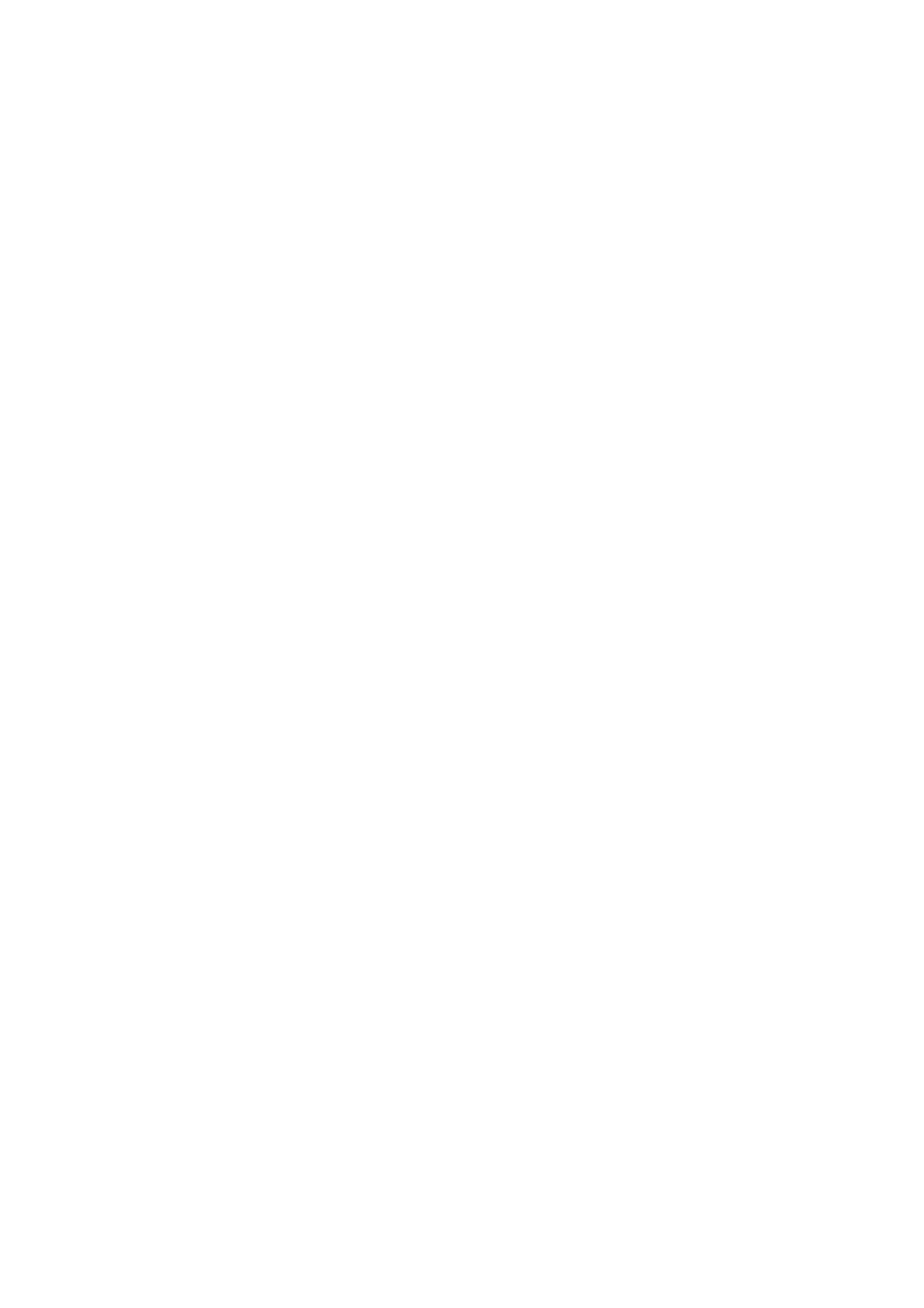## 1 INTRODUCTION

The sustainability of the clothing industry is constantly under media scrutiny when it comes to social aspects such as rights of factory workers or use of child labor. For example, "some high-profile multinational clothing and sports retail companies have been repeatedly exposed to media criticism about the exploitation of workers in their supply companies in developing countries" (Islam & Wise 2012: 100). Despite the media exposure to social defects and the increased attention to ethical consumption (Goworek 2011), the environmental impacts of the clothing industry have been left with little attention.

This thesis tries to clarify the situation by studying the environmental reporting of clothing retailers. The actual state of environmental impacts of the clothing sector can be somewhat challenging to study and therefore the thesis focuses on the how the clothing retailers themselves report, what environmental data they choose to present and how their environmental reporting has developed throughout the years of reporting. The thesis also looks into the communication used in the environmental reports and provides conclusions on whether the environmental communication of the companies can be seen as strategies for legitimacy. A comparison of the studied companies based on their environmental reporting practices, presenting of data and use of strategies for legitimacy is also provided. The research is conducted in the form of a longitudinal content analysis where the changes in a time frame can be seen.

Motivation for the research originates from the negative media coverage of certain clothing retailers that has brought especially the social problems of garment manufacturing to the table. For example H&M is claimed to be one of the most exposed fashion companies to the public (Caniato 2012). The 'truth' behind the news is not simple to find as the stakeholders and the company might have opposing views on the subject at hand. Another motivation stems from the emergence of environmental labeling in garments which makes the environmental responsibility of clothing retailers even more open to discussion. Also in practice, it is time-consuming – if not impossible – for the consumer to find out which clothing retailers are better in terms of managing their environmental responsibility. Another reason for the study is the absence of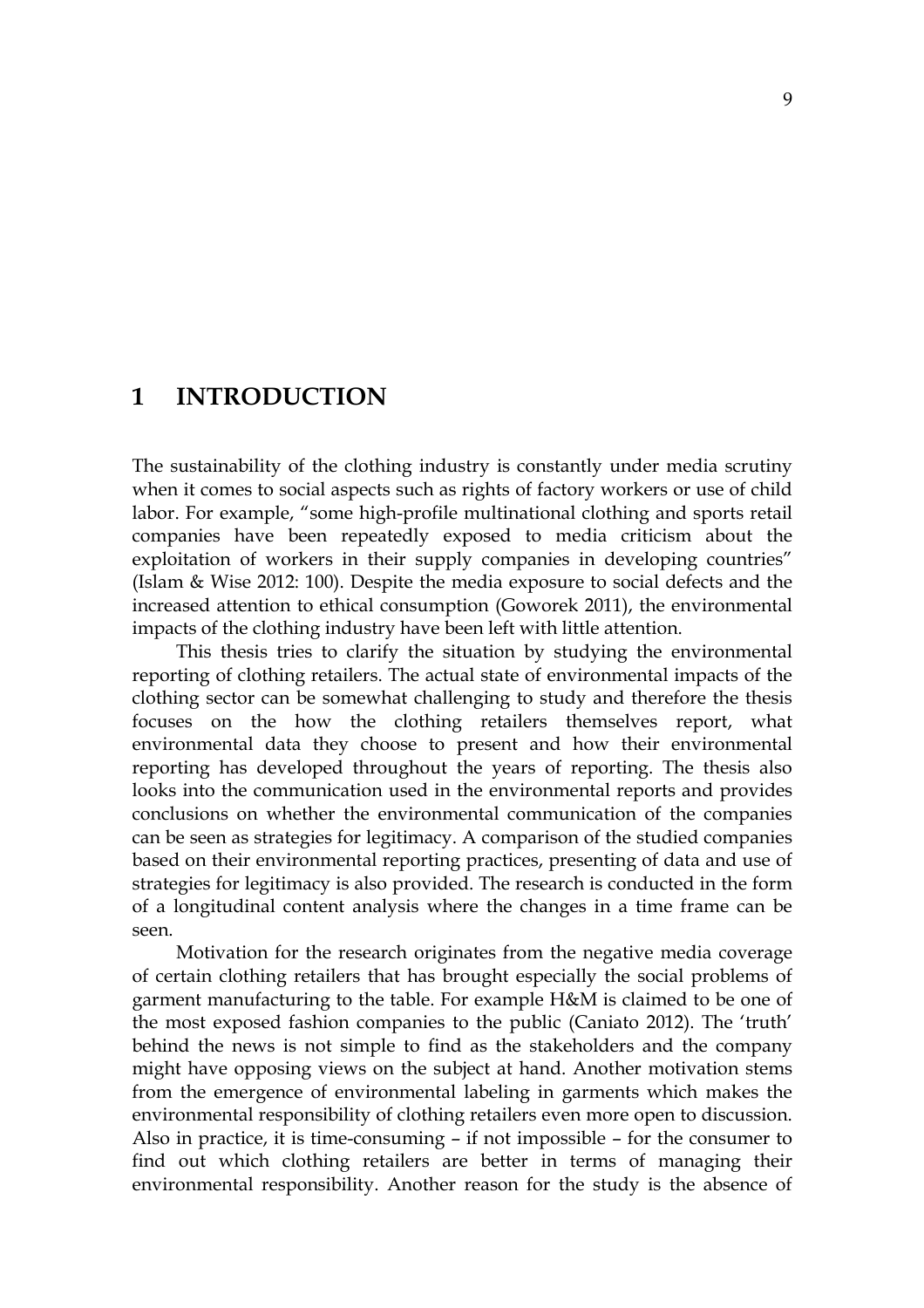sustainability reports published by the clothing retailers. As described in more detail later, having sustainability reports does not seem common among clothing retailers and the level of sustainability information available varies widely between companies.

## 1.1 Environmental sustainability of the clothing industry

The environmental impact of the clothing industry is considerable, as the industry involves almost one tenth of the world's employees and 4% of the world's exports (Caniato 2012). All of the stages throughout the whole life cycle of a piece of garment have negative impacts to the environment of varying scales. The impacts in the life cycle of a garment start with pesticide and water use in cotton and other natural fibre cultivation as well as the energy use in producing synthetic fibres (Caniato 2012). The clothing industry also uses a great deal of transportation (Caniato 2012) as both the fibre growing and manufacturing of synthetic fibres are located globally (Fulton 2013). In general, it can be said that the sourcing of clothing is usually done in Asia or other more under-developed and low-labor-cost part of the world, whereas the sales are more often done in more developed countries. The production of garments consumes a lot of chemicals and natural resources, especially water, in dyeing, drying and finishing the products (Caniato 2012, Fulton 2013). The purchasing of "fast fashion" (Caniato 2012) or "throwaway fashion" (Birtwistle 2007) also raises concerns with the use and disposal of clothing as customers are spending more on disposable fashion (Fulton 2013) than on durable and more expensive products. Garments might be disposed after they have been worn only a few times (Birtwistle & Moore 2006). The disposal can be done by re-using, recycling or simply destroying the garment (Birtwistle 2007), which each have different level of impact on the environment.

Despite both the environmental and social impacts, it seems that the reporting of sustainability information within the clothing industry remains low. An increase in ethical consumerism can be seen among fashion consumers, probably due to the various "scandals" within the clothing industry (Goworek 2011), such as the Greenpeace Detox –campaign exposing clothing retailers' use of harmful chemicals and the pollution of water in manufacturing (Greenpeace 2014), the organic cotton "fraud" where certified organic clothes were found to be contaminated with genetically modified cotton (Chua 2010) and multiple reports of textile factory fires especially in Bangladesh (Burke 2013). Both the increase in demand for ethical clothing and the media attention on the negative social and environmental impacts of the industry might have contributed to raising awareness for sustainability reporting within the clothing industry but in the absence of common guidelines and legislation for reporting there are still vast differences between clothing retailers in their levels of social and environmental reporting.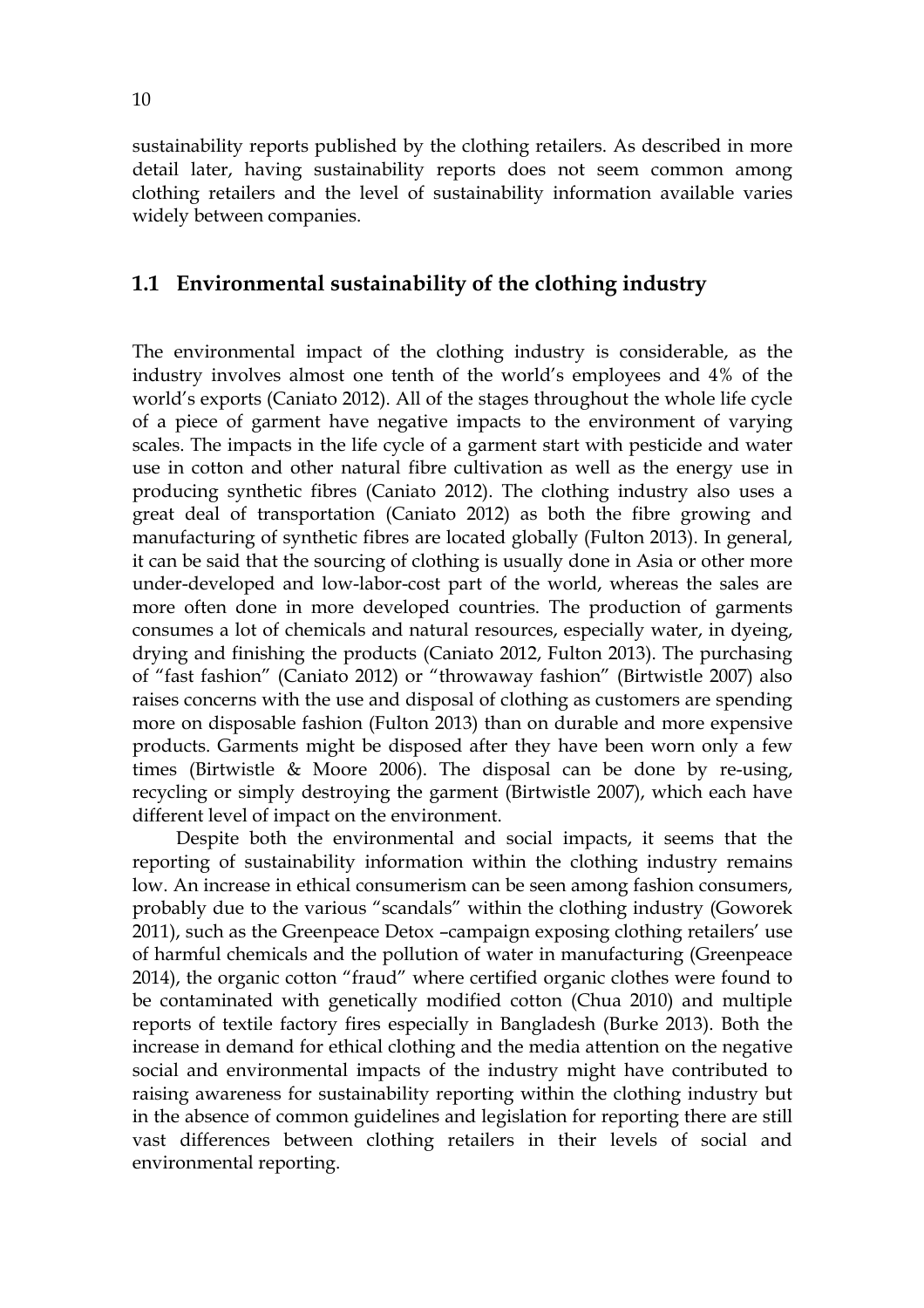## 1.2 Research aim

The aim of the research is to describe the situation of environmental reporting of multinational clothing retailers operating in Finland. The thesis studies the environmental sections of sustainability reports of four clothing retailers and attempts to find out how the environmental reporting practices change and evolve in general throughout the years of reporting. More specifically, the aim of the research is to find out how the case companies measure their environmental performance, what data they provide and how the presented data changes throughout the years of reporting. In addition, to get a more deeper insight on the strategies behind the reporting, the communication of environmental reporting is analyzed based on whether examples of strategies for gaining, maintaining or repairing legitimacy can be found from the reports and how the use of strategies change throughout the years of reporting.

Next the research questions are presented. In the case of all of the research questions, a comparison between the case companies is done in order find out what kinds of distinctions can be found from the environmental reporting practices between the companies.

The research question is:

1. How do clothing retailers report their environmental performance in their sustainability reports and how the methods change during their years of sustainability reporting?

The sub-questions are:

- 2. What environmental data do the case companies present in their reports and which environmental measurement areas are prioritized?
- 3. How have both the reporting practices and the data presented developed during the years of reporting?
- 4. Which strategies for legitimacy can be found from the environmental reporting of the case companies and how the choice of strategies changes during the years of reporting?

The thesis produces four results. First, the study sheds light on the environmental reporting practices of the case companies and what data they present. Second, the thesis provides results on whether the environmental communication of the companies can be seen as strategies for legitimacy. Third the study presents tendencies and development of environmental reporting practices, the presentation of data and use of strategies for legitimacy. Fourth and finally, the study provides a comparison of the studied companies based on their environmental reporting practices, presenting of data and use of strategies for legitimacy.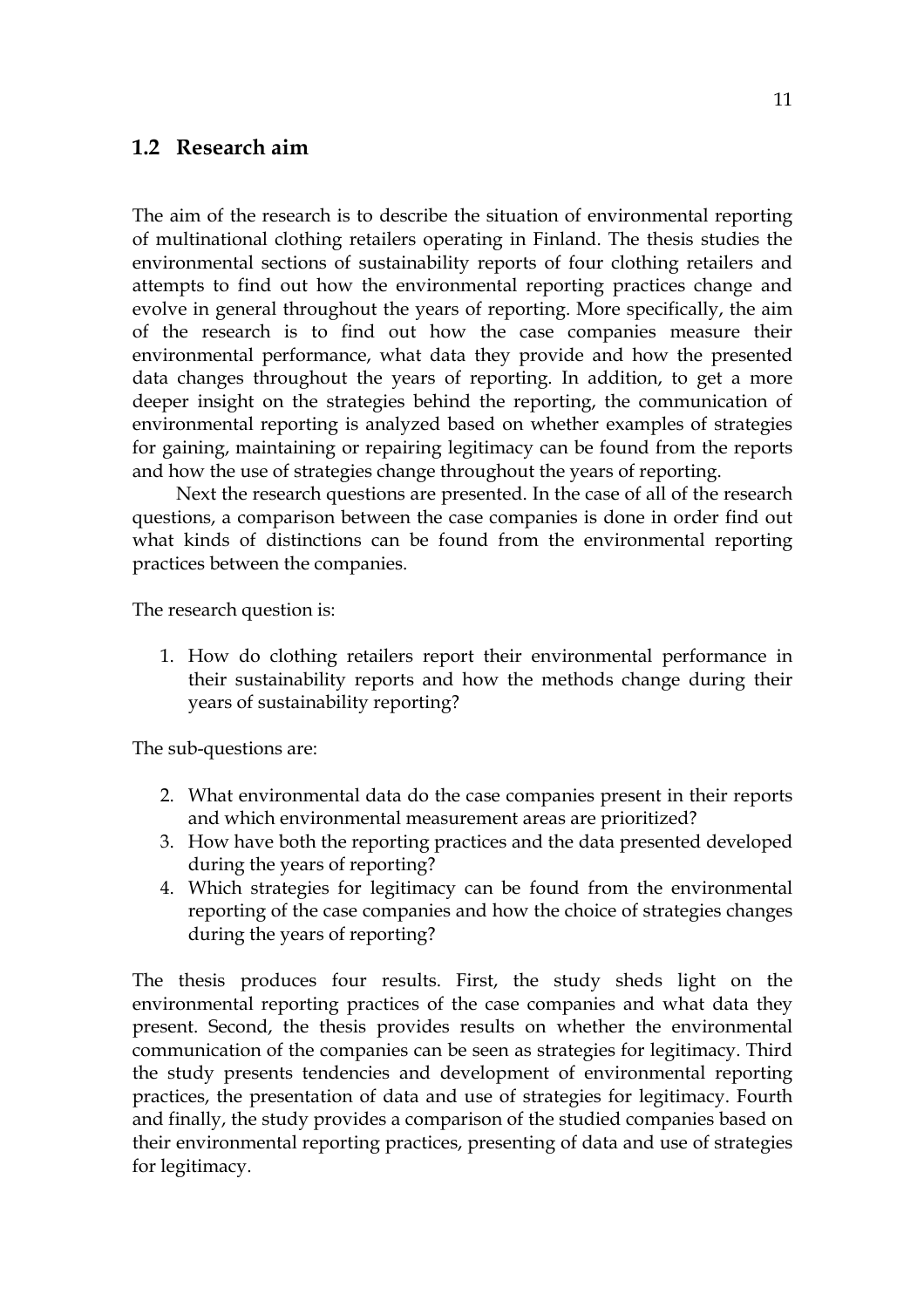## 1.3 Outline of the thesis

The thesis is divided into six chapters. Chapter 1 introduces the research topic, discusses the motivation behind the research and presents the aim of the research. Chapter 2 proceeds by presenting prior research on sustainability and environmental reporting in the clothing sector followed by a presentation of the main concepts of the study: sustainability reporting, environmental reporting and related standards and guidelines for reporting. Chapter 2 finishes with defining legitimacy theory and the role of legitimacy in sustainability reporting. Chapter 3 discusses the methodological choices behind the study, clarifies the process of data acquisition and presents a framework for data analysis. Chapter 4 presents the results of the study and compares the case companies with each other. Chapter 5 discusses the results and provides contributions and limitations of the study as well as ideas for further research. Chapter 6 concludes the thesis by summarizing the main findings of the study.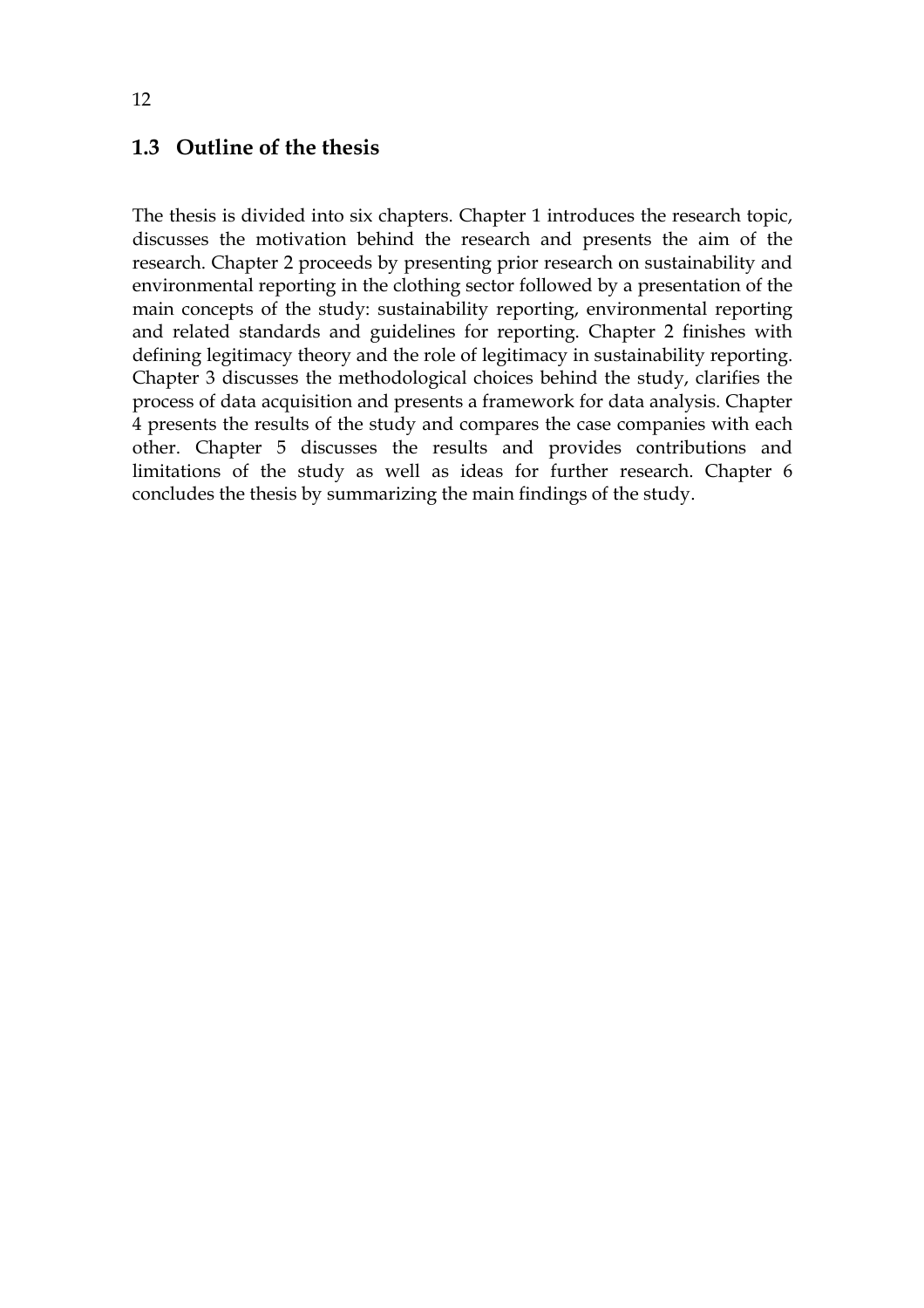## 2 LITERATURE AND THEORY

"Research in the area of CSR in fashion retailers is sparse and concentrates mainly on ethical sourcing by fashion retailers and brands, in addition to consumers' views on purchasing ethical products." (Goworek 2011: 79)

The sustainability-related research on clothing sector is not common and in general seems to be focused on ethical consumption rather than to the environmental concerns that the clothing sector faces. There also seems to be a tendency to focus on clothing retailers that claim to be providing 'eco-fashion'. An absence of research related particularly to sustainability reporting within the clothing sector can be seen. A few studies try to fill the gap in the research on sustainability reporting in the clothing sector. Fulton and Lee (2013) researched the online sustainability initiatives of clothing retailers that sell sustainable apparel (Fulton 2013). Islam and Wise (2012) studied the online social and environmental reporting of major clothing suppliers in Bangladesh. Another related study by Islam and Deegan (2008) studied the management attitudes and motivations of clothing retailers for sustainability reporting. Caniato (2012) on the other hand studied the environmental sustainability in fashion supply chains.

When talking about the environmental reporting of organizations studies that concentrate on the measurement of environmental impacts are rare. The research on social and environmental reporting seems to focus more on studying the communication used in the reports, such as 'greenwashing' (e.g. Delmas & Burbano 2011, Mason & Mason 2012) and how the environmental communication reflects the actual corporate behavior (Cerin 2002). More comprehensive studies on environmental reporting focus on how environmental reporting is related to the broader discourse on environmentalism (Buhr & Reiter 2006) or how environmental reports respond to institutional pressures (Laine 2009).

However, despite the lack of prior studies this chapter presents the main concepts of the study: sustainability reporting and environmental reporting. The chapter also specifies some of the relevant standards and guidelines for sustainability reporting and how environmental performance can be measured.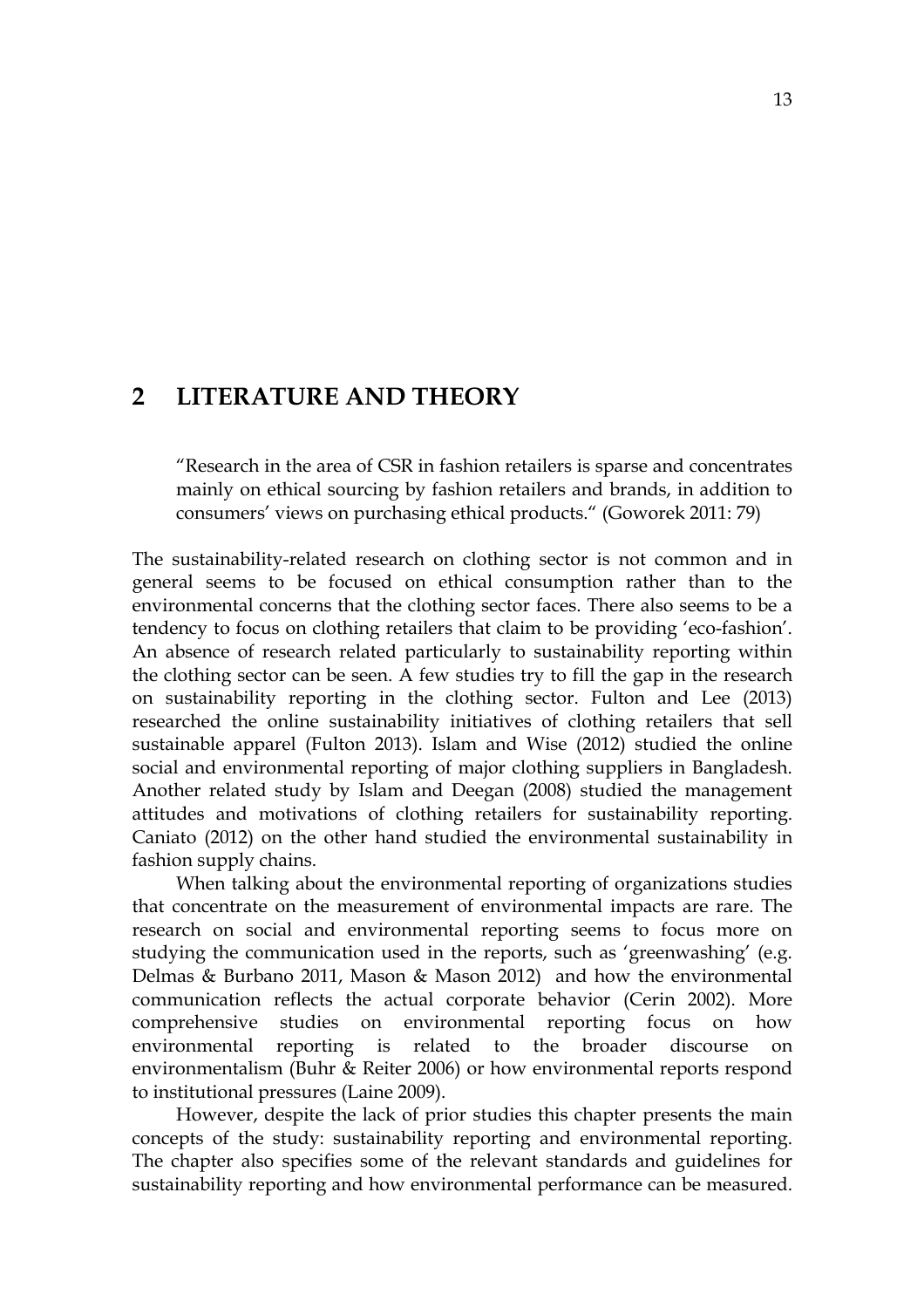The chapter concludes with a presentation of legitimacy theory and the role of legitimacy in sustainability reporting.

## 2.1 Sustainability reporting

Sustainability reporting covers the economic, social and environmental areas of an organization's performance (Hubbard 2011). Sustainability reporting has been seen to have evolved from environmental reporting as the content of environmental reports started to contain more and more information, such as health and safety information (Buhr & Reiter 2006). As a result, the reports started to use the language of sustainable development (Buhr & Reiter 2006). Sustainability can be thought of being part of accounting as it represents mechanisms for accountability (Buhr & Reiter 2006). 'Accounting' as a term can be seen to cover the whole process from gathering data to reporting. Reporting is the final visible stage of the sustainability accounting process and also the part of the process that has been studied the most perhaps due to the public availability and visibility of reports (Laine 2009). Measuring sustainability performance can be challenging but some techniques from social science from economic and financial analysis can be used (Epstein & Rejc Buhovac 2014). The end result, the sustainability report, can be published online, as a separate report or together with financial information in the annual report (Laine 2009).

Sustainability reporting is a voluntary measure and thus there are no commonly agreed standards to guide the reporting process (Epstein & Rejc Buhovac 2014, Hubbard 2011, Hubbard 2009). Some specific sectors in some specific countries might have special requirements for reporting practices (Deegan 2002, Laine 2009). For example, in the Paris and Johannesburg stock exchanges sustainability reporting is compulsory (Hubbard 2009). The most commonly used framework for sustainability reporting is the Global Reporting Initiative (referred as GRI from now on) (GRI 2011, Hubbard 2011, Törnroos 2005). There are many other standards, guidelines, frameworks and management systems for the planning, managing and reporting of sustainability performance that will be presented shortly later on.

In Finland, social and environmental reporting has been mainly obligatory but nevertheless somewhat common. For example in 2013, 81% of the 100 largest Finnish companies provided Corporate Responsibility Reports (KPMG n.d.). Some development in legislation can be seen as the European Union set a new directive in 2014 for the reporting of non-financial information of businesses (Ministry of Employment and the Economy 2015). The new directive requires businesses to publish information on their actions towards the environment as well as social issues concerning employees, human rights, and anti-corruption policies for example (Ministry of Employment and the Economy 2015). The directive concerns large companies, such as exchange –listed companies, credit institutions and insurance companies and is to be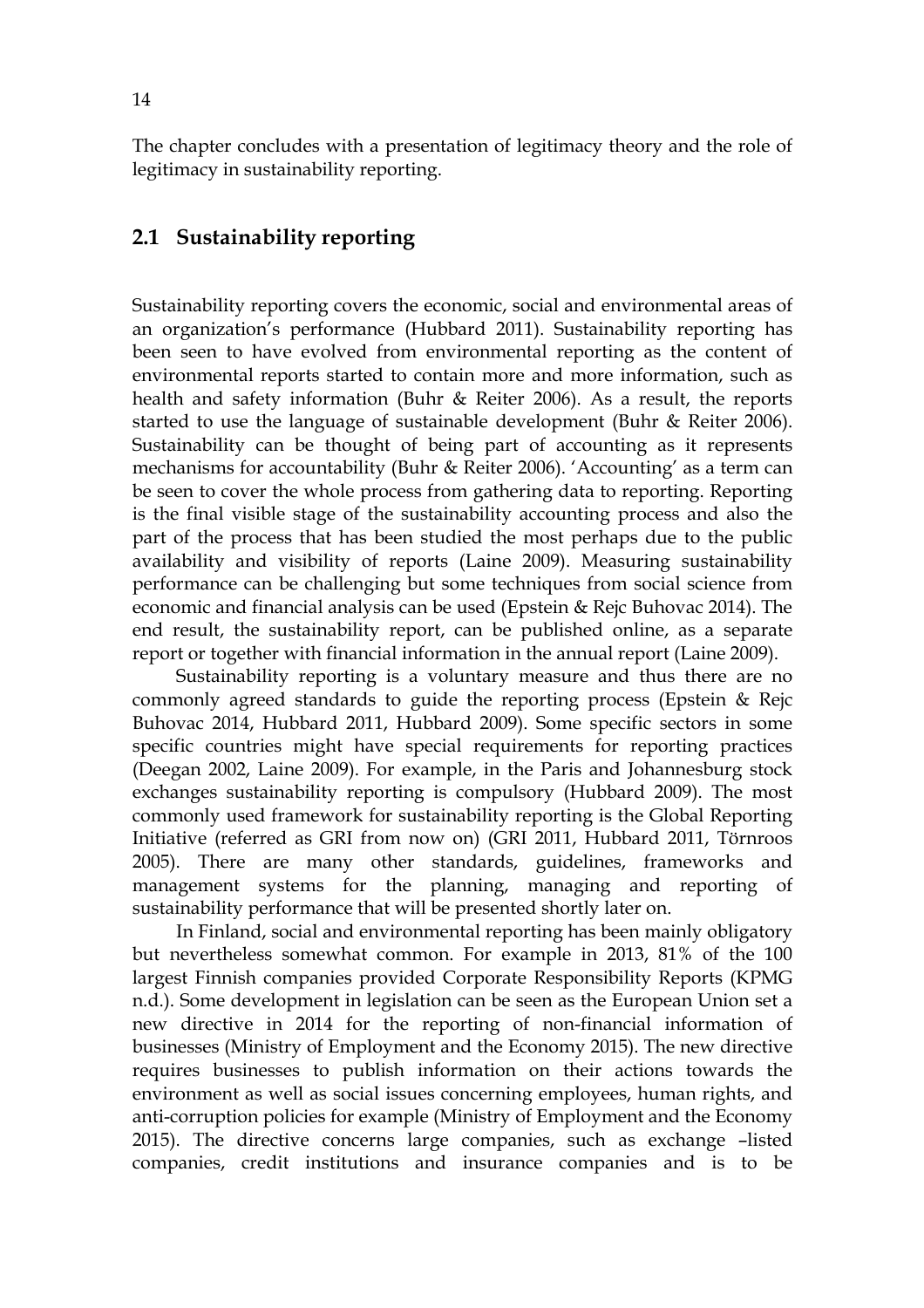promulgated in Finland by October 2016 (Ministry of Employment and the Economy 2015).

Many characteristics can influence the reasoning behind why organizations choose to report social and environmental information. Often the organizations that choose to report sustainability information are of Western origin and operating in environmentally-sensitive industries, such as chemicals, mining or oil (Laine 2009). According to Adams (2002) other features that can influence whether an organization reports on sustainability or not are such as corporate culture, size and age, as well as the political, social and economic conditions in the country of origin.

The reasons for publishing sustainability reports have been widely studied. The common reasoning behind why organizations choose to publish sustainability reports is related to enhancing corporate image or responding to social pressures from various stakeholder groups in order to gain credibility (Adams 2002, Deegan 2002, Islam & Deegan 2008, Islam & Wise 2012). The role of the global media can be significant in influencing the managerial decisions to report on sustainability, as media can influence and shape public concerns for example by bringing forward various scandals and accidents that organizations face (Islam & Wise 2012). Likewise, the increase in media attention has been directly linked to the increase in community concern (Deegan, Rankin & Tobin 2002) and organizations tend to want to be accountable to the broader global community for their social and environmental performance (Islam & Wise 2012). Some specific events, such as oil spills or other environmental incidents, may influence the amount of reporting published in the entire industry, not only in the case of the company in question (Adams 2002, Deegan 2002, Islam & Deegan 2008). In addition to media, NGOs are also essential stakeholders that can demand for transparency and work via various networks (Islam & Wise 2012) to gain more leverage over the organization. However, image is not everything, as financial gains can be another motivation for publishing sustainability reports. It is said that sustainability reports might bring additional value to the investors and the financial markets (Islam & Deegan 2008, Laine 2009).

Some criticism towards sustainability reporting can be detected among researchers. For example, Deegan (2002) questions whether sustainability reports are really what they claim to be and whether they cover all of the aspects of the triple bottom line, referring to the integration of economic, social and environmental aspects. Sustainability reports therefore have been criticized of being too focused on environment and "eco-efficiency" and thus social sustainability is not seen to be reported as thoroughly (Deegan 2002, Hubbard 2009). Sustainability reports are also criticized for not being integrated with economic reports (Hubbard 2011, Hubbard 2009). One of the reasons for the lack of integration might be that the sustainability benefits are more long-term in nature which makes them more challenging to integrate to the organizational performance (Epstein & Rejc Buhovac 2014). Another reason for critique has been that the frameworks used for gathering sustainability information are too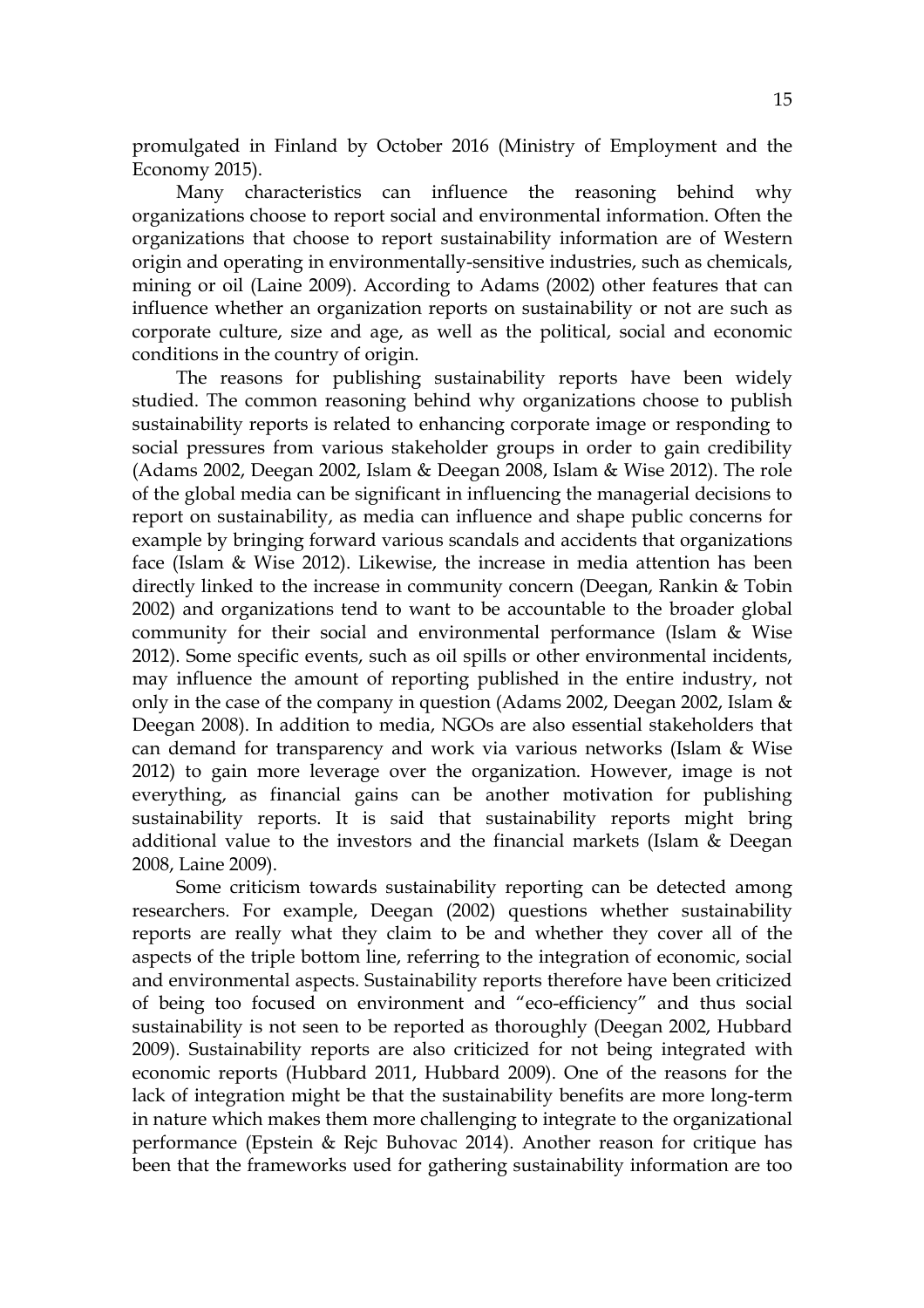focused on meeting management needs leaving other stakeholder groups outside the reporting process (Hubbard 2009). Other problems that have been raised among researchers are that the reports are claimed to focus too often on descriptive outcomes with little attention to providing specific targets or figures or relativities between presented information (Hubbard 2009). Similarly, sustainability reports often focus on reporting the positive (Adams 2002, Comyns 2013, Hubbard 2011, Laine 2009, O'Dwyer 2001) rather than taking a neutral or realistic approach. A term 'greenwash' has been used for overly positive and unrealistic information in sustainability reports (Hubbard 2011).

## 2.2 Environmental reporting

Environmental reporting is one of the three aspects of sustainability reporting. Environmental reporting refers to the public part of the environmental accounting process and has been claimed to be the most important part of the process (Laine 2009). The end result - the environmental report - is a rather new tool in corporate communication originating from the early 1990s (Buhr & Reiter 2006) and is a mostly voluntary disclosure of a business's environmental performance. Environmental reporting has "evolved through a series of random voluntary initiatives" (O'Dwyer 2001: 18) from initially focusing on technical matters to including more inclusive issues such as environmental management (Törnroos 2005). Törnroos (2005) states that environmental reporting is "integrally linked with the expanding range of environmental management tools such as auditing, life-cycle assessment (LCA) and full-cost accounting" (Törnroos 2005: 3).

Companies can report on environmental aspects via various media such as web pages, annual reports, newsletters, media releases and separate environmental reports (O'Donovan 2002, Törnroos 2005). The audiences for separate environmental reports are different from the audiences of annual reports (O'Donovan 2002) since annual reports are usually targeted to financial stakeholders (Milne 2002), whereas environmental reports might draw the interest of stakeholders on a larger scale. Thus one of the reasons why organizations choose to report their environmental performance is the pressure from stakeholder groups. For example customers increasingly demand information on the environmental issues related to products and the organization (Cerin 2002). Another motivation for environmental reporting can be the potential to increase profit or shareholder value by appearing responsible towards the environment (Cerin 2002). There is also some evidence that environmentally conscious or "green" companies perform better in economic terms than their "non-green" competitors (Adams 2002). Thus appearing to do the right thing can be a considerable business advantage (Deegan 2002).

Similar to sustainability reporting, environmental reporting has some drawbacks. Some claim that environmental reports are only public relations stunts (Cerin 2002) and that environmental reporting decisions are often made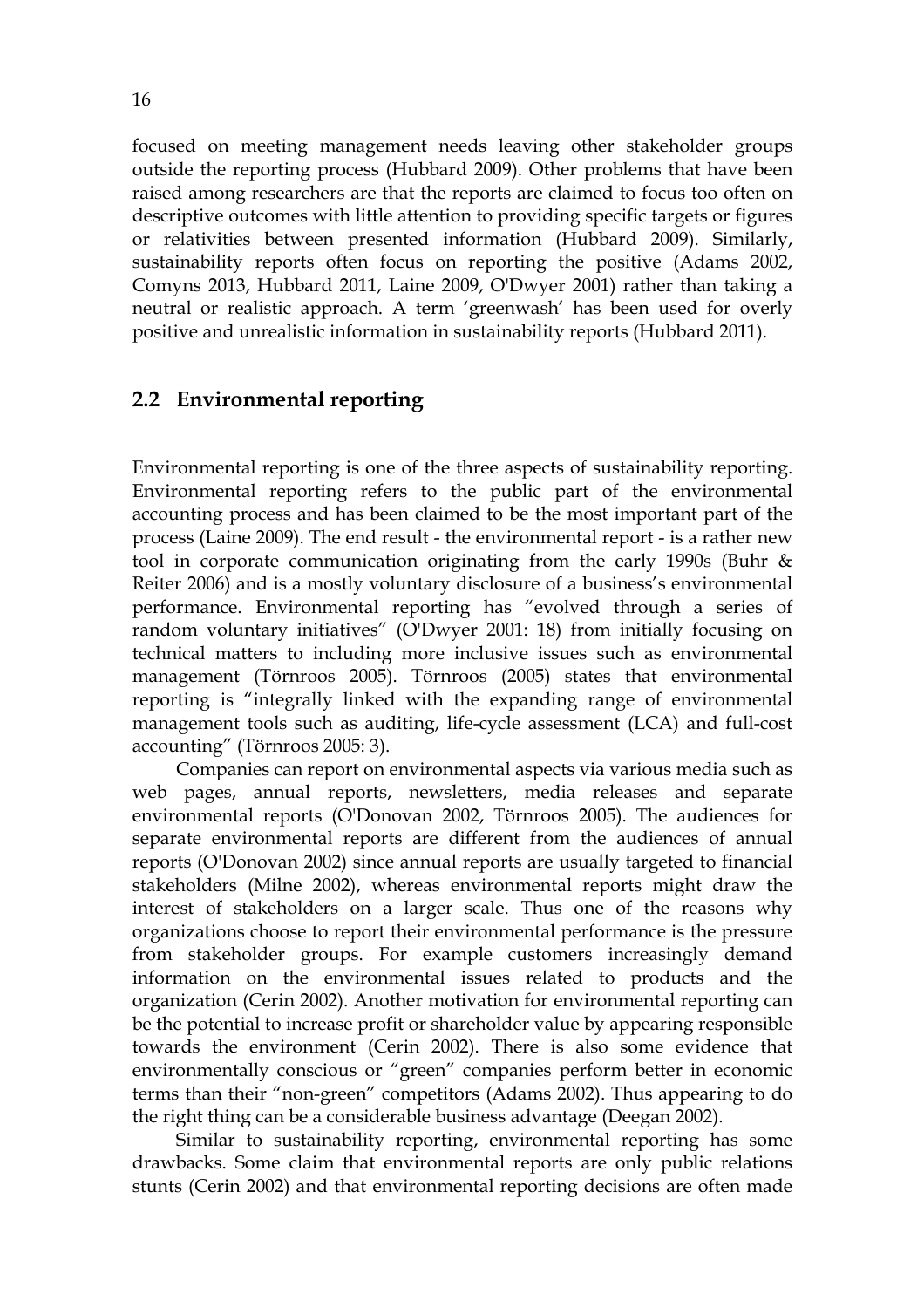to present the company in a positive light (O'Donovan 2002, O'Dwyer 2001). Also the same problems with the lack of legislation apply. The absence of common guidelines and regulations for environmental reporting can be confusing to the stakeholders that read the reports. Gray et al. (1996) state that this freedom makes it difficult for the reader to define whether the presented information applies to the whole organization or only to a certain segment of the company and whether the overall picture of the environmental aspects is being presented. In addition, the lack of standards can make the comparison between companies based on environmental reporting difficult (O'Dwyer 2001). However, some standards and guidelines for the reporting of social and environmental information have been created and commonly accepted. Some of these are presented next.

### 2.2.1 Standards and guidelines

There are many standards, guidelines and frameworks that can be utilized to support sustainability reporting. They can help the companies to incorporate sustainability as an integral part of the business as well as facilitate communication to stakeholders about the impacts that the business operations have on society (FIBS 2013), but it needs to be remembered that it is unlikely that one standard or code will cover all the social, environmental and economic challenges that a company may come across (Epstein & Rejc Buhovac 2014) sufficiently. The standards and guidelines that have importance to the study are presented below.

#### The Global Reporting Initiative

The most commonly used framework for sustainability reporting is provided by the Global Reporting Initiative (GRI). GRI is an international non-profit organization that provides guidelines and a framework for the sustainability reporting of organizations of all sizes, sectors, or locations (Epstein & Rejc Buhovac 2014, GRI n.d.). GRI has a strategic partnership with the United Nations Environment Programme, the UN Global Compact, the Organisation for Economic Co-operation and Development, the International Organization for Standardization and others (GRI n.d.). The latest version of the framework is the G4 Sustainability Reporting Guidelines, which was launched in May 2013 (GRI n.d.). The G4 guidelines have an emphasis on materiality therefore making the organizations analyze what information and data is critical to their business and for the stakeholders (Epstein & Rejc Buhovac 2014).

#### ISO 14 000 standard series

The ISO 14 000 standard series covers various aspects of environmental management by providing organizations a set of tools for controlling and continually improving their environmental performance (ISO n.d.) and help in creating and implementing an environmental management system (or an EMS)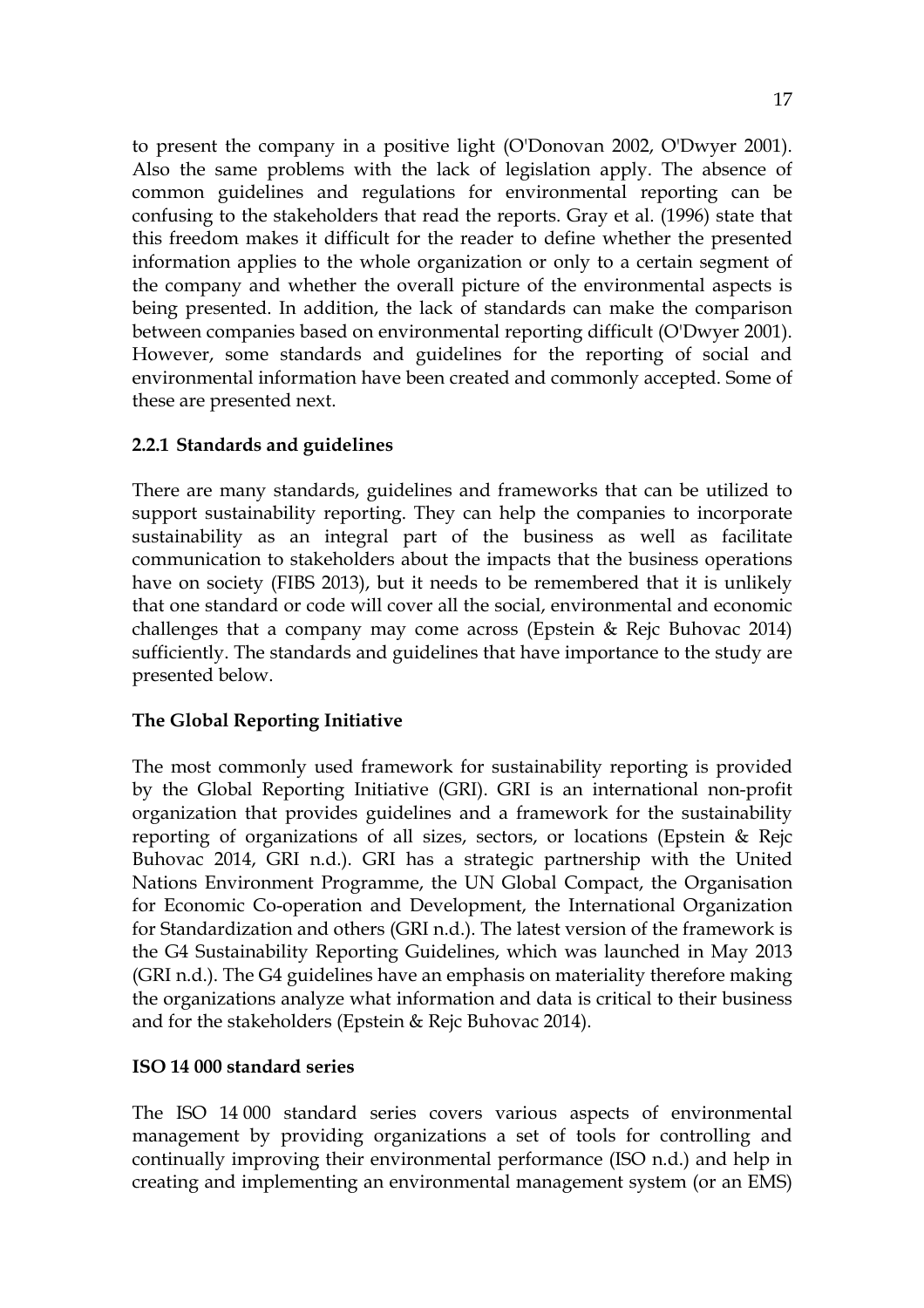(Epstein & Rejc Buhovac 2014). By having a functional EMS, organizations can better improve their environmental protection as well as better communicate their performance to their stakeholders (ISO n.d., Suomen Standardisoimisliitto n.d.). The ISO 14 001 is the most widely used standard of the 14 000 series (Epstein & Rejc Buhovac 2014). The ISO 14 001 and 14 004 standards focus on environmental management systems in general whereas the other standards of the 14 000 series focus on more specific issues such as life cycle assessment, ecolabels, environmental protection and greenhouse gas emissions (ISO n.d., Törnroos 2005).

### Codes of Conduct

Industries can have specific codes of conduct for companies with the help of which they can address stakeholder concerns (Epstein & Rejc Buhovac 2014). A code of conduct can help in solving problems in the industry as well as help companies compare their performance to each other (Epstein & Rejc Buhovac 2014). With codes of conduct, companies can achieve the trust of the public as well as have less need for government regulation (Epstein & Rejc Buhovac 2014).

#### 2.2.2 Measurement of environmental performance in reports

Organizations can measure the impacts that their operations have on the environment. The measurement of environmental performance is particularly vital in the case of clothing sector as especially the production of clothes has a high environmental impact due to the heavy use of chemicals, natural resources and transportation (Caniato 2012). In the measurement of environmental performance, continual improvement should guide the process. Continual improvement refers to environmental management work resulting in better environmental performance (Piper, Ryding & Henricson 2003) and having a constant aim for improvement. Objectives and targets should be revised on a regular basis.

The key in measuring environmental performance is to have measurable indicators that are material to the organization in question (GRI 2011). Indicators should be chosen so that they enable continual improvement (Piper et al. 2003). The precision and reliability of indicators (Barrow 1999) needs to be addressed when choosing what information to measure and it needs to be remembered that not all environmental indicators can be measured in a similar precision (Barrow 1999). What environmental indicators are integral, most probably differs between organizations based on their size, business and area of operation. GRI offers a range of environmental indicators from which organizations can choose the most material to them (GRI 2011). The GRI G3 framework provides indicators for measuring environmental performance in nine categories: Materials; Energy; Water; Biodiversity; Emissions, Effluents, and Waste; Products and Services; Compliance; Transport; and Overall (GRI 2011). The GRI G4 framework in addition entails two categories: Supplier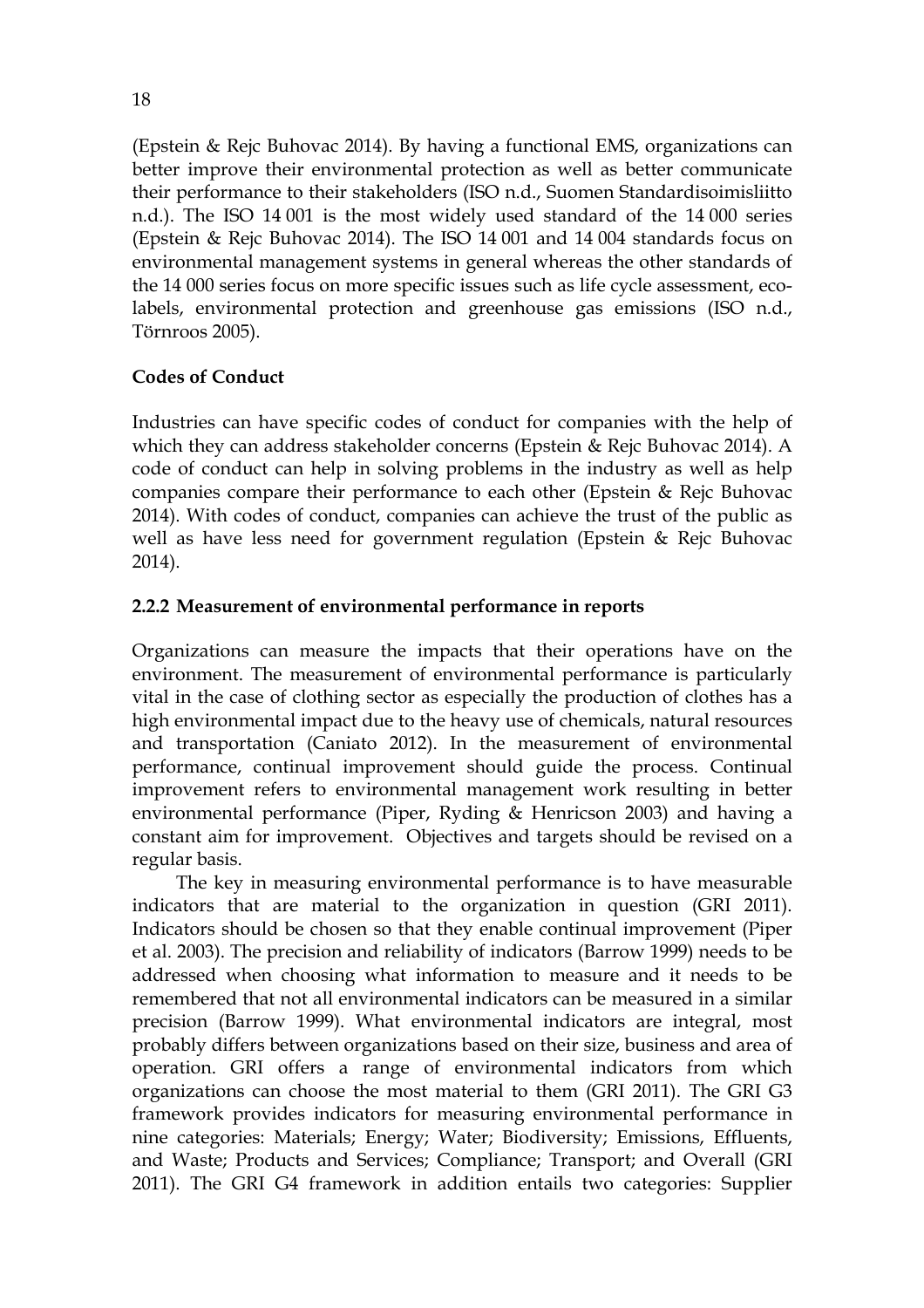Environmental Assessment and Environmental Grievance Mechanisms (GRI 2013).

After the indicators are chosen, data is collected and analyzed. The challenge in collecting data on environmental performance is that the data might not be readily available and in some cases the 'intangibles' need to be converted into quantitative form (Hubbard 2009). Intangibles are aspects that cannot be measured directly such as 'innovation' (Hubbard 2009) or the 'value of clean air'. Moreover, stakeholder attitudes towards the organizations' environmental responsibility can be much more difficult to quantify than the amount of environmental training (GRI 2011) or environmental certificates received. Thus, organizations might face some practical challenges in measuring environmental performance concerning for example the availability of data, legal concerns, or the reliability of gathered information (GRI 2011). All in all, environmental performance measurement should be a continual process so that the development of performance can be seen.

### 2.3 Legitimacy theory

Legitimacy theory can be used as one basis for analysis in this research, as it tries to explain the efforts that organizations do in order to legitimize their actions and appear trustworthy in front of their stakeholders. Legitimacy theory is based on the idea of a social contract between an organization and the society (Cho 2009, Deegan, Rankin & Tobin 2002). Legitimacy is gained when an organization is in compliance with the existing social values and norms of its environment and therefore gains a so called "right to exist" (Suchman 1995). As legitimacy is defined by the shared beliefs of a social group (Suchman 1995), legitimacy can be considered as a resource (Ashforth & Gibbs 1990, Milne 2002) that can be gained from the members of the organization's operating environment (Milne 2002) - the stakeholders. The operating environment can also be considered as a threat (Milne 2002), as legitimacy can be lost. Thus, even though an organization may not meet the values of an individual, its actions are considered legitimate as long as the actions do not attract the disapproval of the greater public (Suchman 1995). However the "relevant public" (Suchman 1995) is not a homogeneous group but various stakeholder groups have different levels of importance to the organization and therefore the organization might have different approaches for more powerful stakeholder groups such as financial stakeholders and for less powerful groups such as environmentalists (O'Dwyer 2001).

Legitimacy can be studied from two perspectives: from a strategic or from an institutional perspective (Suchman 1995). According to Suchman (1995) the difference between these two perspectives is that in the first managers are looking "out" whereas in the second society is looking "in". Strategic or managerial legitimacy refers to managers making strategic decisions to perform legitimating efforts (Milne 2002). It can be seen as an operational resource that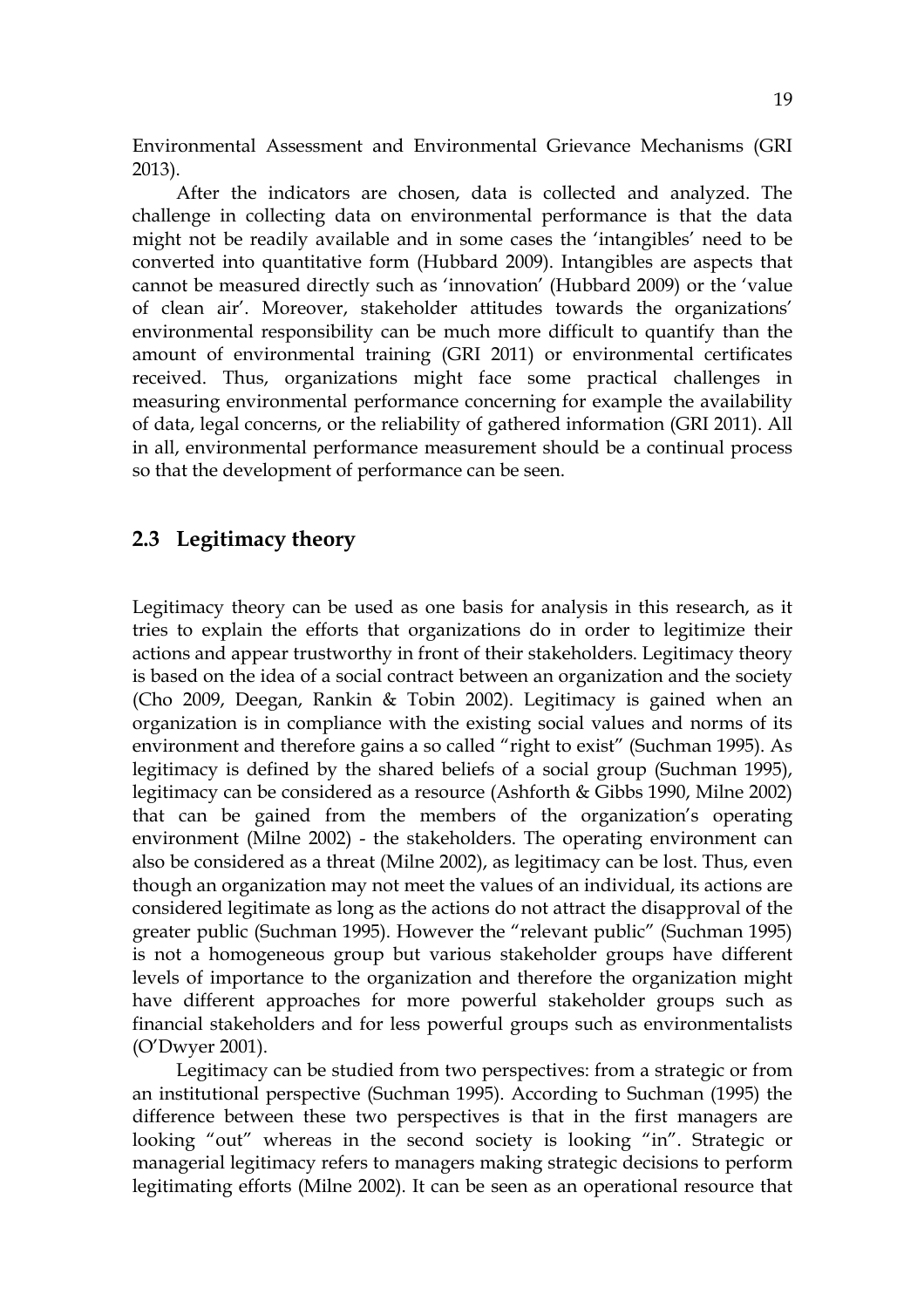organizations use in order to meet their goals (Suchman 1995). Institutional legitimacy on the other hand refers to outside pressures such as culture, ceremonies and rituals controlling the behavior of managers (Milne 2002).

This study focuses on the strategic side of legitimacy. The legitimation process is ongoing. At any time new legitimacy threatening incidents can occur or earlier events can reappear (Islam & Deegan 2008). Suchman (1995) has identified three approaches to managing legitimacy: 1. gaining, 2. maintaining, and 3. repairing legitimacy.

#### 1. Gaining legitimacy

First legitimacy has to be earned or gained. The process of gaining legitimacy starts in a situation where an organization starts a new line of activity (Ashforth & Gibbs 1990, Suchman 1995). It is called the "liability of newness" meaning that the managers try to gain legitimacy either for the new activity or for themselves as practitioners (Ashforth & Gibbs 1990, O'Donovan 2002). Suchman (1995) presents the gaining or building legitimacy as a proactive management effort whereas Ashforth and Gibbs (1990) and Comyns (2013) argue that managers are more likely to present symbolic guarantees of legitimacy rather than take extensive action towards gaining legitimacy as symbolic actions are less expensive and more flexible.

According to Suchman (1995) there are three strategies that managers can take towards gaining legitimacy. They can try to either 1. conform, 2. select or 3. manipulate environments. The first strategy of conforming takes upon a case when a pre-existing environment, for example a business market, is entered. The strategy is to adapt the organization's own structures or appearance and in that way conform to the environment. The second strategy is more proactive and does not require any modification of the organization's own structures. It focuses on selecting among environments the one that suits the organization best and the one that seems the most hospitable. The choosing of the environment requires market research, but when done successfully it makes the organization's activities seem desirable and convenient. The third and less common strategy for gaining legitimacy is about manipulating the environment. This strategy is very proactive as it tries to manipulate the existing culture to better suit the organization's needs. The aim is to have new audiences and legitimating beliefs. The strategy is also called "institutional entrepreneurship". (Suchman 1995)

#### 2. Maintaining legitimacy

The second challenge according to Suchman (1995) is to maintain the legitimacy once it is gained. It is said that maintaining legitimacy is a more easier effort than gaining or repairing legitimacy, as once legitimacy is gained, it can be taken for granted and the legitimizing efforts can become rather routine (Ashforth & Gibbs 1990, Suchman 1995). Therefore according to Cho (2009), the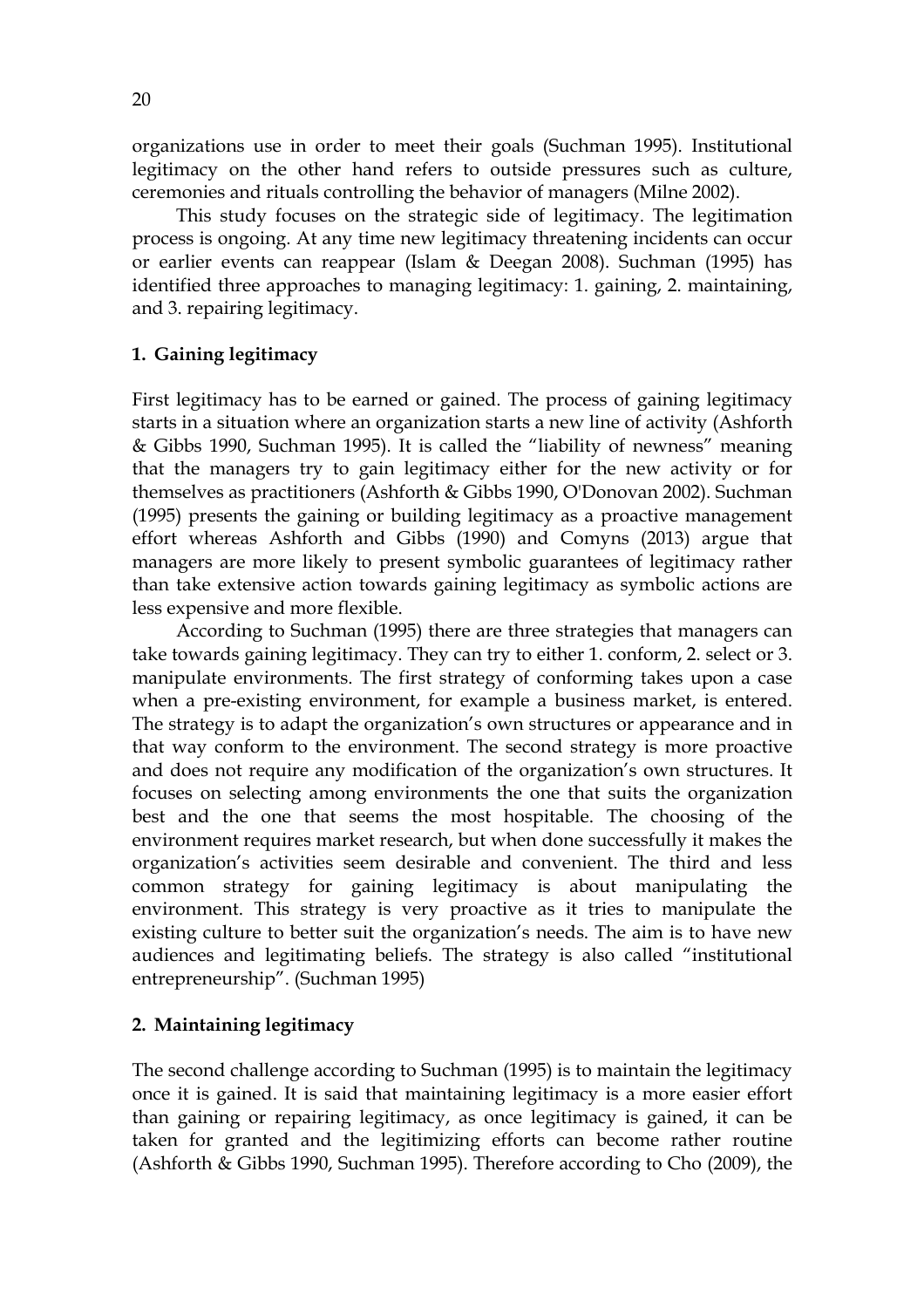focus of organizations is usually on gaining or repairing legitimacy rather than on maintaining it. Suchman (1995) recommends that legitimacy should not be taken as a completed task, since the organization is constantly vulnerable to changes in its environment. Therefore the organization should be flexible and able to adapt and respond to shifting conditions in the environment. In addition, legitimation projects tend to attract attention especially from opposing parties and this attention can be even hostile (Suchman 1995). O'Donovan (2002) reminds that: "the less "legitimacy" an existing organisation has to begin with, the less it needs to maintain" (O'Donovan 2002: 350).

Suchman (1995) presents two kinds of strategies for maintaining legitimacy: 1. perceiving future changes and 2. protecting past accomplishments. With the first strategy the managers try to anticipate future challenges and market reactions by monitoring the cultural environment and in that way they can conduct the right precautionary actions to maintain legitimacy (Suchman 1995). The second strategy is a more subtle method where managers can focus on internal operations and make sure that all activities seem responsible and in addition try to gather positive attention and support (Suchman 1995). This allows occasional deviations as there is a reserve of positive attention that enables the organization to maintain its position (Suchman 1995). Managers can also protect past accomplishments by enhancing their image through providing positive and optimistic communication to stakeholders via for example trade shows, donations to charity, speeches, advertising and plant openings (Ashforth & Gibbs 1990) or by presenting their accomplishments (Cho 2009). On the other end, managers can also try to avoid highly visible legitimation efforts. The more legitimation efforts an organization practices, such as seeming to be an industry leader in sustainability, the more attention and expectations the public has on the organization (O'Donovan 2002).

#### 3. Repairing legitimacy

The third challenge according to Suchman (1995) is repairing legitimacy, which is a similar method to gaining legitimacy but is reactive rather than proactive. In this case, the legitimacy is lost due to an unforeseen crisis (O'Donovan 2002, Suchman 1995). Many of the same strategies for maintaining legitimacy can be used after a crisis, but Suchman (1995) provides three specific strategies: 1. offering normalizing accounts, 2. restructuring, and 3. avoiding panic. The goal behind the first strategy is to separate the certain crisis event from the organization as a whole through communication. Managers can try to deny the negative event (Cho 2009, Suchman 1995) or excuse it by rolling the blame on individual employees or some external authorities (Ashforth & Gibbs 1990, Cho 2009, Suchman 1995). They can also try to justify the negative event or they can try to explain the event in a way that makes it more understandable and acceptable (Ashforth & Gibbs 1990, Suchman 1995). In addition, managers can try to enhance their image by redirecting and distracting attention to less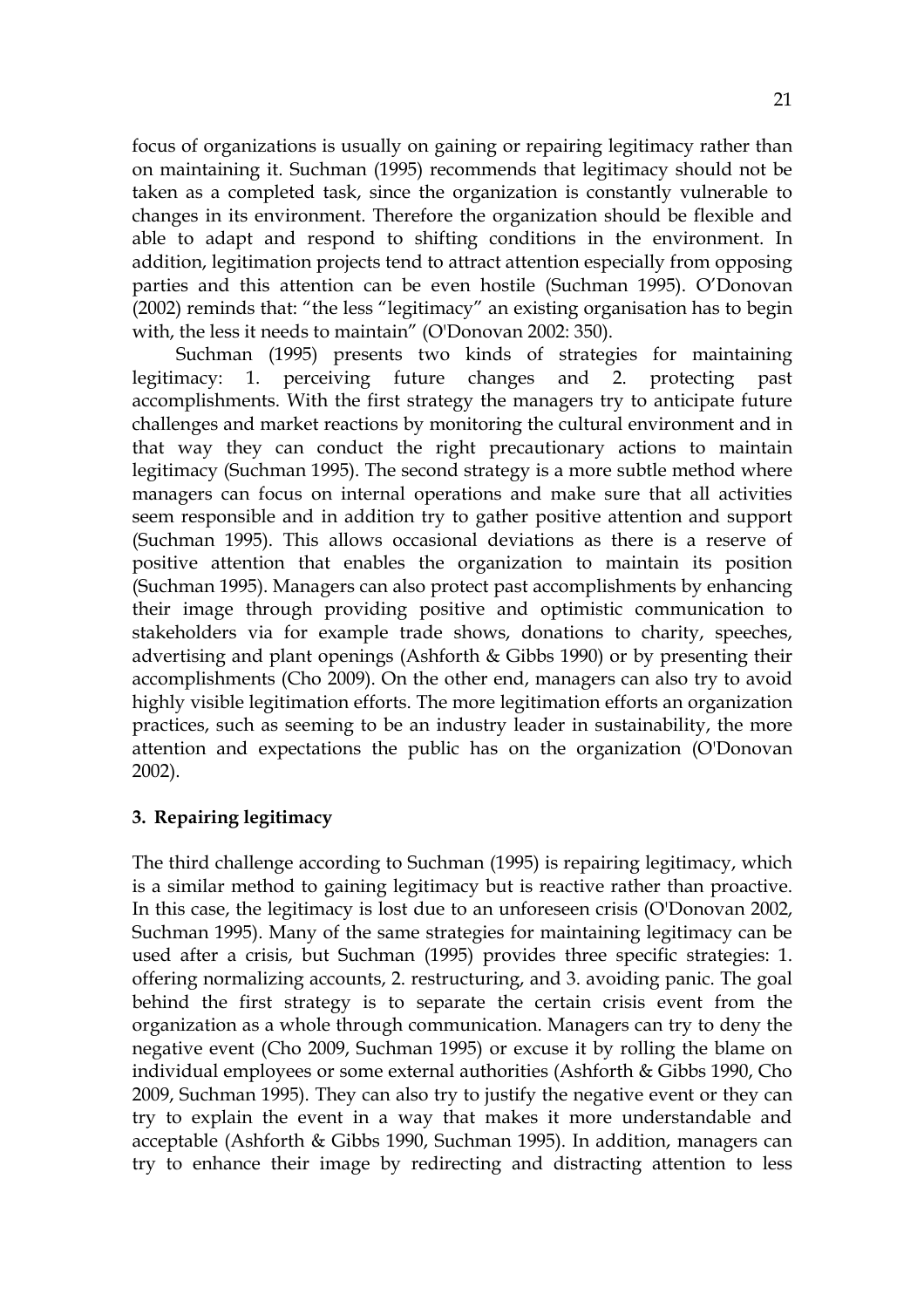significant issues (Cho 2009, Comyns 2013). Another tool is to avoid the negative issue by not entering into any public discussion regarding the negative incident (Ashforth & Gibbs 1990, O'Donovan 2002). The second strategy by Suchman (1995) of restructuring can be an effective relegitimation effort, as the organization admits blame and shows clear procedures and corrective actions in rectifying the mistake by rearranging some of its operations. Methods for restructuring can be to appoint inspectors and other authorities or to disassociate the organization from certain processes or geographic locations and thus show a clear want for change (Suchman 1995). With the third strategy Suchman (1995) recommends that managers should avoid panicking by being sensitive to the reactions of their operating environment. Even though relegitimation requires vigorous reactions and strategies, Ashforth and Gibbs (1990) also suggest that managers remain patient and restrained in their efforts to avoid mistakes.

### 2.3.1 The role of legitimacy in sustainability reporting

Legitimacy theory comes up frequently in the literature and research on sustainability reports and their communication. Social and environmental reports can be appropriate tools for gaining, maintaining and repairing legitimacy from stakeholders. Legitimacy theory can explain why organizations choose to publish sustainability reports. It is said that the motivation to report social and environmental information is to answer to the society's expectations and thus gain a license to operate – a social contract (Islam & Wise 2012). Organizations are responsible and accountable to their stakeholders and therefore might try to legitimize their actions by reporting social and environmental information. The motivation to report sustainability information derives from major stakeholders demanding information, from various institutional pressures or from specific incidents that might threaten the legitimacy, such as major media campaigns or environmental incidents (Islam & Deegan 2008, Islam & Wise 2012). Especially stakeholder groups such as socially responsible investors, consumers that want "green" products or environmental NGOs might have a special interest on sustainability performance (Laine 2009).

The lack of sustainability reporting can have a negative effect on an organization's credibility. Even though a company meets the society's expectations or at least does not show any major signs of not conforming, their legitimacy might still be threatened as they have not stated clearly that they do conform (Islam & Deegan 2008). According to Törnroos (2005), companies that operate in an environmental manner also want to show it and therefore by providing environmental reports the companies assure their stakeholders that they are operating in an environmentally responsible way (Törnroos 2005). Comyns (2013) on the other hand questions whether the quality and trustworthiness of sustainability reports as the reports contain different types of information which might not be verifiable by the report reader.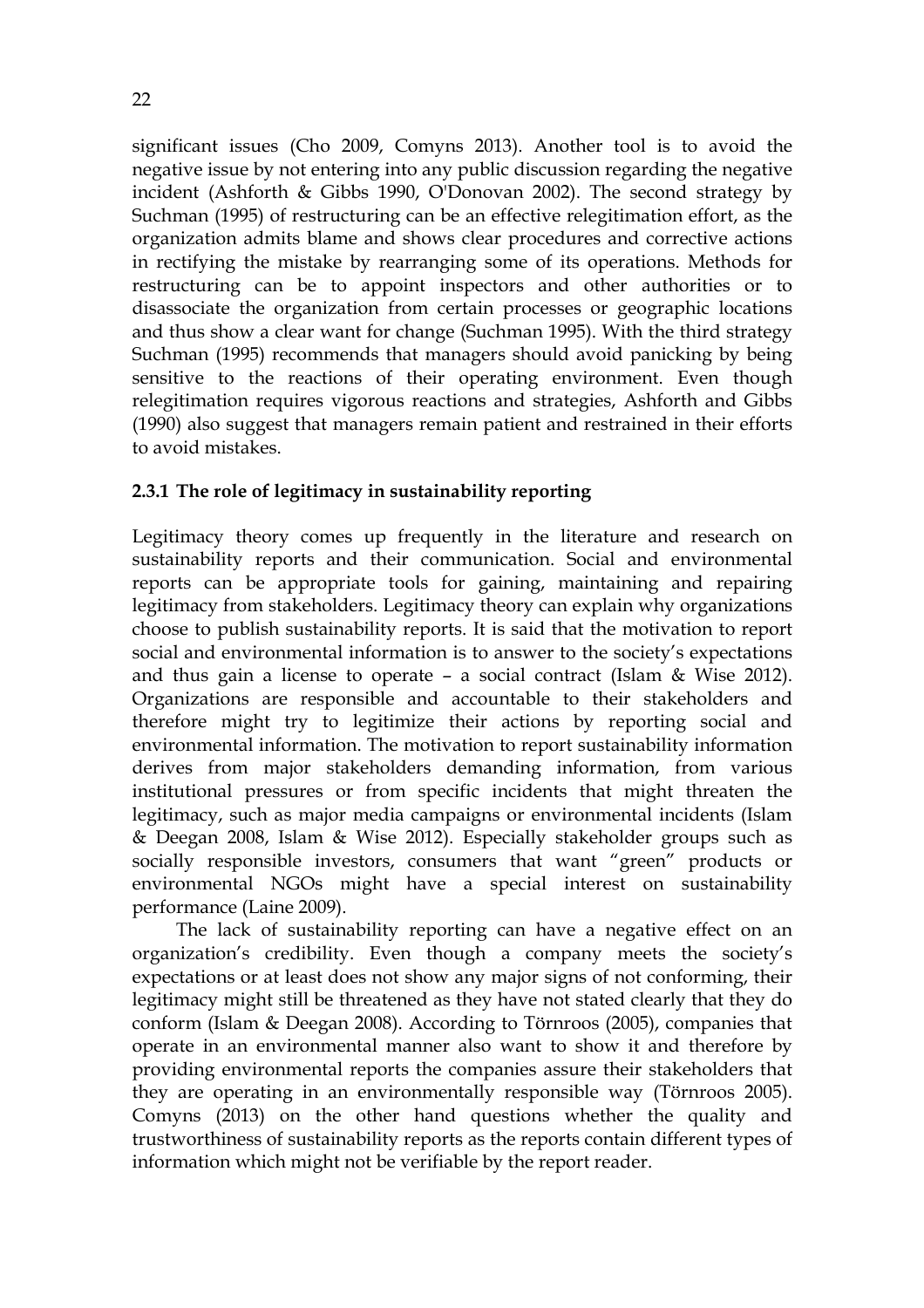The role of positive reporting especially in the case of repairing legitimacy is evident and social and environmental reports can therefore be seen as more symbolic marketing efforts than actually presenting the organizations' performance (Comyns 2013). One of the reasons why organizations do not prefer to publish negative information or bad news could be the fear of unknown reactions of the public (Adams 2002). Organizations can try to "offset" negative public image by producing positive disclosures (Cho 2009, Milne 2002) and therefore divert attention from the negative incident (Comyns 2013) to a more positive incident such as environmental awards received (Cho 2009, Milne 2002). There is also evidence that publishing positive environmental disclosures can increase the investments made in a company (Milne, 2002).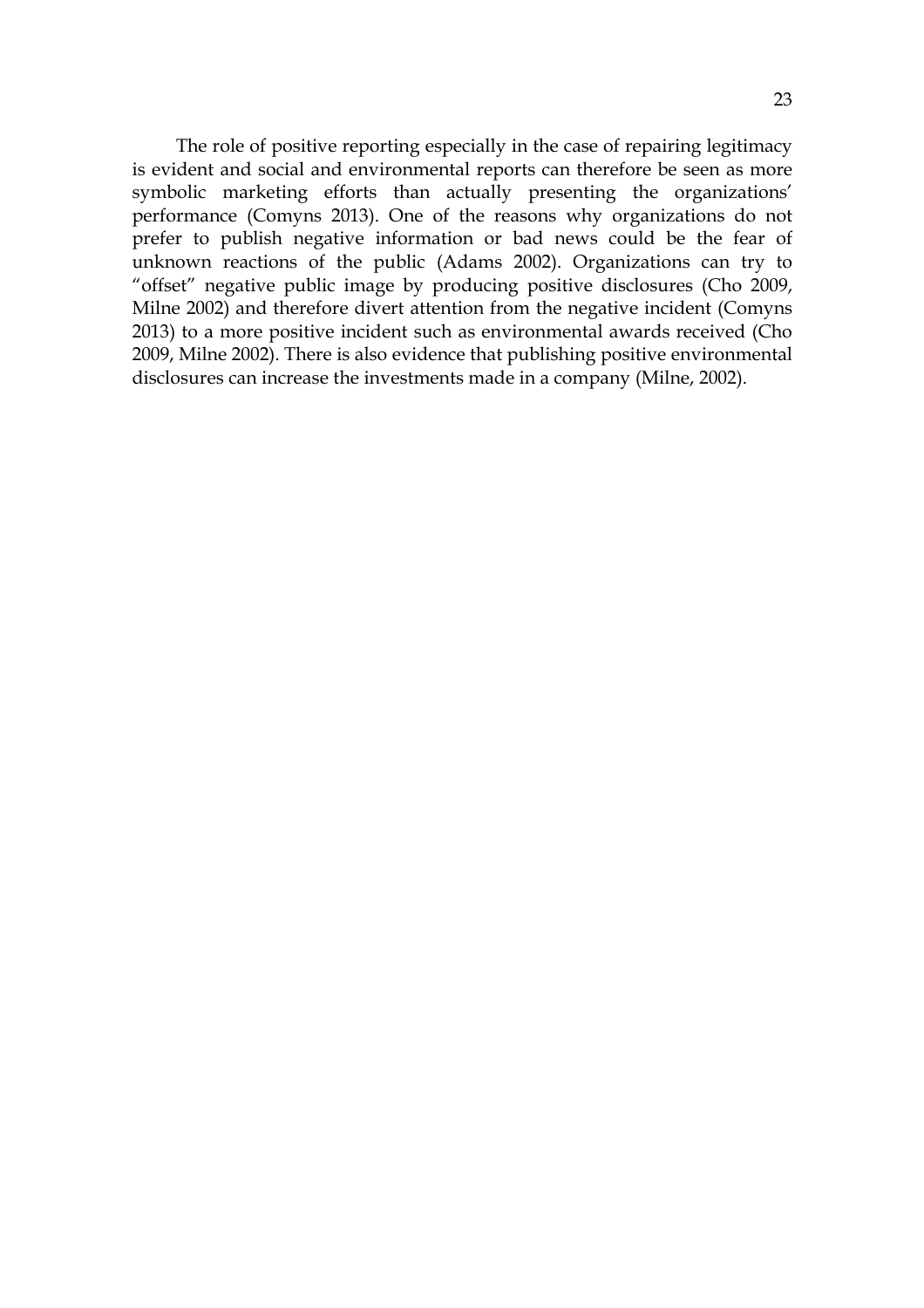## 3 METHODOLOGICAL CHOICES

#### 3.1 Research design

The research was conducted as a qualitative research. Qualitative research is the analysis of data as comprehensively as possible as the focus is on quality, not quantity (Eskola & Suoranta 1998). The underlying assumptions, values and objectivity of the researcher have more influence in a qualitative study than in a quantitative study as qualitative study tries to explain and discover rather than confirm prevalent "truths" (Hirsjärvi, Remes & Sajavaara 2007). Qualitative analysis method seemed most appropriate for the research as the objective of the research was to describe the environmental reporting practices of clothing retailers as thoroughly as possible.

The research was conducted in the form of a longitudinal content analysis where the changes in the content in a time frame were analyzed. Longitudinal study is chosen when the aim is to follow the development of a phenomenon or to see how things change from one moment to another (Hirsjärvi, Remes & Sajavaara 2007). All of the available sustainability reports of the clothing retailers were analyzed to see the development of their environmental reporting practices.

The method chosen for the analysis of the data was content analysis, as it is the analysis of documents, such as books, articles, reports or interviews. Content analysis tries to describe the contents of a document verbally. It is usually of qualitative nature, but quantitative methods can be used for example in the form of counting the use of certain phrases (Tuomi & Sarajärvi 2009) as was done in this study in the case of legitimacy. A document has three dimensions: creators, users and settings (Prior 2003). Creators are such as writers, publishers, agents and so on and users are the readers (Prior 2003). Documents are not absolute and one-dimensional as they can be created to represent the creator's viewpoint but also interpreted by the users in many different ways depending on the different setting where document is created or read (Symon & Cassell 2012).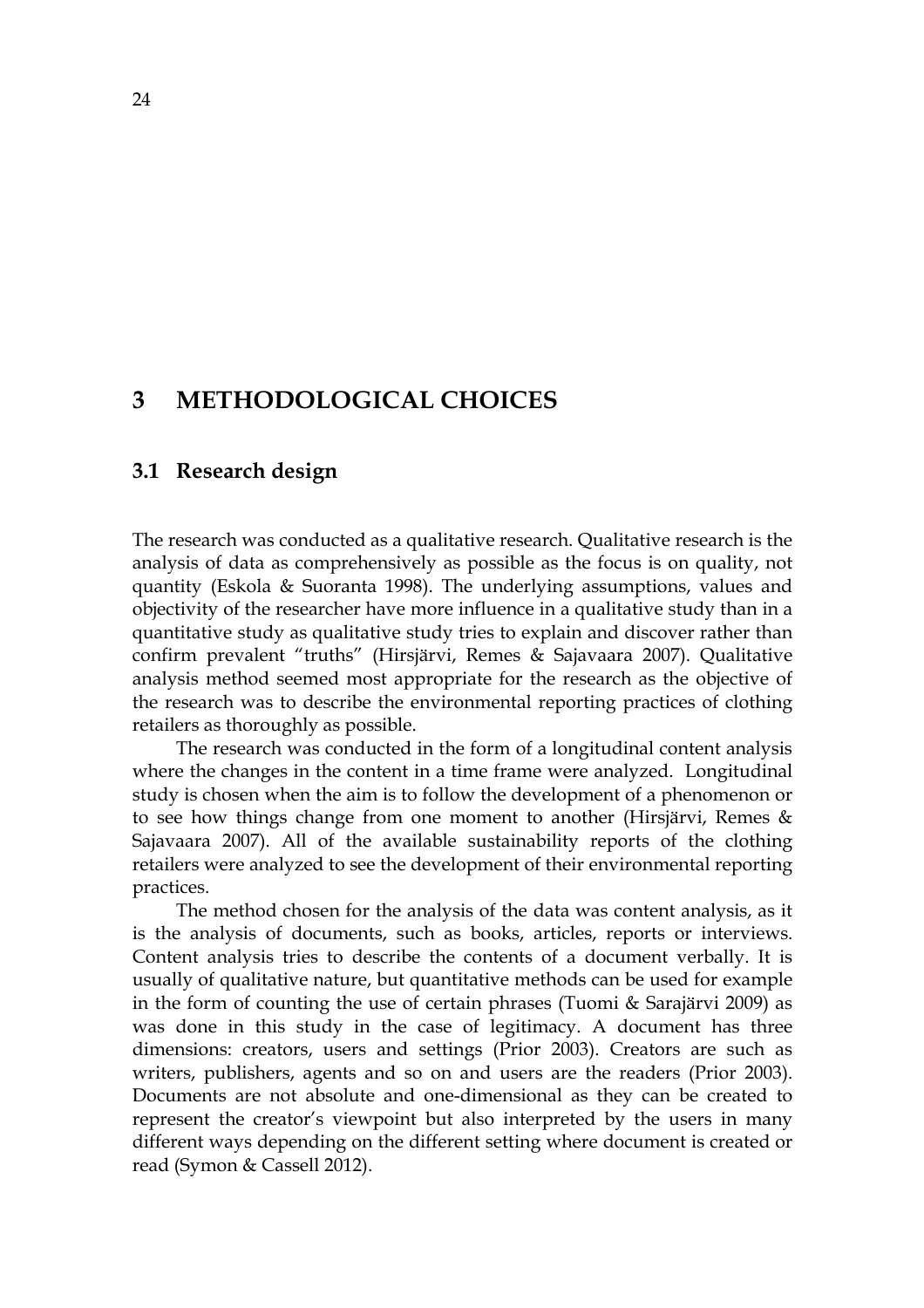According to Eskola (2010) and Tuomi and Sarajärvi (2009), there are three options for forming an analysis framework in a qualitative content analysis. The analysis can be either based on data (inductive) or theory (deductive) or a combination of the two. In a data-based analysis, the prior theories, concepts and other information related to the research topic are not taken into account as the analysis framework is formed based on the data at hand (Tuomi & Sarajärvi 2009). Therefore, the researcher needs to be as objective as possible when analyzing the data and to make sure their own bias does not affect the analysis (Tuomi & Sarajärvi 2009). In the analysis phase, various theories and concepts can be brought in and utilized in the interpretation of findings (Eskola 2010). According to Eskola (2010), this technique can be rewarding as it allows the researcher to divide the topic to different phenomena and study the topic from various perspectives. In the second option - the theory-based analysis - the main idea is to test prior knowledge in a new context. It is based on a specific theory, model or concept and the research phenomenon is defined based on what is already known of the topic (Tuomi & Sarajärvi 2009). As a result, the theory-based study finds out whether the hypothesis based on the theory is supported by the findings from the empirical data (Eskola 2010). The third option combines some aspects of both the data- and theory-based methods. In this option, the analysis is primarily based on the data, but the theory and prior knowledge of the topic guide the analysis (Tuomi & Sarajärvi 2009). The prior knowledge is thus used as a supporting factor that can open pathways to new ideas (Tuomi & Sarajärvi 2009). The third option does not utilize any specific theory, but the theory chapter of the study usually combines various materials such as prior research results, theories and concepts (Eskola 2010).

In the case of this thesis, the third option that combines theory and data was chosen for creating the analysis framework. The data-based method did not seem appropriate in this study, due to the fact that sustainability-related reporting is still in its infancy in the clothing sector and therefore comprising the analysis framework solely based on the content of the sustainability reports seemed not enough to define what the reports should contain. The inclusion of reporting criteria from literature and prior research thus improved and completed the analysis framework. The theory-based option on its own did not seem appropriate either for this case as the analysis is more based on the related key concepts and prior research, rather than theory. In the case of legitimacy however, a more theory-based method was used as legitimacy theory was used as a basis of the analysis framework.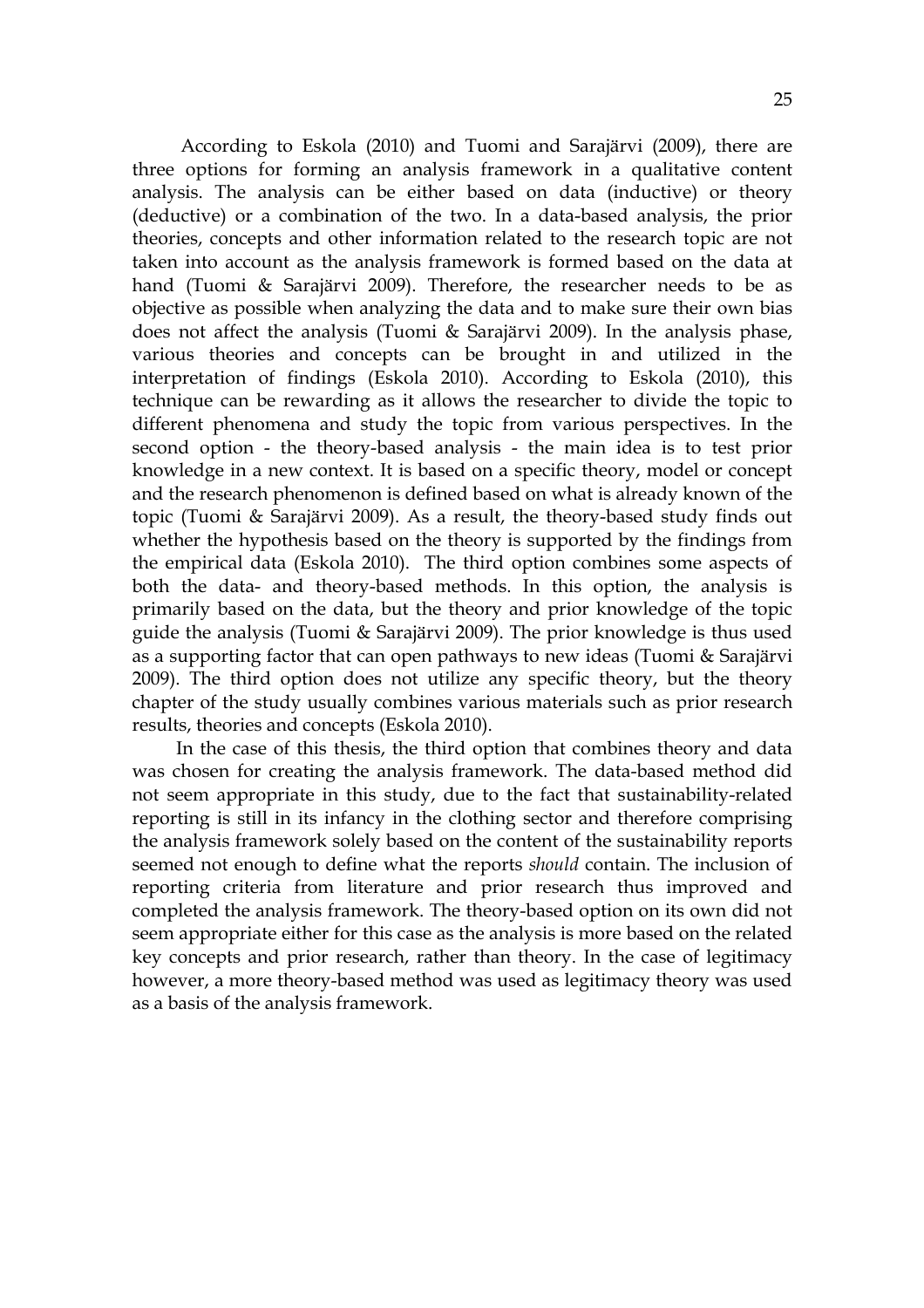#### 3.2 Data collection

The analysis focused on sustainability reports of clothing retailers that are publicly available online. Therefore, the data source was secondary. Google search engine was used to find suitable clothing retailers for the study. The companies chosen were multinational clothing retailers that operate in Finland and that provide fashion for women at reasonable prices. The main criteria for choosing the case companies were that the companies have sales in Finland and that they provide more than one sustainability report on their website in order to be able to compare the reporting practices in a time frame. Another criterion was that the reports should be separately downloadable as a pdf since the information in separate files is usually not changed and cannot be lost whereas the information on a website can be altered or deleted at any time without the reader noticing it.

The data acquisition process turned out to be rather problematic and the criteria for choosing the case companies varied throughout the process. The websites of most of the major women's clothing providers operating in Finland were checked and only four companies had yearly sustainability reports available. There were great differences in the levels of sustainability information that clothing retailers provided on their websites. A few of the companies studied provided a lot of information on sustainability on their websites, but did not publish separate reports (e.g. Esprit, United Colors of Benetton and Gina Tricot). Some of the companies studied provided limited information on sustainability focusing on certain areas such as environmental policy (Zara) or ethical trade (Cubus). However, from all the studied companies, only one appeared to have no mention of sustainability issues on their website (Carlings). Some of the fashion retailers (e.g. Zara, VILA) were part of a larger chain called Bestseller, which publishes a centralized report. These retailers were not included as a sustainability report of a larger chain does not provide an exact image on the one company's performance. The list of all the retailers that were studied can be found from Appendix 1.

Four companies were chosen for the analysis: Hennes & Mauritz, Mango, Kappahl and Lindex. The case companies vary in size and turnover. H&M, Kappahl and Lindex are of Swedish origin (Lindex n.d., H&M n.d., Kappahl n.d.), whereas Mango is Spanish (Mango 2015). The market presence of the three Scandinavian companies in Finland is rather extensive whereas Mango has only seven stores in Finland. Lindex is nowadays a subsidiary of the Stockmann Group (Lindex n.d.), but nevertheless has continued to publish their own sustainability report. Table 1 presents a comparison of the four companies on some key figures.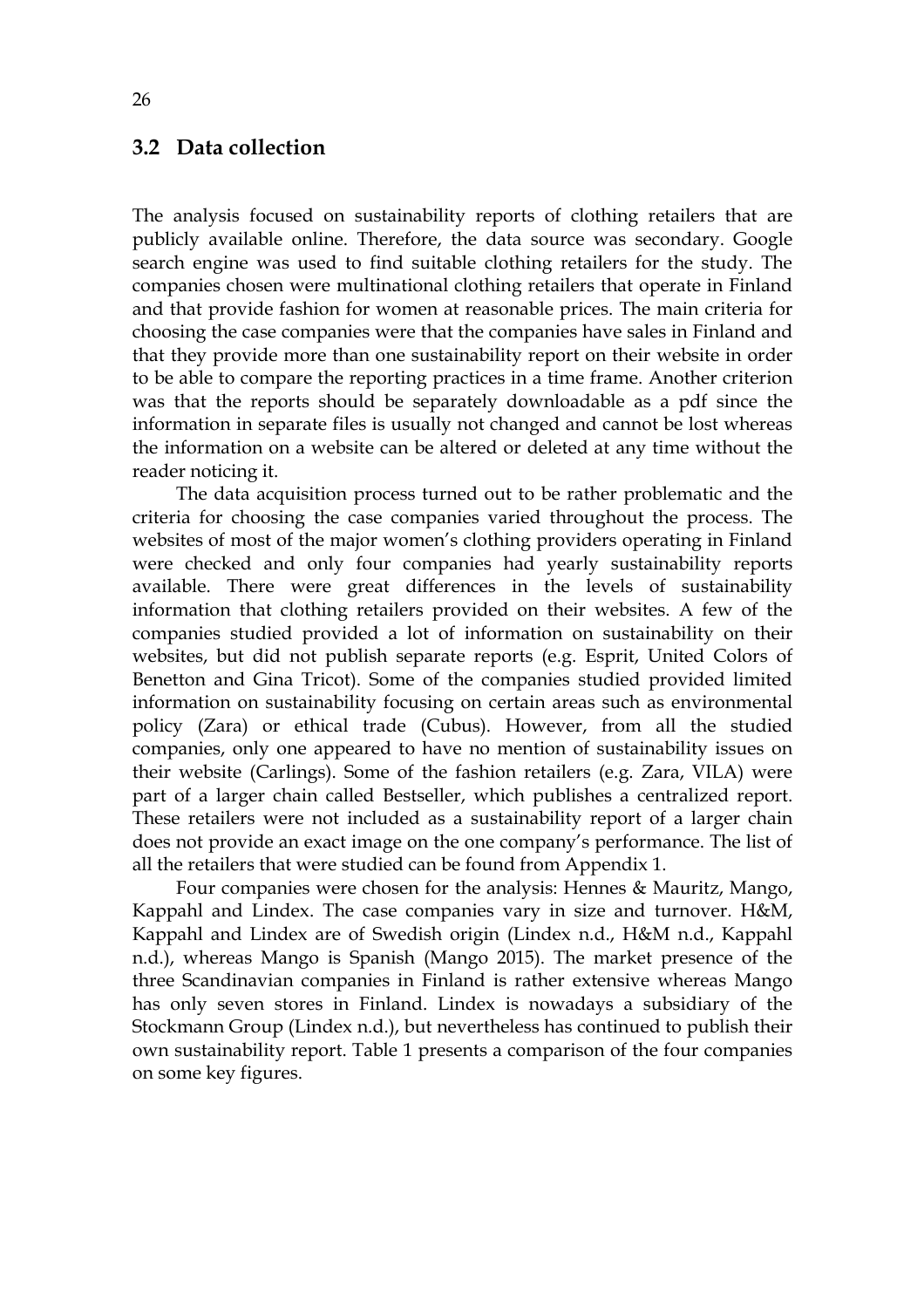| TABLE 1 | Company profiles |  |
|---------|------------------|--|
|---------|------------------|--|

| Company               | Sales countries | <b>Stores</b><br>worldwide | Stores in<br>Finland | <b>Employees</b><br>worldwide |
|-----------------------|-----------------|----------------------------|----------------------|-------------------------------|
| H&M                   | 55              | 3,500                      | 56                   | 132,000                       |
| Mango                 | 105             | 2,731                      |                      | 13,456                        |
| Lindex<br>(Stockmann) | 16              | ~100                       | 62                   | ~1000                         |
| Kappahl               |                 | 377                        | n/a                  | ~1,000                        |

The final data collected for analysis consisted of 31 sustainability reports (see Appendix 2). H&M has published sustainability reports since 2002 (12 reports), Mango since 2004 (10 reports), Lindex since 2006 (5 reports) and Kappahl has reports from 2008, 2010, 2012 and 2013 (4 reports). All of the reports are available online and can be downloaded as a separate pdf –file. Lindex differs from the rest of the companies as they published pdf -reports until 2009. After that, their sustainability information was provided only on their website. Therefore, the reports from 2010 to 2011 were not available for this study as no information could be found. Lindex was originally excluded from the study due to the fact that they provide some of their reports only as a website version, but since there was a lack of suitable companies they were accepted as a case company in the end. Lindex's 2012 report was also a website version and it was originally included in this study, but in 2013 Lindex switched back to publishing a separate pdf sustainability report and therefore the 2012 online report did not seem fitting for the study no longer as it would have made the comparison of data challenging. Mango's latest 2013 sustainability report was also excluded from the study as it is available only in Spanish.

## 3.3 Data analysis

An initial document analysis was made to gain a comprehensive picture on the data. After the initial analysis, the framework for the analysis was formed. The analysis framework was comprised based on the information arising from the data, in this case the sustainability reports of the case companies, as well as the central themes and concepts arising from research on sustainability and environmental reporting and existing reporting guidelines. Towards the end of the analysis, the environmental sections of the reports were further analyzed from the viewpoint of the use of strategies for legitimacy.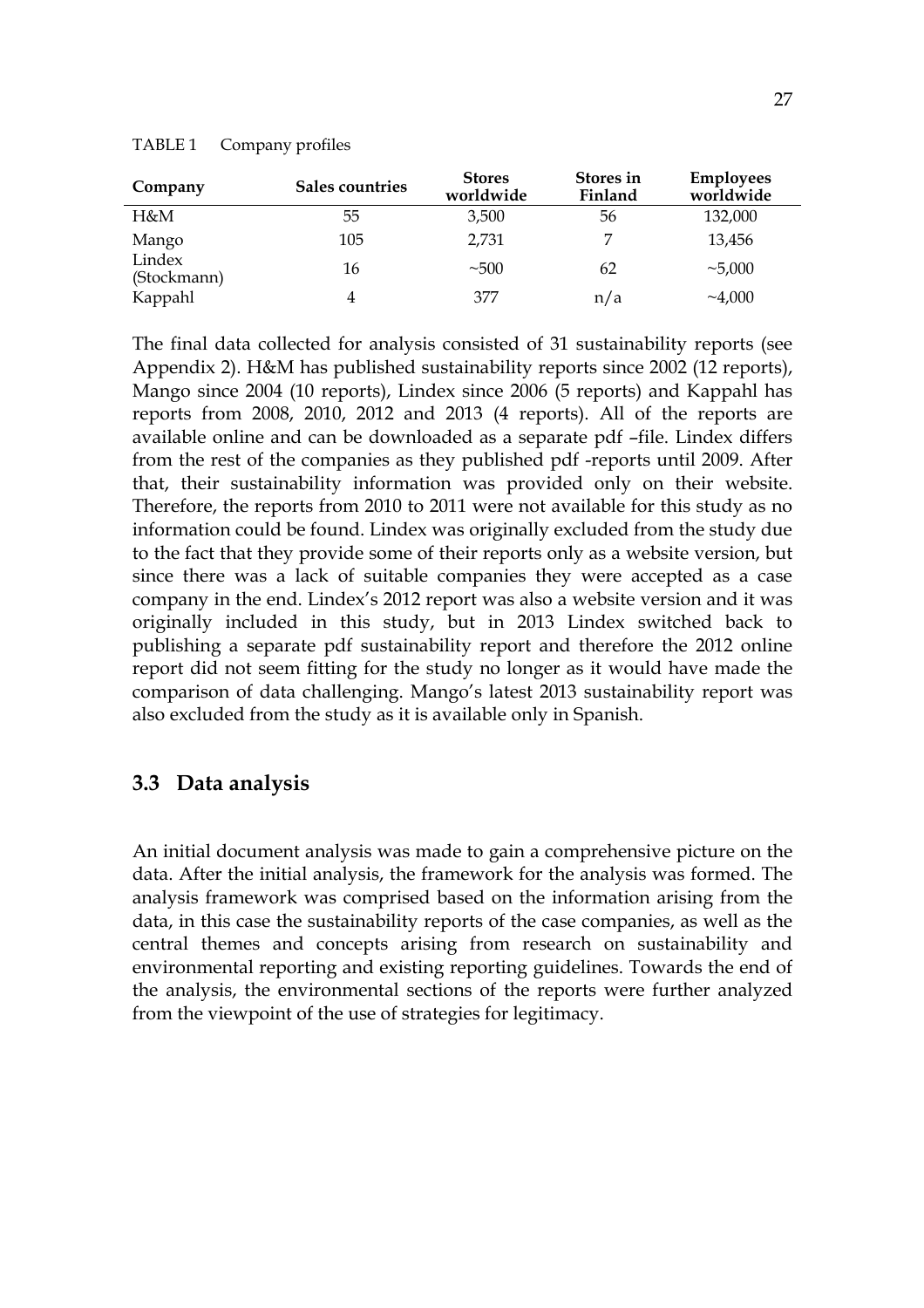#### 3.3.1 Analysis framework

The analysis was divided into three topics: 1. Reporting practices, 2. Measurement data, and 3. Legitimacy. Throughout the analysis the focus was on the environmental sections of the sustainability reports, but with some exceptions. If relevant environmental information could only be found from other parts of the report, such as in the case of product-related information, other sections of the sustainability reports were taken into consideration as well. In the analysis on legitimacy, only the environmental sections were analyzed in order to keep the scope of the analysis reasonable. After the analysis of the three areas, a comparison of the companies was made in order to gain an understanding on the differences in the companies' approaches towards environmental reporting.

#### 1. Reporting practices

The general environmental reporting practices of the case companies were analyzed to get an overall picture of the main characteristics of the report and whether the approaches change during the years of reporting. The themes and questions for the analysis of reporting practices were gathered based on the initial document analysis, from GRI guidelines (GRI 2011) and from prior studies on environmental reporting (Epstein & Rejc Buhovac 2014, Hubbard 2011, Hubbard 2009). Table 2 presents the topics and questions for the analysis of the reporting practices related to environmental reporting. The development of the issues between years is analyzed in all cases.

| Topic                                  | What is analyzed?                                                                                       |  |  |
|----------------------------------------|---------------------------------------------------------------------------------------------------------|--|--|
| 1. Scope                               | Is the report scope presented?                                                                          |  |  |
|                                        | Do the boundaries change between years?                                                                 |  |  |
| 2. Objectives and targets              | Are yearly environmental objectives and targets provided<br>in order to maintain continual improvement? |  |  |
| 3. Auditing and inspections            | Is internal or external auditing conducted on a yearly<br>basis?                                        |  |  |
|                                        | If yes, what is the role of environmental issues in the<br>auditing process?                            |  |  |
| 4. Environmental<br>management systems | Are environmental management systems used and to what<br>extent?                                        |  |  |
| 5. Global Reporting Initiative         | When has the company started to report according to GRI<br>criteria?                                    |  |  |
|                                        | What is the level of compliance to GRI and is it verified by<br>a third party?                          |  |  |
| 6. Verification                        | Does the report have external verification?                                                             |  |  |

TABLE 2 Analysis topics related to reporting practices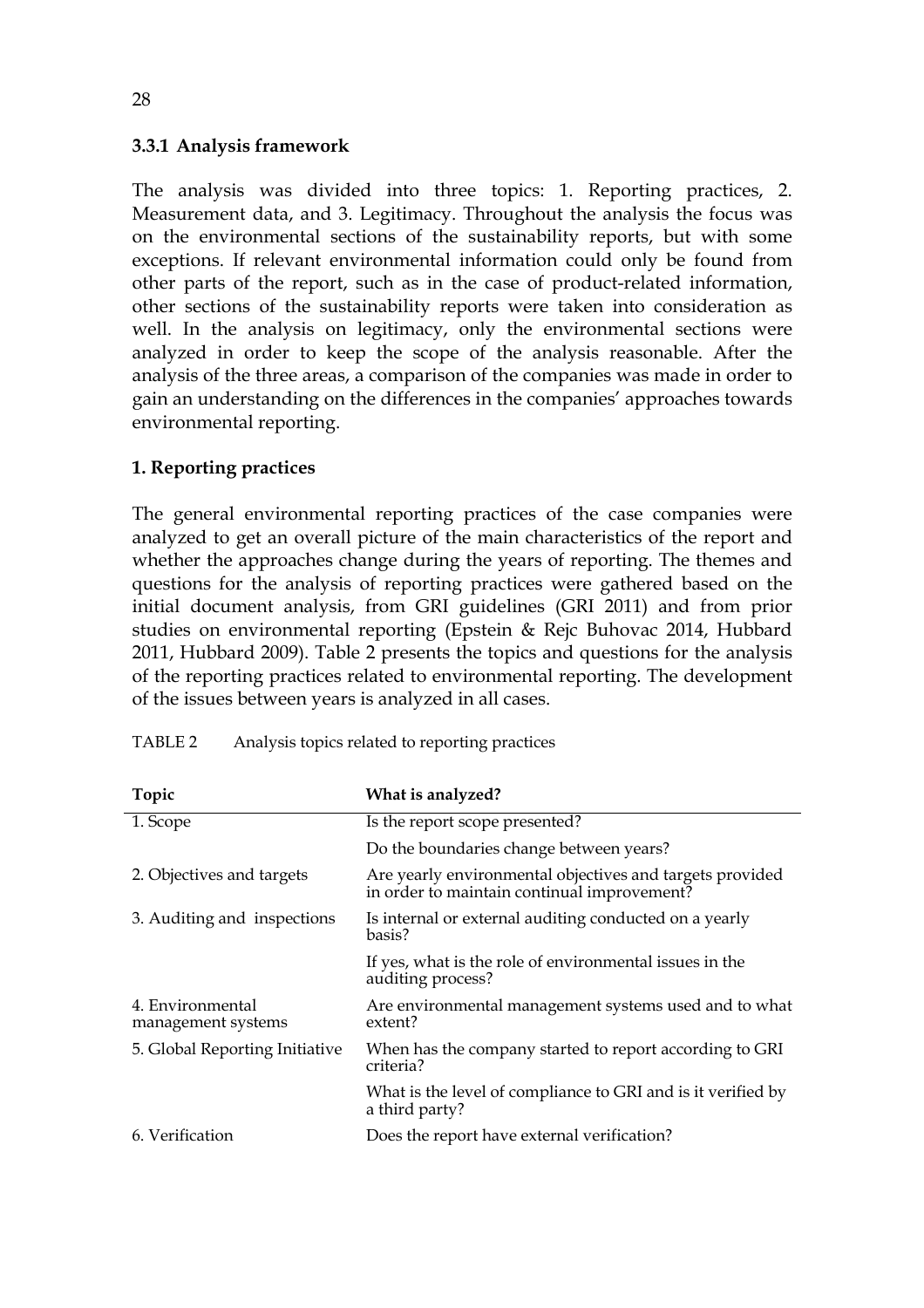#### 2. Measurement data

After the analysis of general reporting practices, the reports were analyzed based on eight measurement data categories that are relevant to be covered in an environmental report. This was done to see which environmental aspects the clothing retailers consider important in their reporting and whether the priorities change between companies and between their years of reporting. The categories were gathered from prior research on environmental reporting (Caniato 2012, Epstein & Rejc Buhovac 2014, Hubbard 2011, Hubbard 2009) and the GRI G3 framework (GRI 2011). The categories of analysis and what they contain were:

- 1. Products and materials: indicators on chemical use, use of sustainable materials, use of eco-labels and packaging.
- 2. Energy: indicators on energy consumption and energy saving.
- 3. Water: indicators on water use and water saving.
- 4. Biodiversity: indicators on the organization's damage to natural habitat and its management.
- 5. Emissions: indicators on greenhouse gas emissions.
- 6. Waste: indicators on waste amounts and recycling.
- 7. Compliance to law: monetary fines and sanctions received from noncompliance to environmental requirements.
- 8. Transport: indicators on logistics and distribution, not including emissions.

Questions that were covered in each of these areas were:

- 1. What is measured and how the data is presented?
- 2. Is data compared and is it comparable between years?
- 3. How has the presenting of data changed between the years of reporting?

## 3. Legitimacy

In the third part of the analysis, environmental sections of the sustainability reports were analyzed on whether the communication provided can be seen as a strategic choice for gaining, maintaining or repairing the legitimacy of the company. The analysis is based on Suchman's (1995) three strategies: gaining, maintaining and repairing legitimacy provided above with the exception of "Don't panic" in repairing legitimacy as it cannot be straightforwardly analyzed since it is more of a recommendation for managers than a distinct strategic choice. In practice, the analysis was done as a content analysis by finding concrete mentions and then categorizing the mentions to the most suitable category. Only the environmental sections were analyzed in the light of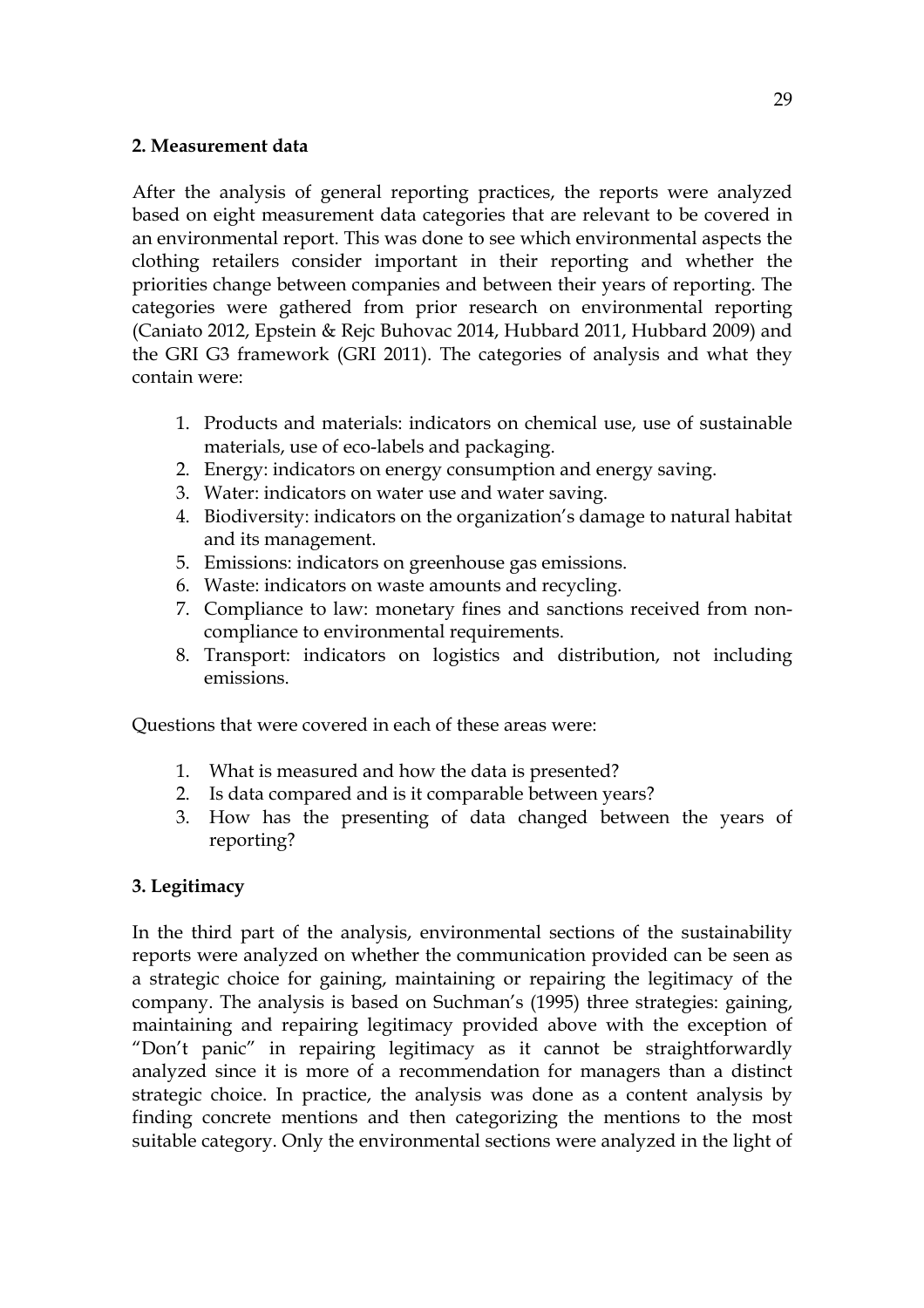the three strategies of legitimacy in order to keep the focus on environmental issues. The framework of analysis is presented below on Table 3.

TABLE 3 Analysis of the use of strategies for legitimacy

| <b>Strategies for legitimacy</b> |                                                 | Examples                                                                                      |
|----------------------------------|-------------------------------------------------|-----------------------------------------------------------------------------------------------|
| Gaining<br>legitimacy            | 1. Conforming to existing<br>environment        |                                                                                               |
|                                  | 2. Selecting among environments                 |                                                                                               |
|                                  | 3. Manipulating environments                    |                                                                                               |
| Maintaining<br>legitimacy        | 4. Perceiving future changes                    | monitoring cultural environment,<br>taking corrective action                                  |
|                                  | 5. Protecting past<br>accomplishments           | positive communication; gathering<br>positive attention, publicity and<br>support             |
| Repairing<br>legitimacy          | 6. Offering normalizing accounts                | denial, excuses, blaming others,<br>justification, redirecting attention,<br>avoid discussion |
|                                  | 7. Restructuring operations and<br>taking blame | appointing authorities,<br>disassociation                                                     |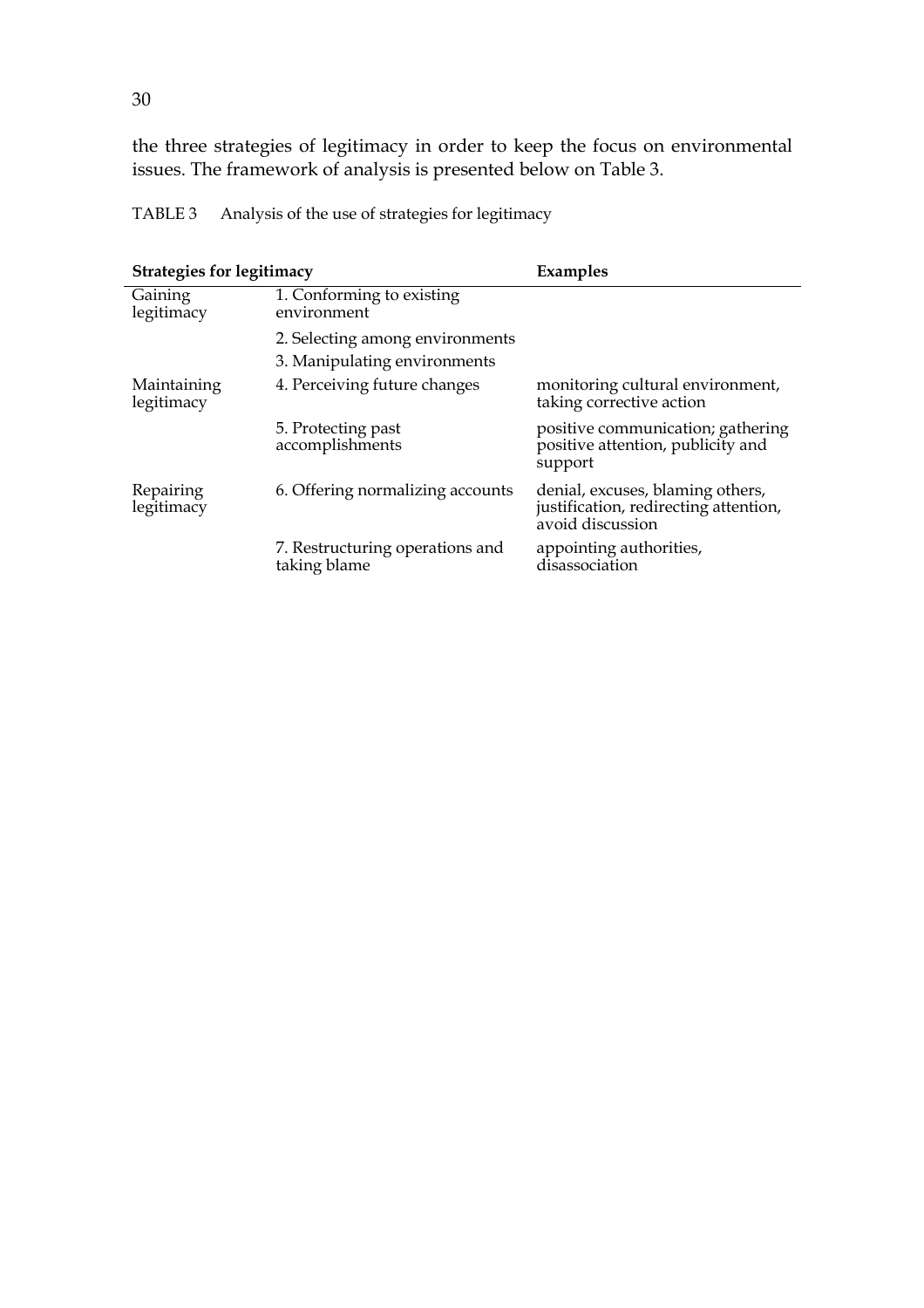## 4 RESULTS

The results of the study are presented from the three main areas of the analysis: reporting practices, presentation of measurement data and use of strategies for legitimacy. In addition, the chapter provides conclusions on the development of environmental reporting practices in general as well as an overall comparison of the companies based on the three analysis areas.

#### 4.1 Reporting practices

In the analysis of reporting practices, the scope of the analysis was the whole sustainability report, as some information of a more general nature regarding issues such as scope or auditing could not be found merely from the environmental sections of the reports. The results are presented next from all of the six analysis areas: scope; objectives and targets; auditing and inspections; EMS; GRI; and verification in the case of each case company.

All of the case companies have a separate environmental section in their sustainability reports. The analysis of the reporting practices suggests that even though the differences are not huge, H&M has been performing the best, Mango the second best and Kappahl and Lindex the weakest. Table 4 presents the placing of the case companies in regards of their reporting practices in general. The placing is presented so that the one who has reported most thoroughly got a "1", the second best got a "2", the third got a "3" and the one who reported the least thoroughly got a "4" thus giving an overall score and overall placing of the companies. Hence, the one with the least points performed the best and vice versa.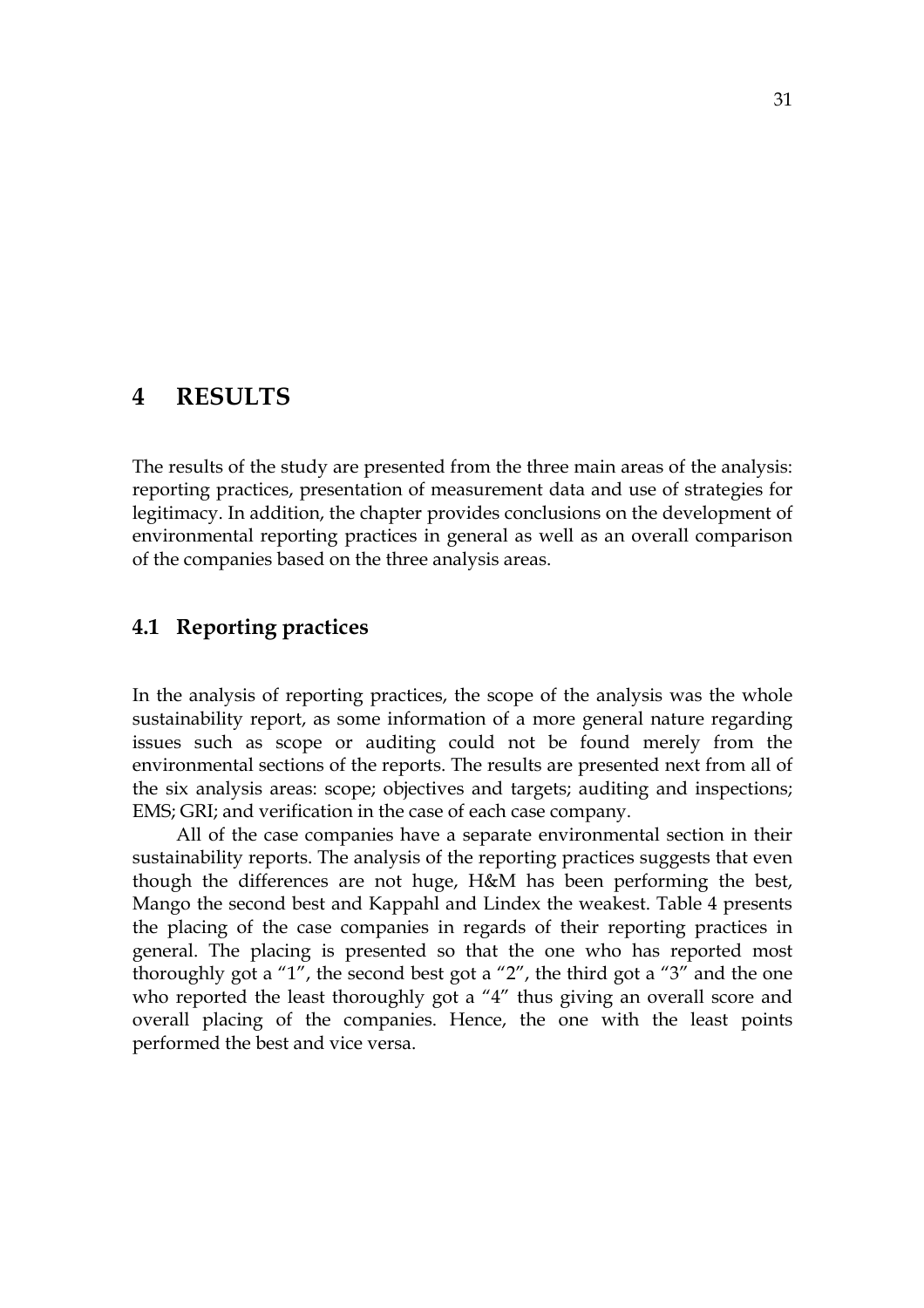|                                | H&M | Kappahl | Lindex | Mango |
|--------------------------------|-----|---------|--------|-------|
| 1. Scope                       |     |         |        | 3     |
| 2. Objectives and targets      |     | З       |        | 4     |
| 3. Auditing and inspections    |     |         |        | 4     |
| 4. Use of EMS                  |     |         |        |       |
| 5. Global Reporting Initiative |     |         |        |       |
| 6. Verification                |     |         |        |       |
| <b>Total</b>                   | 12  | 17      | 18     | 15    |
| Overall placing                | 1st | 3rd     | 4th    | 2nd   |

TABLE 4 Comparison of case companies based on reporting practices

#### Scope

The precision of providing the scope of the sustainability report varies between the case companies. However, it appears that H&M is performing the best out of the four and Kappahl the weakest regarding scope precision. In their first few reports H&M provided little or no information about the report boundaries but from 2005 onwards, H&M has been providing a rather detailed description of both the reporting period and the reporting boundaries. H&M's report scope initially covered the group as a whole and its global operations without a more detailed description. From 2008 onwards however the company has in addition included supply chain monitoring data. Lindex has variations in their choice of stating the report scope. In their first report in 2005/2006, they have no mention on the scope. After that they state either both the reporting period and the boundaries or only the reporting period. In 2013 the company reports both scope and reporting period in a detailed way. Lindex clearly mentions not reporting supplier data, until in 2013 when they claim to include all activities except franchise activities. Mango has a separate chapter for presenting the scope of their report but seems to present it on a rather general level. They state that the whole group is covered and that the reporting period is the previous financial year. There is no specific mention on what is the level of coverage concerning for example the supply chain. For example in 2012 Mango states in a somewhat confusing way: "No limits have been placed on the scope and coverage of the report with regard to the financial, environmental and social impact of the organisation" (Mango 2012: 19) but does not explain in more detail what is meant by this. Kappahl states in their first two reports only the reporting period. In 2012, the report states the reporting period, but also: "This report describes KappAhl's work in our central business areas from the perspective of sustainability" (Kappahl 2012: 3), which can be considered somewhat vague. In 2013 however, Kappahl states the report covering all activities and describes the reporting period as well.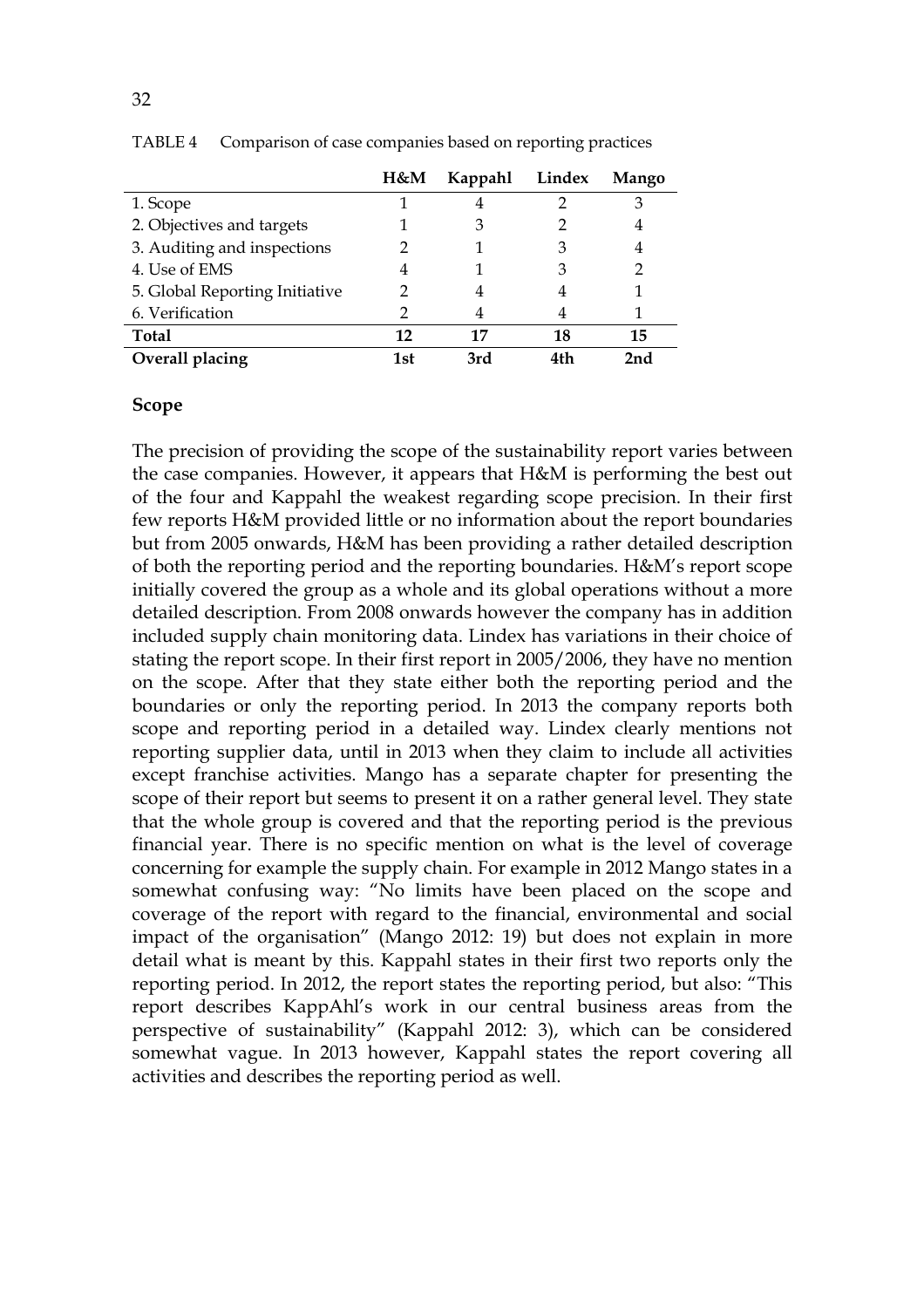#### Objectives and targets

H&M is performing the best also in terms of presenting clear objectives and targets of their environmental work on a yearly basis. All of the other three companies either have some sort of confusion in their terminology or do not present environmental targets whatsoever. In their reports, H&M provides a review of the fulfillment of previous targets, specific targets for the following year, persons responsible as well as time frames for each target. This was done consistently from 2002 until 2009. The targets are specific, some more measurable than others. In the first five reports they provide clear environmental objectives as well. In 2010, H&M retitled their sustainability work into "H&M Conscious" and divided their report into seven long term sustainability commitments three of which are related to environment: "Be Climate Smart", "Reduce, Reuse, Recycle" and "Use Natural Resources Responsibly". The division has been used ever since. Each of the three commitments contains more specific environmental targets. The targets are rather specific and some measurable while some are more abstract. The fulfilment of targets is monitored in the following year's report.

Lindex also reports on their environmental objectives and targets in all of their reports except the latest 2013 report. What is positive is that Lindex does have some objectives that they follow, but the reporting lacks a clear and continuous structure in order to see whether anything has been improved. Their terminology changes in every report from "environmental goals" (2005/2006) to "environmental objectives" (2007 and 2008). The 2009 report provides only a link to their website for more detailed information, which is problematic as the website information tends to disappear in time. The followup of past targets varies too as in some years they clearly present the status of previous targets (2005/2006 and 2008) and in some they do not mention anything about whether they have met the targets set in the previous report (2007).

Both Kappahl and Mango have not presented clear yearly environmental objectives or targets in their reports. The only exception is Kappahl's 2012 report that contains overall environmental objectives but then again they are not monitored in any way. Both of these companies therefore could put more effort in monitoring their environmental performance in a longer time-period.

#### Auditing and inspections

All of the case companies follow up the performance of their suppliers by monitoring the compliance to a code of conduct on a yearly basis. There are differences in when the companies have taken a code of conduct for suppliers in use. H&M, Kappahl and Lindex all have had a supplier code of conduct since 1997, whereas Mango's code has been in use from 2002 onwards. The companies also provide information about their code of conduct of varying degrees. H&M's code of conduct is based on the UN Convention on the Rights of the Child and the Declaration on Fundamental Principles and Rights at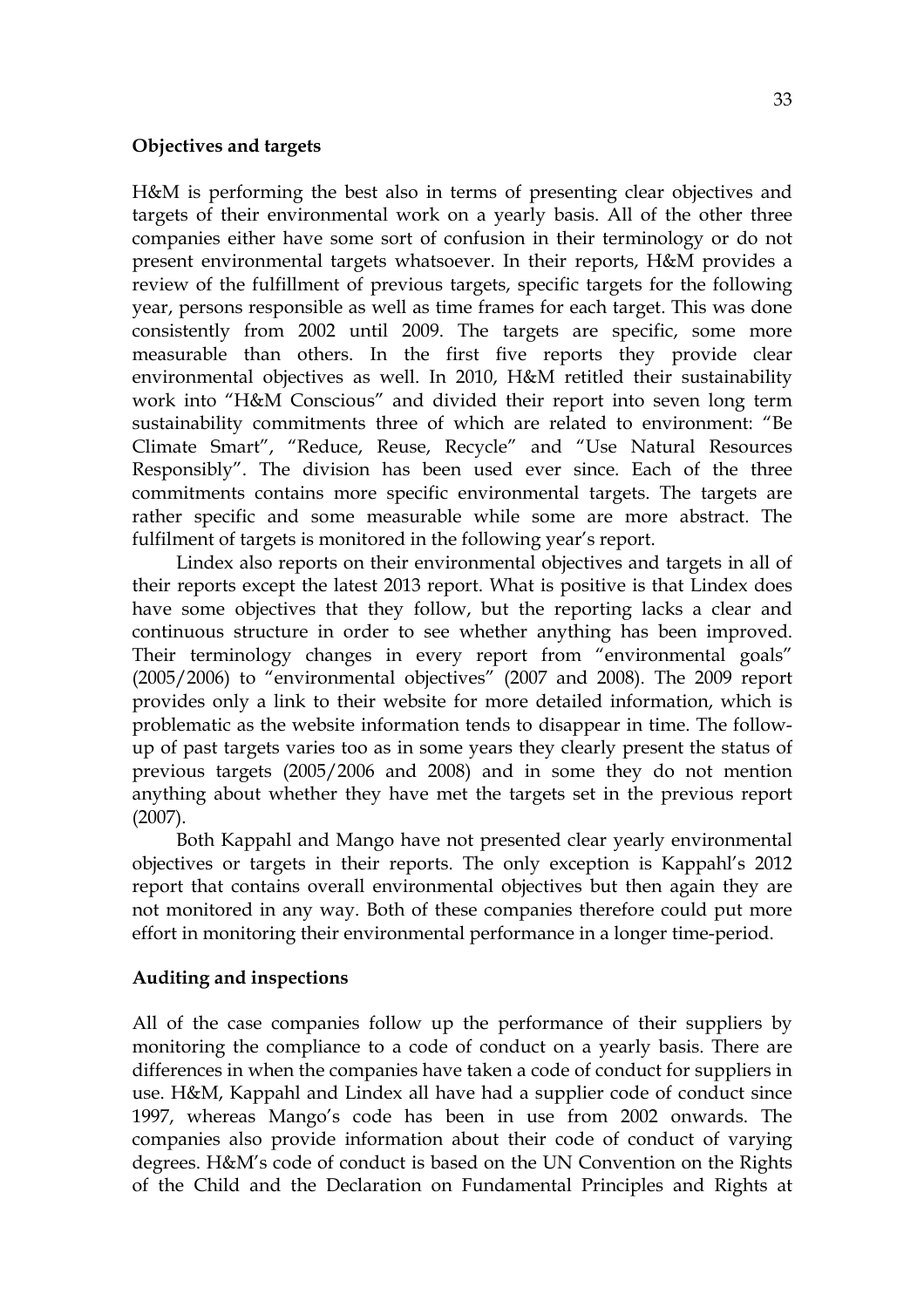Work. Lindex's code is based on the Business Social Compliance Initiative (BSCI), meaning that they monitor their suppliers on three levels: Level 0 ('noncompliant'), level 1 ('improvements needed'), and level 2 ('good'). Kappahl also has based their code to the BSCI guidelines but in 2010 the company became a member of the Business for Social Responsibility (BSR) instead of BSCI, as they felt BCI suits them better as it does not require external auditing of suppliers. Mango's code of conduct is based on the guidelines and recommendations of the International Labour organization (ILO).

The role of managing environmental issues in the codes of conduct of the case companies vary. In the case of H&M, environment has its own section in the code – even though somewhat vague. H&M expects suppliers to act in an 'environmentally responsible way' and comply with the related laws and regulations. In 2006 however, the environmental requirements are presented in detail with special emphasis on suppliers with wet processes and their handling of wastewater according to Business for Social Responsibility (BSR) guidelines. Lindex's environmental requirements in the code are not explained in any of their sustainability reports, but merely referred to on a general level such as: "Environmental and safety issues" in the 2005/2006 report. In 2009 however, Lindex presents a separate environmental code for suppliers with wet processes that sets requirements for water treatment, chemical handling, waste handling and emissions. The only information that Mango provides of the role of environment in their code of conduct is: "Manufacturers and workshops will carry out all their activities in the most environmentally friendly way possible" in all of their reports until 2011. This definition is not too detailed, but in 2011, Mango updated the environmental requirements to include compliance with planned legislation and regulation as well as committing to Mango's chemical restrictions and continued this in the later reports. In their first 2008 report, Kappahl states to have created new environmental guidelines for suppliers with wet processes. The guidelines cover three focus areas: chemicals, waste and water. However the environmental requirements are not presented in any of the later reports.

Kappahl performs the best in regards of auditing of internal processes. Kappahl has ISO 14 001 certification which requires for both internal and external auditing of their internal operations. The internal audits are done as yearly follow-ups on environmental performance. The external audits are done by SP Certifiering. The operations are recertified every third year. H&M provides information about the internal and external auditing processes of their own operations to a varying degree, but some progress can be seen. H&M mentions internal audit in 2003 and 2004, but does not specify it more. In 2011 H&M states: "For several years, we have had an internal audit system in place to monitor compliance with different internal policies and guidelines in all our in-house operations" (H&M 2011: 50). In 2012 and 2013, H&M also presents the internal auditing system in a similar way. Neither Lindex nor Mango provide any information about the auditing of their internal operations.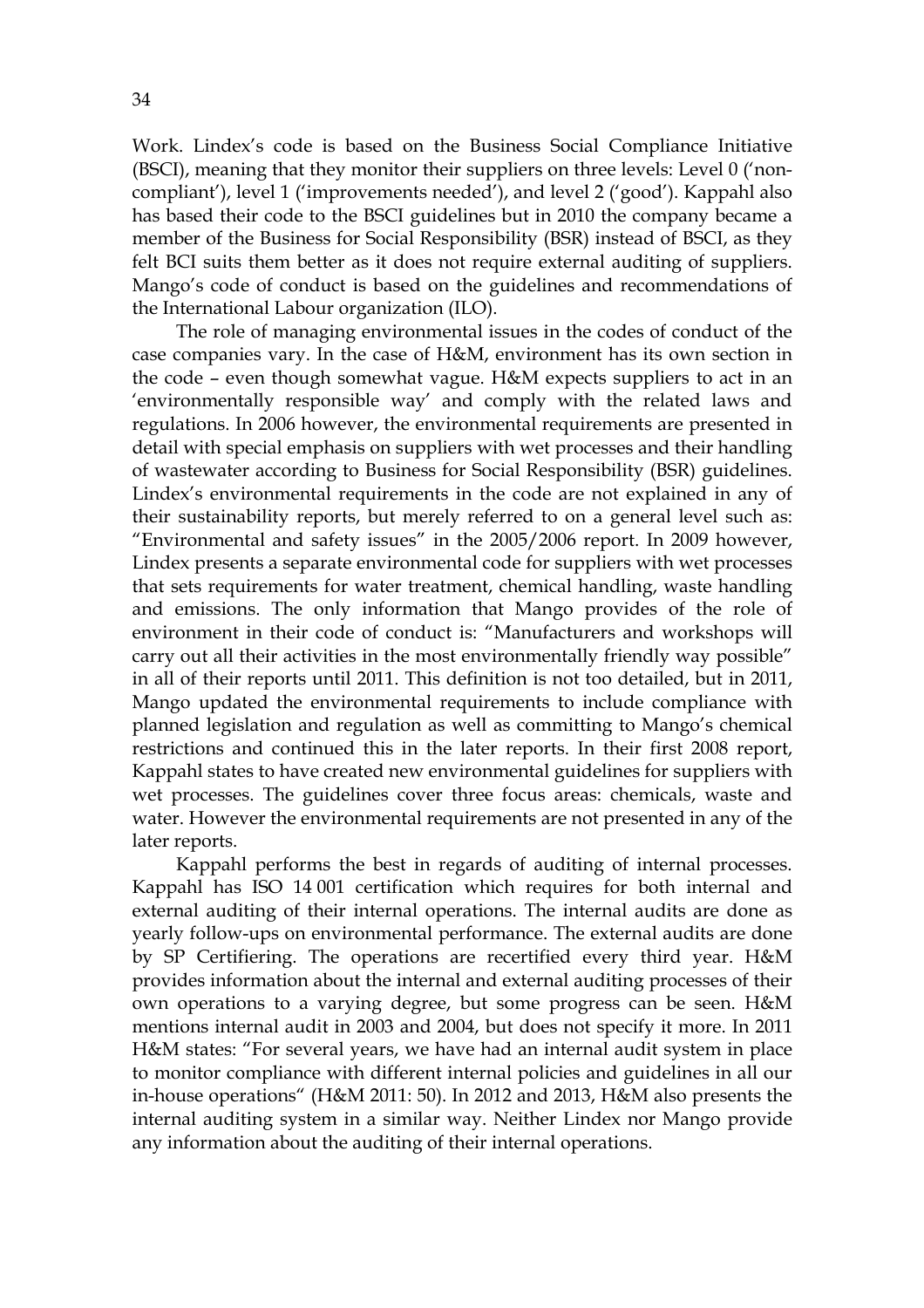When talking about the auditing of supplier activities, all other companies except Mango report on the amount of yearly supplier audits. Lindex and Mango report having both internal and external supplier audits, whereas H&M and Kappahl only report on audits done by themselves. Mango's internal supplier audits are done by the company's own auditing department and external audits by Auren Auditors-Consultors Barcelona – the same consulting firm that verifies Mango's sustainability report. Lindex reports on the number of audits conducted by their own auditors and by external companies approved by the BSCI. Lindex also performs the best in reporting on audit amounts, as they report on how many audits, both initial and follow-up audits, they have conducted during the year in all of their reports. H&M also reports the amounts of audits done each year and how many of them were unannounced from their first sustainability report onwards. Kappahl provides figures on how many auditing inspections they have made to suppliers and how many of those were follow-up visits in all of their four reports. Mango provides no figures on how many audits they conduct yearly, like the other companies do. In general, Mango provides the same information in all of their reports, and not many updates are added during the years.

Even though the case companies provide numbers on how many supplier audits they conduct, Mango is the only company that provides a percentage figure of how large a proportion of the suppliers the auditing process covers. Since 2007 Mango started to provide the percentage of production plants and workshops that have been audited. The coverage is between 80 and 95%, except in 2011 and 2012 the percentage is 100%. Generally Lindex does not specify how large a proportion of the suppliers they audit. However in 2007, Lindex states: "All factories are audited at least once a year to ensure that they are complying with Lindex demands and are making continuous improvements until they reach level 2 according to the BSCI criteria." (Lindex 2007) Kappahl also has only one mention about the proportion of suppliers audited. They state in 2010 that each production unit is covered by the inspection and monitoring system and each of them has to undergo yearly follow-up visits in order to continue manufacturing for Kappahl. No such specifications are provided in any other report. It remains unclear how large a proportion of suppliers H&M audits on a yearly basis.

The results of audits regarding the environment were also analyzed. H&M seems to perform the best. They present overall data on the results of audits from 2003 to 2008 in the form of number of rejected suppliers. In 2013 the number of rejected potential supplier factories is reported. Specifically regarding environmental requirements, H&M provides figures on the non-compliance to environmental requirements from 2005 to 2008. From 2009 forward, the company switches to a more positive note and reports about the level of compliance to environmental requirements. In 2013 however, no results or compliance levels to environmental requirements are reported. Lindex also provides data on the environmental compliance levels of suppliers. From 2006 to 2009, they provide environmental compliance levels of suppliers with the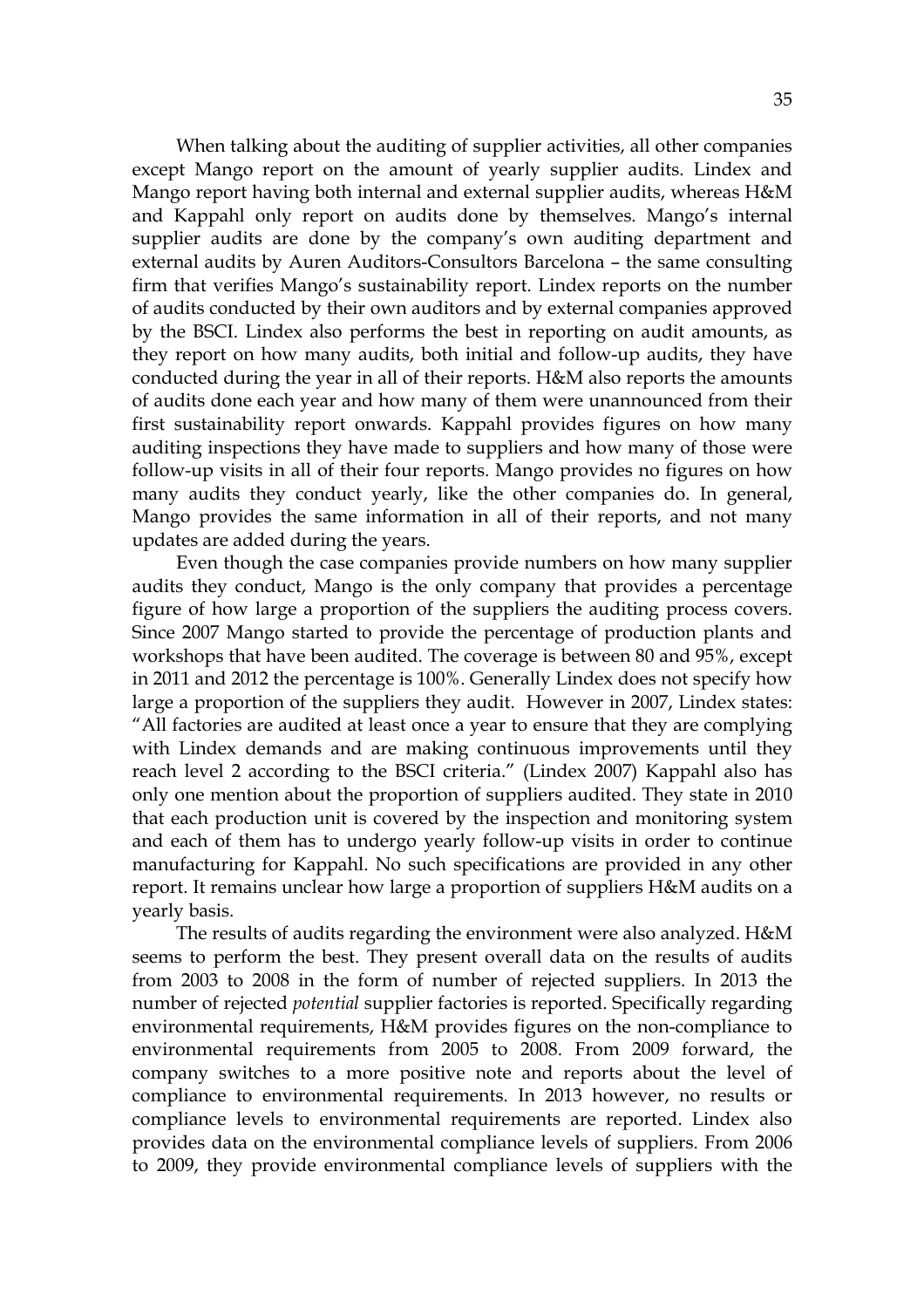exception of 2007 when environmental compliance is not separately reported. In 2013 only the compliance levels of suppliers with wet processes is reported. Kappahl does not provide any actual figures on the results of their supplier audits. However, results on internal audits are provided in the three latest reports. Kappahl presents the amount of deviations or non-conformances of internal audits, but does not reveal the non-conformances in more detail, except in 2010 they provide some examples, such as having no information sheets for the management of cleaning chemicals. Mango does not provide measurement data either on their audits until starting from 2008. From then onwards the company reports on general results of the audits in the form of number of breaches of their code of conduct each year. No environmental breaches are specified.

#### Environmental management systems

All of the companies have some form of an environmental management system (EMS) in place. Kappahl is the only company whose EMS is certified according to the ISO 14001 standard. Kappahl has had ISO 14 001 certification since 1999 and claims to be the first fashion chain to have obtained the certification. Kappahl's environmental management system covers the whole life cycle: design, production, transportation to distribution center and distribution to stores as well as the operations of head office, distribution center and stores in Sweden and in Finland.

The other three companies claim to have used the ISO 14 001 standard as a basis for their EMSs, but have opted not to certify them. Mango has had their own "Mango Environmental Management System" (SGAM) in operation since 2008. The company claims to have included all of the aspects of ISO 14 001 in their own system, but has chosen not to certify it. Lindex also has an environmental management system that is based on the principles of ISO 14 001 and also is not officially certified, which they mention in all reports except in 2009. Oddly in the 2009 report, Lindex has no mention of the EMS or ISO 14 001 but again in 2013, the company website states: "Lindex environmental management has been developed in line with the ISO 14001 methodology" (Lindex 2013: 29). H&M mentions having an environmental management system only in their 2004 and 2005 reports in one sentence. In the reports from 2002-2005 H&M recognizes the importance of ISO 14 001 but has chosen not to use it. Since the 2006 report onwards, H&M has no longer any mention of EMS or ISO 14 001 in their reports.

All of the three companies: H&M, Lindex and Mango seem to recognize the importance of ISO 14 001 certification but provide criticism towards the bureaucracy of the certification process and offer reasoning on why they are not using the system. Mango claims that their own system is more specific than the system in ISO standard. Lindex's reasons for not certifying the management system are such as preferring to use "simple and practical methods" in the reduction of environmental impacts (2005/2006, 2007). Also H&M seems to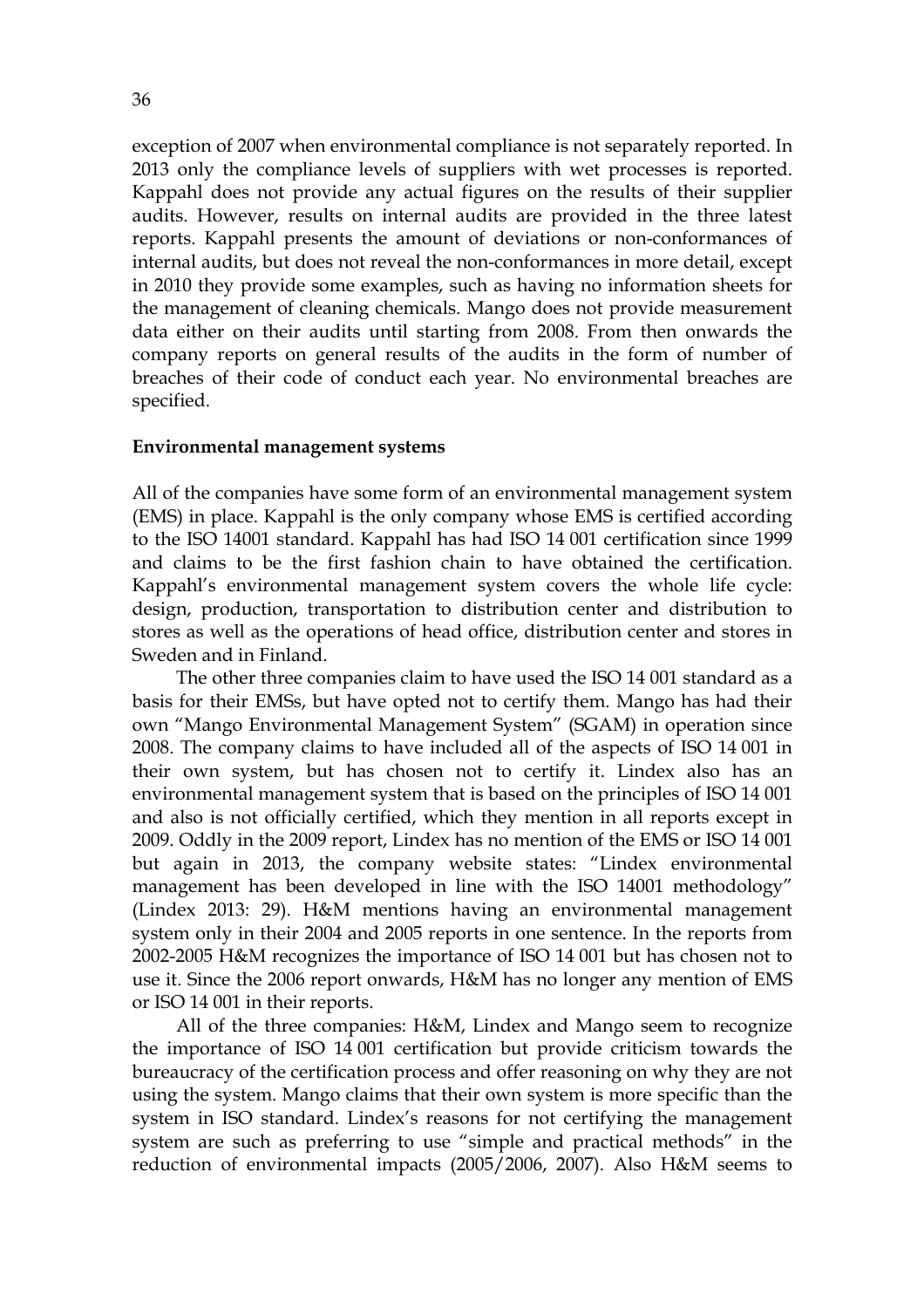prefer simplicity as their reasoning includes: customers not requiring the system (2002), the bureaucracy required by ISO certification (2003), and ISO being not compatible with H&M's working methods (2004), which the company wants to keep "simple and viable" (2005).

### GRI

All of the case companies use the GRI reporting guidelines. Mango and H&M have been using the guidelines the longest. Mango has been officially reporting according to the GRI guidelines starting from 2006. Before that they have been using GRI but do not indicate how officially. H&M states to have used GRI as a reference from 2002 onwards and officially from 2007 onwards. Both companies have provided an index of GRI contents as an appendix in all of their reports even when the GRI standard has not been used officially. Lindex states it has been reporting according to GRI G3 guidelines from 2007 onwards. Lindex provides an index of GRI indicators in their report only in 2007 and 2008. In the case of Kappahl, only two of the four reports (2008 and 2013) state that the company is using the GRI G3 guidelines. Kappahl has provided no information on what indicators they cover in their reporting.

Two of the four companies have started to use the newest version, the GRI G4 Sustainability Reporting Guidelines published in 2013 (GRI 2013). In their 2013 report, H&M has used the GRI G4 guidelines, being the only company to have fully reported according to the new guidelines. In their latest report Kappahl uses the G3 guidelines but approaches some of the G4 aspects and is going to report according to G4 in the following 2014 report. Lindex has no mention of G4 and Mango's 2013 report is not analyzed due to it being in Spanish. H&M is the only company that has included the GRI Footwear and Apparel –sector supplement, which is a voluntary pilot version available on request (GRI n.d.). H&M took part in the formulation of the sector supplement and has been including indicators from the supplement from 2008 onwards.

The GRI guidelines require the report preparer to state their level of application, which tells the report reader the extent to which the GRI guidelines have been applied. The application level is done as a self-assessment and can be verified by GRI. Mango claims their level of application being 'A+' in all of their reports. H&M's level of application is stated as 'C' in 2007 and 'B' from 2008 onwards. Lindex's compliance level has been 'C' from 2007 onwards. In Kappahl's 2008 and 2013 reports that mention GRI, the level was 'C'. None of the companies have had official verification of the GRI compliance by GRI.

#### Verification

External assurance or verification of sustainability reports seems to be of little importance to clothing retailers. Mango seems to be doing best in terms of having their report reviewed by a third party – a consulting firm and therefore the self-declared '+' has been added in their level of GRI compliance. Mango has had their reports externally verified since 2006. H&M has had no assurance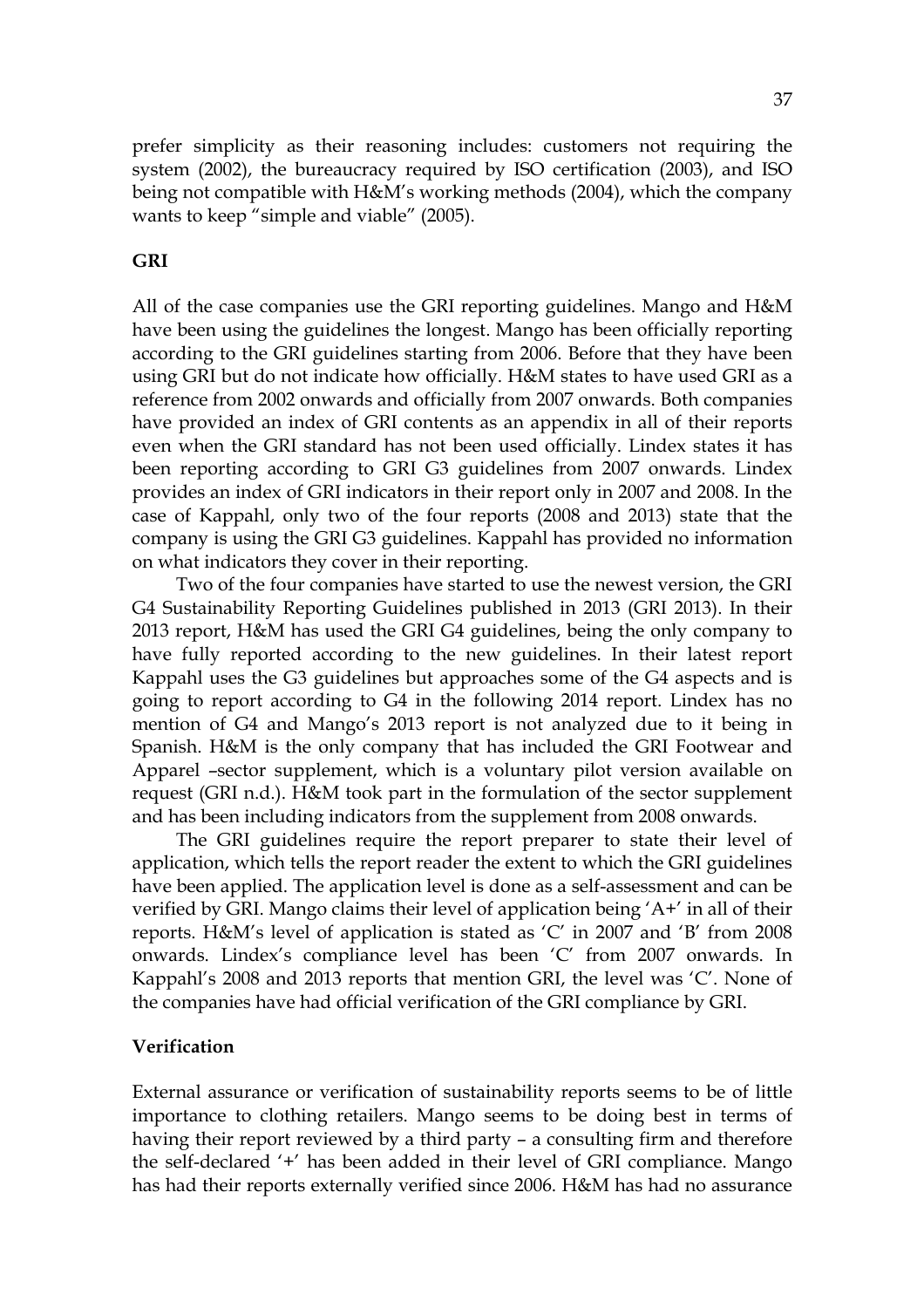of their reports until a partial assurance in their two latest reports in 2012 and 2013 by two public accountants, covering only a few specific GRI indicators chosen by H&M. Both Lindex and Kappahl have had no verification with the exception of a post-graduate student following the development of Kappahl's 2012 sustainability report.

## 4.2 Measurement data

The sustainability reports were analyzed on the eight measurement areas: products and materials; energy; water; biodiversity; emissions to air; waste; compliance to law; and transport. The focus of the analysis was on the environmental sections of the reports with some exceptions. For example products and materials -related issues were often presented in the social responsibility –sections of the reports and in these cases the analysis was extended to include these sections. The analysis focused on the concrete measured data provided. Some of the companies provided estimated numbers or numbers for future development but these were not included in the analysis.

In the comparison of the measurement data presented, again H&M seemed to report the most thoroughly of the companies and Kappahl the least. Lindex and Mango almost tied on the second place. The analysis was based on the extensiveness of data provided yearly as well as on the consistency of reporting practices. Table 5 presents how the companies position themselves compared to each other in all of the measurement categories. The placing is presented similarly to Table 4 so that the one who has reported most thoroughly got a "1" and the least thoroughly a "4" thus giving an overall score and placing.

|                        | H&M | Kappahl | Lindex | Mango          |
|------------------------|-----|---------|--------|----------------|
| Products and materials |     | 4       | 2      | $\overline{2}$ |
| Energy                 | 2   | 4       | 3      | 1              |
| Water                  |     | 4       | 3      | 2              |
| Biodiversity           | n/a | n/a     | n/a    | n/a            |
| Emissions              | 1   | 4       | 2      | 3              |
| Waste                  | 3   | 4       | 2      | 1              |
| Compliance to law      | n/a | n/a     | n/a    | n/a            |
| Transport              | 2   | 3       |        | 4              |
| <b>Total</b>           | 10  | 23      | 13     | 13             |
| Placing                | 1st | 4th     | 2nd    | 2nd            |

TABLE 5 Comparison of the case companies based on measurement area

Only two of the measurement areas were left with little or no attention: biodiversity and compliance to law. Surprisingly no information was found from any of the reports on biodiversity. Even though the GRI G3 guidelines

38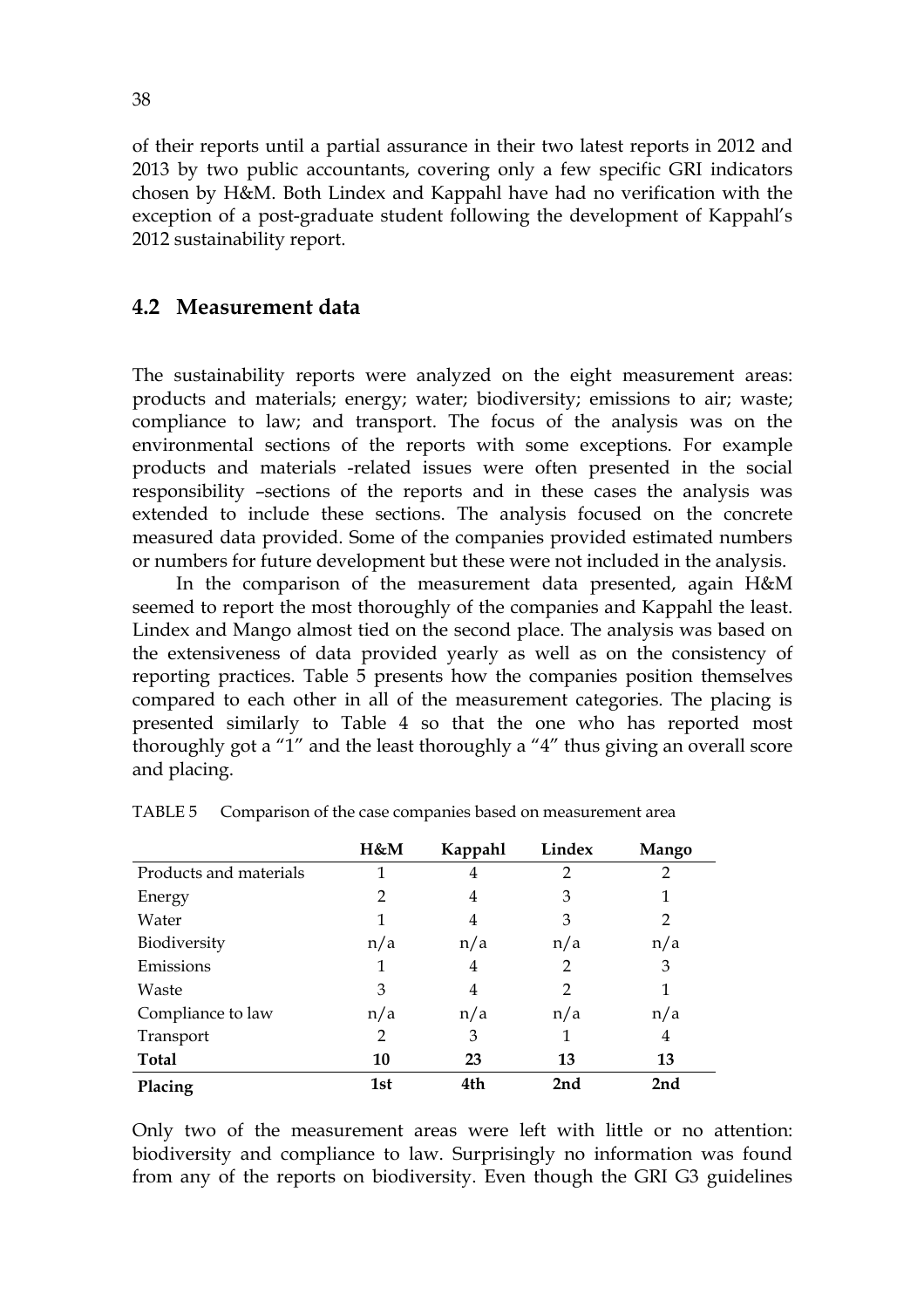include five biodiversity indicators: EN11 - EN15 (GRI 2011), none of the companies included these indicators in any of their reports. In the case of compliance to law, the case companies did provide some information but nothing related to monetary fines or other sanctions for non-compliance to environmental requirements. The information on compliance to law was mainly concentrated on chemical restrictions and environmental laws. H&M provided the most information on their compliance to law and stated on many occasions going 'beyond the law' and having their own additional legal requirements to those of production countries. Kappahl and Lindex stated applying the laws of the country in question whereas Mango provided no information on legislation concerning the environment.

Based on the analysis, three most important environmental performance measurement areas for the case companies were clear: products and materials; emissions; and energy. The fourth place was shared between water, transport and waste, if biodiversity and compliance to law are not taken into account. The priority was analyzed mainly based on the amount of environmental data presented and the consistency of presenting the data in each measurement category, but also some relevancy and importance factors had to be taken into account. For example, even though Mango reports on "other waste" in a consistent manner, the amount of batteries might be a rather trivial issue compared to for example the amount of total emissions. Another relevancy factor to be considered was whether something was reported on a group level or only concerning specific locations.

Table 6 presents the priorities that each of the case companies had on the different measurement areas. The priorities were placed so that each of the companies had priorities from 1 to 6, '1' being the first priority and so on. For example in the case of H&M 'Products and Materials' was the main priority in their environmental reporting whereas 'Transport' was left with the least attention. Each of the measurement categories are discussed next from most popular to least. Compliance to law and biodiversity were left out as explained above.

|                        | H&M | Kappahl Lindex Mango |   |                | <b>Total</b> | <b>Total</b><br>priority |
|------------------------|-----|----------------------|---|----------------|--------------|--------------------------|
| Products and materials |     | $\overline{2}$       |   | $\overline{2}$ | 6            |                          |
| Emissions              | 2   |                      | 2 | 3              | 8            | $\mathbf{2}$             |
| Energy                 | 4   | 3                    | 3 | 1              | 11           | 3                        |
| Water                  | 3   | 6                    | 6 | 5              | 20           | 4                        |
| Waste                  | 5   | 6                    | 5 | 4              | 20           | 4                        |
| Transport              | 6   | 4                    | 4 | 6              | 20           | 4                        |
| Compliance to law      |     |                      |   |                |              |                          |
| Biodiversity           |     |                      |   |                |              |                          |

| TABLE 6 | The priority of measurement data |
|---------|----------------------------------|
|---------|----------------------------------|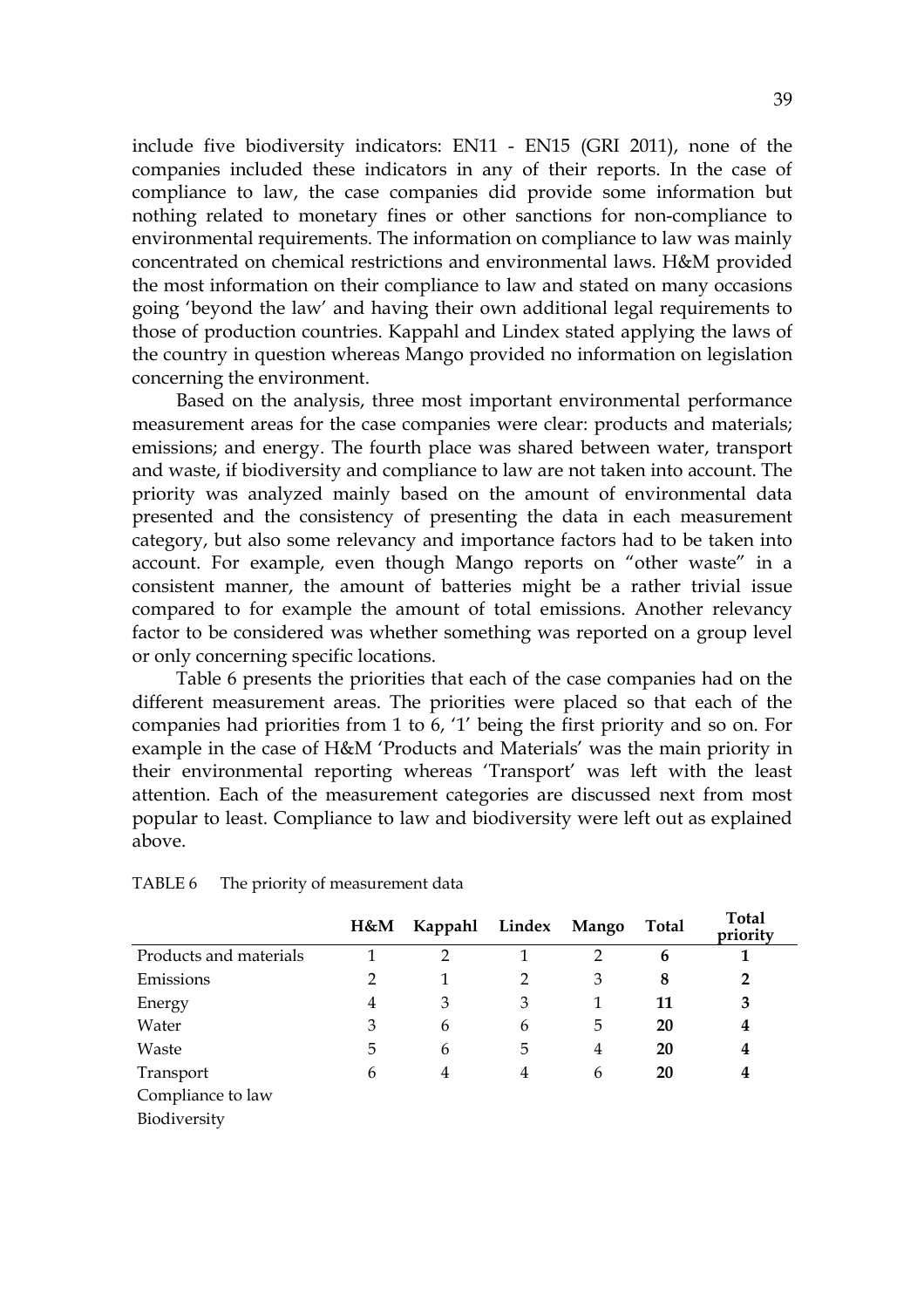#### Products and materials

The most important measurement category for the case companies was products and materials. After the analysis of the sustainability reports, four specific sub-categories related to reporting on products or materials were identified: chemical use, use of sustainable materials, use of eco-labels and packaging.

In the case of all the companies, the data concerning the use of chemicals was focused on the number and results of chemical tests. All of the companies except Mango provided the amount of chemical tests conducted in a year. Kappahl reported the amount of chemical tests in all of their reports either as a total number or as a percentage of products. H&M provided the number of chemical tests conducted in all but two of their reports (2004 and 2006). Lindex provided numbers of their chemical tests in percentage of or as a total number of tests conducted in all of their reports except the latest. The number of restricted chemicals was reported only by H&M. H&M reports the number of restricted substances from 2007 onwards with the exception of the years 2009 and 2013. The results of chemical tests are reported by all other companies except H&M. Mango reports on the results the most consistently. In all of their reports Mango reports on the number of substances that they test and the amounts detected. Mango also publishes data on the number of problem cases, where the limits of certain chemicals have been exceeded. The reported chemicals vary somewhat between years but the idea is the same. Kappahl provides the amount of approved tests in percentages in their two latest reports. Lindex reports on the percentage of rejected products in the chemical tests in three of the reports.

The data concerning the use of sustainable materials seems to be focused on organic cotton and recycled materials. H&M has the most materials-related data on both of these areas and is especially focused on organic cotton. From 2004 onwards, H&M reports on the total use of organic cotton in tonnes or as a percentage of the total cotton used. The use of recycled materials is reported only by H&M in 2010 and 2013. The recycled materials included are recycled wool, recycled cotton and recycled polyester, recycled tetrapacks and recycled polyamide. H&M in addition reports on many more minor material-related aspects in some of their reports such as the use of certified leather, the use of water-based adhesives in leather, savings in pesticide use due to organic cotton, the number of plastic bottles used in polyester production and used garments collected in stores. The problem is that the data is presented in various not-socommon units, such as in pairs of shoes or number of leather bags or in number of plastic bottles, which can make the conceptualization of the amounts rather challenging. Lindex reports on organic cotton use only in 2008 and the number of garments made from "sustainable material" in 2013. Kappahl does not report on material use except in 2012 and 2013 when they report on total purchased cotton. Kappahl does not measure their use of organic cotton. Instead they report organic cotton via how many eco-labeled garments they sell therefore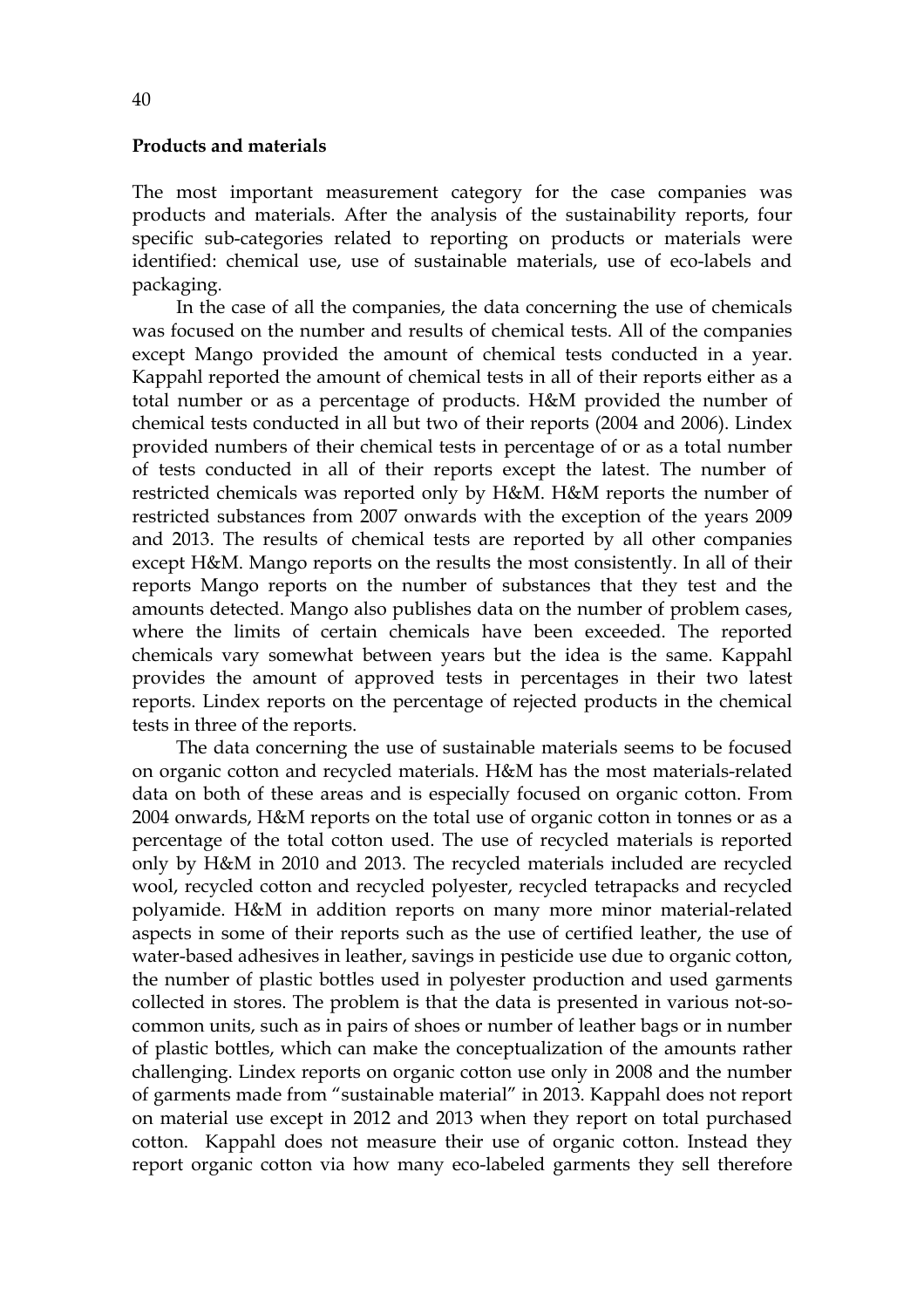reporting the total number and not specifically how many organic garments they sell. Mango states in their reports from 2007 to 2010 that they are researching the possibility of using organic cotton in the future, but after 2010, there is no longer any mention of the issue. The only data that Mango provides on materials is the consumption of natural and synthetic fibres which are reported in 2011 and 2012.

All of the companies provide some information on the use of eco-labels, but there is a clear lack of actual measurement data. The focus is on the EU Flower eco-label and certified organic cotton. Again, H&M has the most information available, but the only data that H&M reports is the amount of garments that carry the EU Flower label, which is reported in all of their reports except the two latest. H&M also reports on certified organic cotton, the GOTS standard, the Global Recycling Standard, cosmetics certification by Ecocert, and paper from FSC-certified forests, but provides no data on these issues. Kappahl's approach is consistent as they provide data on how many million eco-labeled garments they sell each year in all of their reports. The labels that they use are: Öko-Tex Standard 100, The EU Flower, and Organic Cotton. Lindex provides measurement data on their use of eco-labels only in 2013 when they state the amount of increase in environmentally labeled garments compared to the previous year. Mango only states from 2007 onwards that all of their paper bags are FSC-certified or made from recycled paper.

Packaging seems not to be a focus area for the case companies. Lindex performs the best in providing data on packaging as their whole materials reporting focuses mainly on packaging materials. They provide data about their packaging materials from the first report until the 2008 report. The data that is provided is about the total tonnes of cardboard and plastic used in their packaging as well as the change compared to the previous year. Strangely in 2009 and 2013 no packaging information is provided. The only data that Mango provides is that the boxes used in packaging are of 100% recycled material which is stated in all of their reports. In 2011 the company presents a measurement tool for reducing packaging but provides no data related to it. H&M starts to report packaging-related data from 2010 onwards. The information provided changes between years from the use of recycled materials in their consumer bags (2010, 2012) and using recycled cardboard in mail order packages (2011) to how many trees are saved due to the use of reusable transport boxes (2011). Kappahl provides no information on their packaging.

#### Emissions

The focus in emissions reporting seems to be on carbon dioxide  $(CO<sub>2</sub>)$ . Kappahl is the only company that specifies some other greenhouse gases in addition to just CO2. This is done only in the 2013 report. Many of the companies have changed the emissions reporting from reporting the tonnes of  $CO<sub>2</sub>$  to using  $CO<sub>2</sub>$ equivalent, which is used so that the various greenhouse gas emission amounts can be compared with each other using their global warming potential in the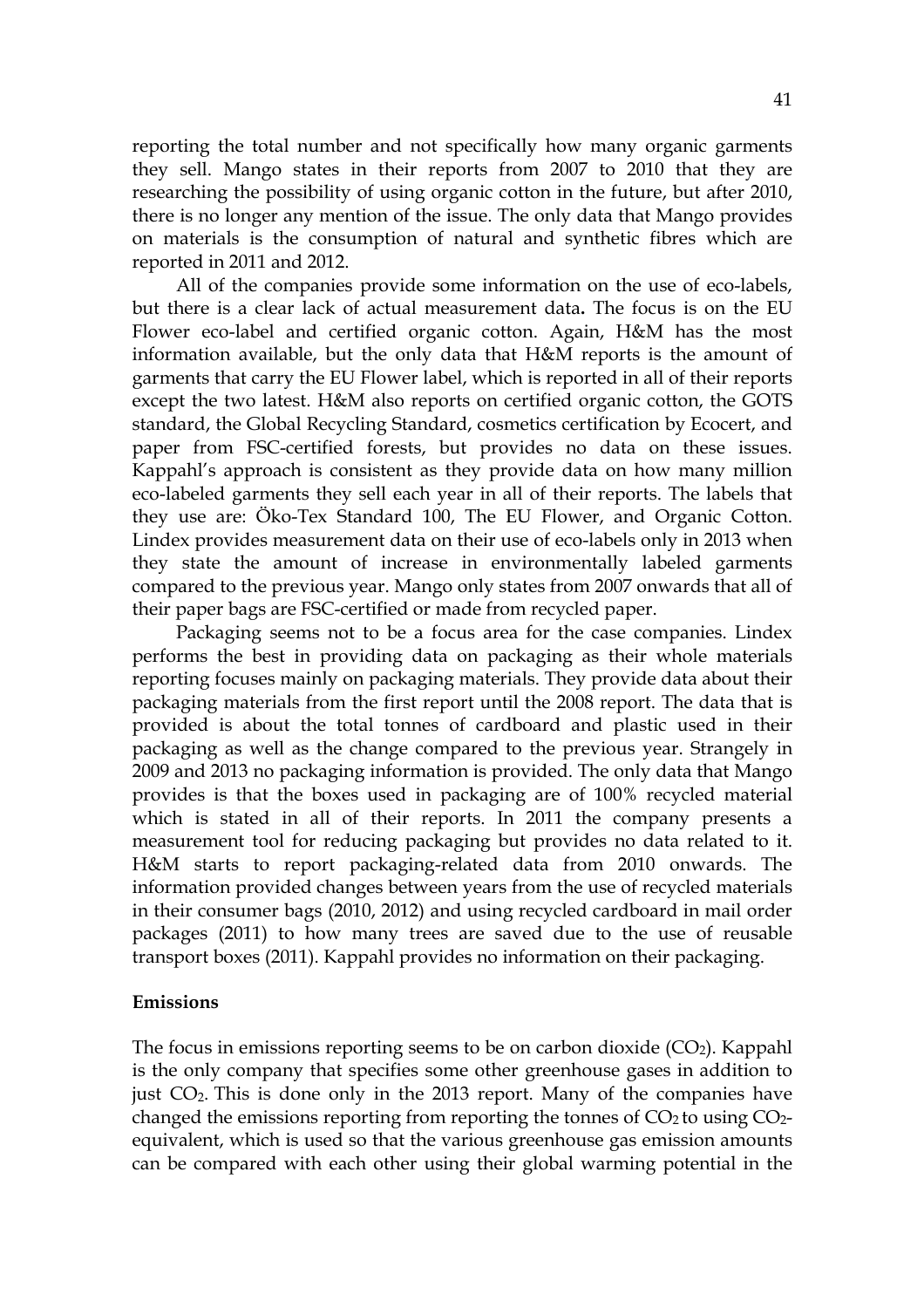calculation (EPA 2013). This could suggest that the companies measure the emissions of more gases than just  $CO<sub>2</sub>$  but that seems not to be the case as explained below. Lindex is the only company that has not reported in  $CO<sub>2</sub>$ equivalents at any point, but opted to report emissions in  $CO<sub>2</sub>$  tonnes. In the case of all companies, the emissions indicators are mostly concentrated on transport.

H&M provides the most emissions indicators but it seems to be challenging for them to find any continuity or similarities in their chosen indicators. In all of their reports they provide the total  $CO<sub>2</sub>$  emissions either as total tonnes, divided by source or scope or compared to turnover. In all years the data is compared to some of the previous years, baseline years changing to some extent during the years. From 2010 onwards the emissions are presented in the form of CO<sub>2</sub> equivalent with a specification on what greenhouse gases are included, but offering no specific emission amounts on them, only a total figure. H&M's latest report only presents the increase in total emissions and the  $CO<sub>2</sub>$ impacts of each stage of the value chain. When talking about emissions from transportation, H&M has the most data available. Between 2007 and 2013, they report on the percentage changes in emissions from transport, travel emissions and  $CO<sub>2</sub>$  emissions from transport. Again after 2010, they report in  $CO<sub>2</sub>$ equivalents.

Both Mango and H&M have divided their emissions reporting into three scopes: 1. direct, 2. indirect, and 3. other indirect emissions. Mango's emissions reporting starts from 2009 onwards. Mango reports their GHG emissions first in tonnes and from 2011 onwards in tonnes of  $CO<sub>2</sub>$  equivalent. Just like H&M, Mango does not specify any certain greenhouse gases they emit and only reports on total GHG emissions. Also from 2009 onwards, Mango reports on the percentage reductions in GHG emissions in stores. Mango has no specific data on emissions caused by transportation.

Kappahl does not provide an overall figure on their emissions. They report the  $CO<sub>2</sub>$  emissions of a t-shirt and a pair of trousers as well as the  $CO<sub>2</sub>$ emissions resulting from transportation in 2008 and 2010. The 2010 report provides the most data on emissions including the  $CO<sub>2</sub>$  emissions per garment, the emissions from distribution centre to stores and the amount of emissions from business travel that has been offset. Kappahl is the only company to report the amounts of specific greenhouse gases (CO2, NO, Hydrocarbons, CO, and particles). This is reported in their 2013 report in the form of reduced emissions.

Lindex has a consistent overall approach as they report the total  $CO<sub>2</sub>$ emissions in all of the reports except the latest and compare the amounts to one or two previous years. Lindex also reports on the  $CO<sub>2</sub>$  emissions from transport in all of their reports and compares it to one or two previous years.

#### Energy

Energy use was also a category of importance to the case companies. The focus seemed to be on electricity use. Mango performs the best in energy related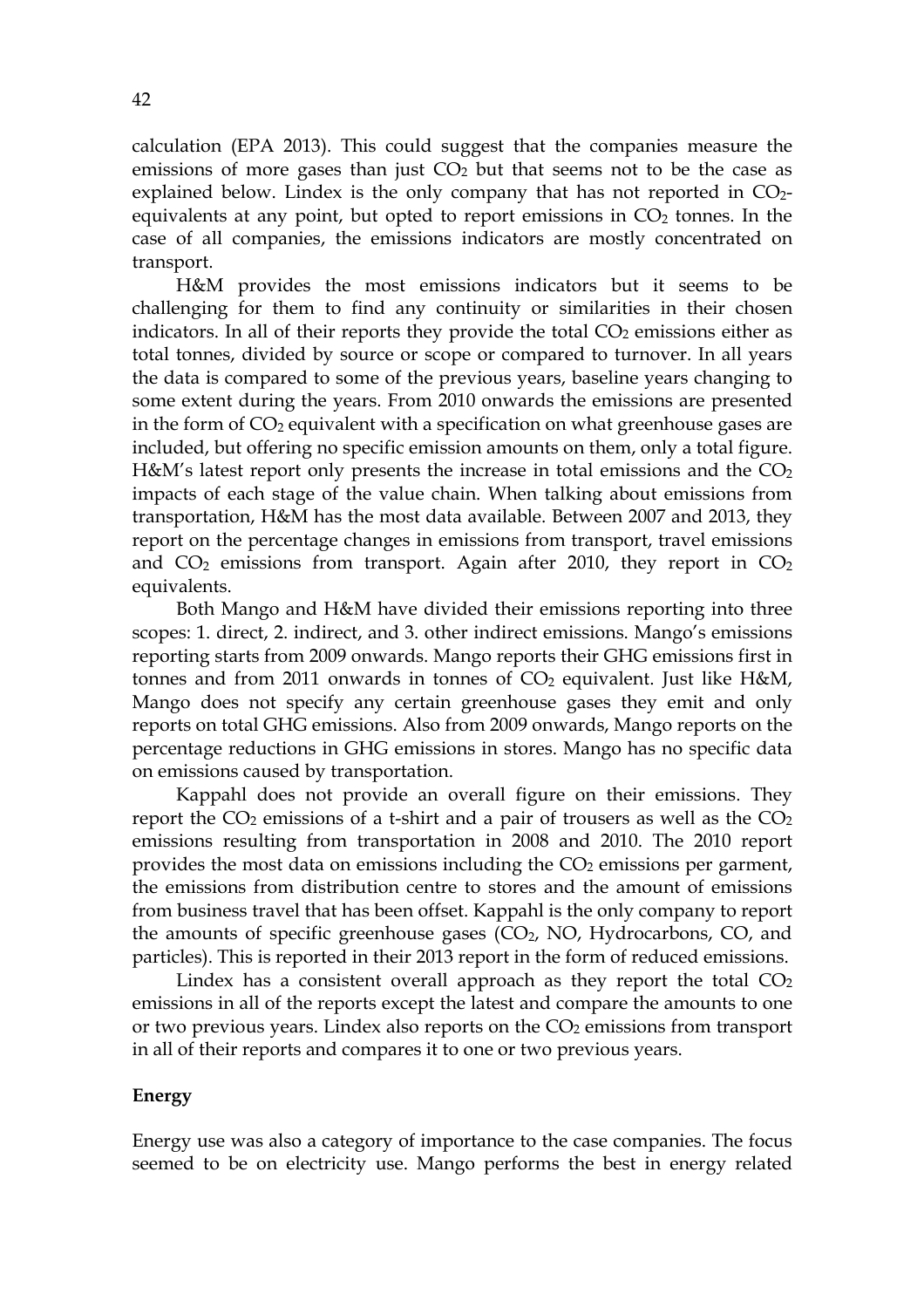reporting. They have a clear and consistent structure in their energy reporting and their focus areas are: lighting, gas consumption and electricity consumption. H&M also provides a rather extensive amount of data on total energy use and electricity use, but has some variations in their chosen data. Both Lindex and Kappahl focus on electricity use but Kappahl provides a more limited amount of measurement data on their energy use.

The consumption of electricity was a priority area for all the case companies. Mango reports in all of their reports the electricity consumption in offices and distribution centers. Electricity consumption in stores is reported from 2005 onwards having the same indicator in all reports. Mango reports in all of their reports the amount of electricity saved when more efficient lamps are installed in stores. Both Lindex and Kappahl are focused mainly on electricity use on their energy use reporting. Lindex has a lot of variation in the chosen data on display. The first two reports present electricity from emissions point of view, electricity bought and electricity used. In the next two reports (2008, 2009) Lindex only reports on total electricity used. Kappahl's 2010 report provides one specific figure on the electricity consumption of the company per square meter and how much it is less than in the previous year. In the 2012 and 2013 reports, they provide an estimation of how large proportion of the company's electricity in Sweden comes from hydro power. The 2013 report presents additional data on electricity use: how much electricity consumption decreased. H&M puts a lot of emphasis on electricity production from installed solar panels which is reported from 2008 onwards. It can be debated whether the amount of electricity from the panels is worth the attention. On a more general level they report on electricity-related measures such as electricity use and electricity from renewable sources, but only in 2013.

H&M and Mango provide some other measurement data on energy use in addition to electricity use. H&M reports on the total energy use in their first two reports and again from 2010 to 2013. In the meantime, they report energyrelated information mainly from emissions point-of-view. In these later years, energy use is reported first in two and then in three scopes and also the reductions in energy use are reported. Mango does not report on total energy use. Their reports contain the same indicator on yearly gas consumption. From 2009 onwards, Mango also reports on the reductions in energy consumption of their stores using 2008 as a base year. In their 2012 report, Mango has added fossil fuels as a category reporting about the liters of diesel consumed annually.

The figures on energy use are compared to a varying degree. Given that Mango provides the same indicators in basically all of their reports, they compare the figures very little. Only some comparison to the previous year is presented in 2004 to 2008 regarding electricity consumption but a lot more could have been done. H&M also provides many energy indicators in their reports but unfortunately they do not compare their data much to previous years either. This is probably due to the changing approaches, emphasis and measurement methods during the years. The only energy use data that is compared to previous years are the reductions in energy use, which are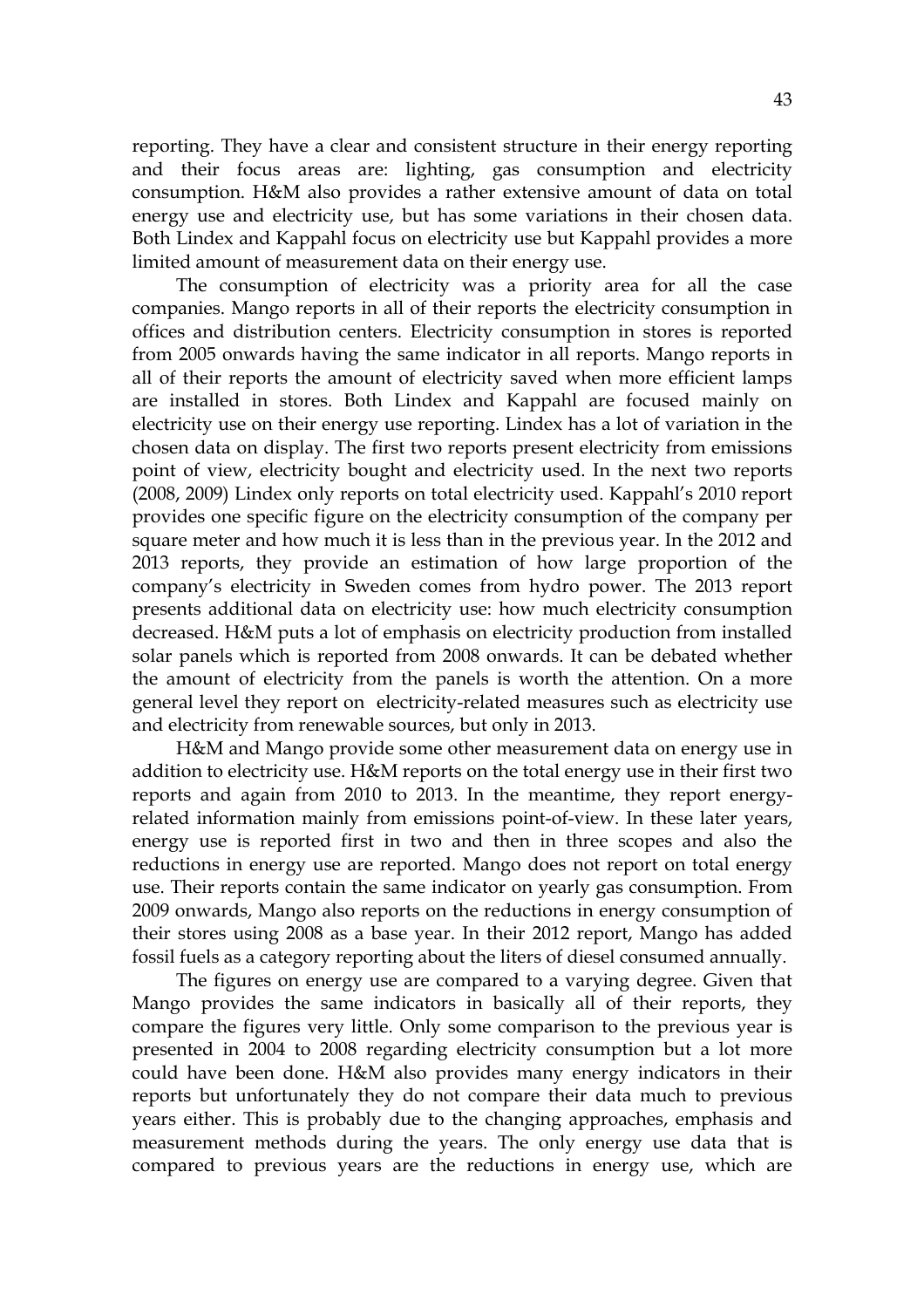compared to a few of the preceding years and also to a 2020 target. In the first four reports Lindex always compares the ongoing year's figures to the previous year's figures, therefore some comparison between the years can be done even though the continuity of reporting methods is only two years. Kappahl seems to have no clear measurement methods or any continuity in their provision of data and seems to provide only random figures on energy and as a consequence no comparison of data.

### Water

Water seems not to be a top priority area for the case companies. H&M provides the most data related to water. In their first reports, H&M clearly states that they do not measure or report water-related information due to the complexity of collecting data. From 2005 to 2006 water issues are included in audits, but no figures are provided in the reports. From 2007 onwards the company starts to report on supplier water use, as they provide water quality parameters measuring the biological oxygen demand (BOD), chemical oxygen demand (COD) and total suspended solids (TSS) of suppliers with wet processes. This data is provided constantly in every report until 2012 and the development is seen between years in each of them. The amount of suppliers is stated clearly in some reports but then again rather vaguely in some. In 2012 and 2013 H&M reports the amount of suppliers in full compliance with their water quality requirements. From 2008 onwards H&M provides data on suppliers' water use efficiency and in the three latest reports the data is also compared to the previous years. Other issues reported from 2010 onwards are water saved in denim production, water saved through their use of Better Cotton and the amount of rainwater harvested. Again some unusual measures are used such as "litres of water" or "bathtubs of water" that might not have a real resemblance to the reader. The 2013 report offers two additional measurement areas: water footprint across value chain and facilities with waterefficient equipment.

Mango has been performing best from the other three companies. They have consistently reported water use throughout their years of reporting but the scale of reporting seems to be diminishing from good coverage to not-so-good. It needs to be noted that the company only reports on the water use of their own operations (central offices and warehouses) and no supplier- or storerelated data is provided. At first, the company provides a total water consumption figure and compares it to the previous year. From 2007 to 2010, the company reports the water consumption produced at central offices and warehouses. From 2011 to 2012 Mango has changed their reporting to the consumption of running water for non-industrial use in central headquarters and warehouses in Spain. Therefore, even though data is provided on a yearly basis, the scale of it changes making Mango's development negative. Lindex measures their suppliers with wet processes in their two latest reports in 2009 and 2013, but no measurement data is provided other than the division of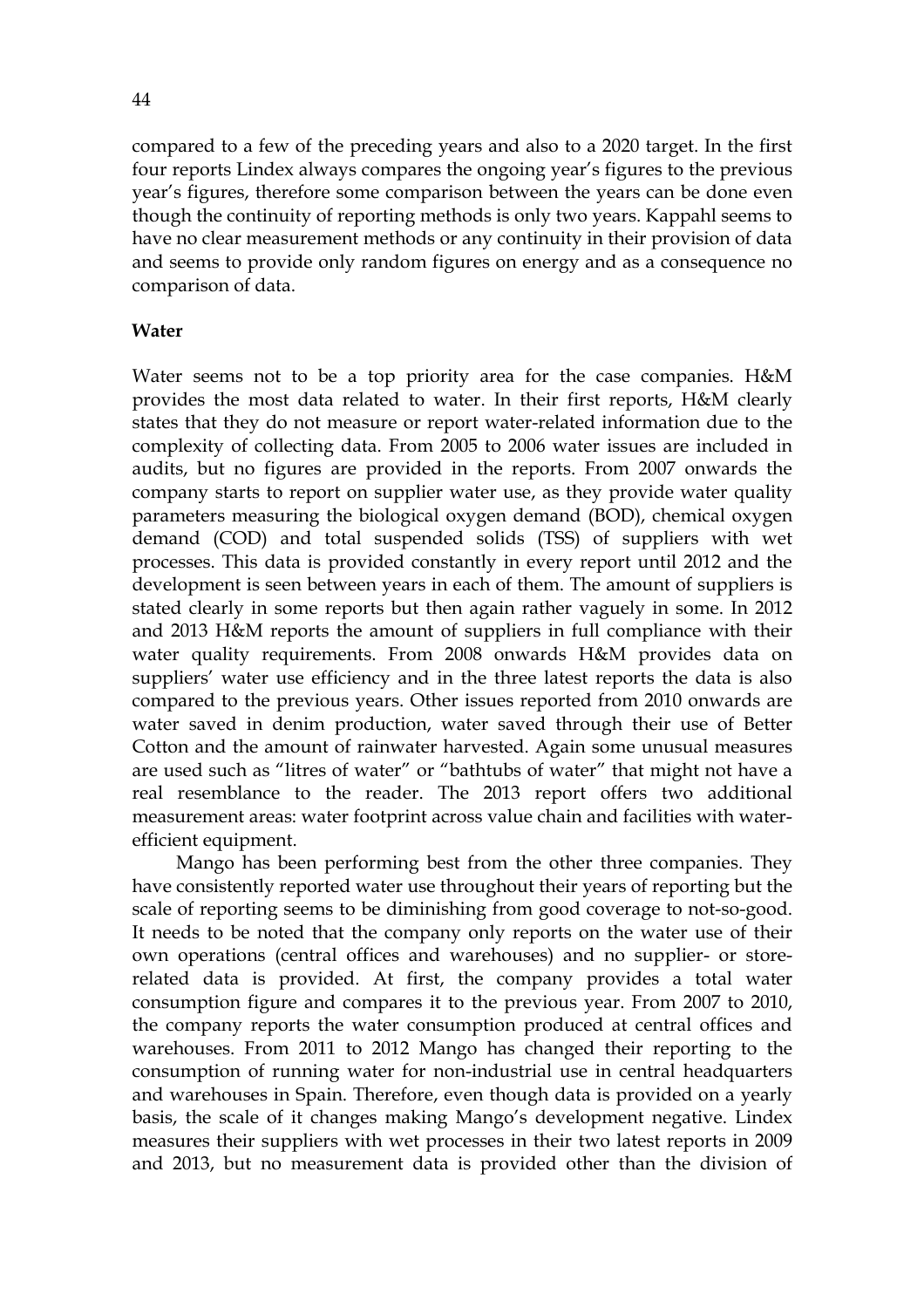suppliers in three categories: "good", "improvements needed" and "no compliance". Kappahl provides no figures or data related to water.

### Waste

Waste seems not to be a priority in the environmental reporting either. The amount of data is very limited and some of the companies have even included paper use (Mango in 2004-2010) or cardboard use (H&M in 2003-2005) in their waste-related reporting. It is debatable whether they should be in the waste category or in material use but since the companies have chosen to report them as waste, the analysis follows their example. Mango is performing the best in terms of reporting waste-related indicators. Mango's approach to waste reporting can be divided into two distinct categories: before and after 2010. Before 2010, Mango reports waste-related data on paper use and in addition also some rather trivial data on other waste, such as toners, batteries and fluorescent tubes. Again, no comparison between years is made in the reports but the data is comparable if the indicators are gathered from each of the reports. In the second category from 2011 to 2012 Mango provides data on the total yearly waste amounts and a division between different waste categories, therefore having a more overall approach and adding ordinary waste in the data. In their first three reports, Lindex provides the percentage of waste separation in their stores. It needs to be noted that not all stores are included in the figures. The 2013 report presents no data on waste. H&M has an opposite approach to Lindex. They state in their first two reports that waste is not measured due to varying methods of disposal in different countries. After reporting on cardboard use from 2003 to 2005 H&M switches their focus to reporting the recycling of hangers and continues this in 2005 and from 2007 to 2009. The 2002, 2006, 2010 and 2011 reports have no data on waste. In the 2012 and 2013 reports though, H&M for the first time presents some data on waste handling. They report the percentage of waste recycled in their distribution centers. Kappahl provides no data concerning waste in none of their reports.

### Transport

In the case of all the clothing retailers, data related to transport is usually reported from emissions point-of-view. A limited amount of data is provided related to the use of transport modes. Lindex has the most consistent approach as they present the modes of transport used in all of their reports but the first. H&M provides a lot of various rather limited transport indicators. There is no consistency in the measurement data and different data is presented almost every year. Examples of indicators that H&M has reported: the increase in the use of audio and web conferencing systems (2008), the decrease of volumes shipped by ocean and air (2009), the development of rail freight in different markets (2010), and volumes shipped by sea or rail (2011, 2012). In 2013, all the transportation data is related to emissions. Kappahl reports their transportation issues mainly in the form of emissions. In 2010 however, they report the total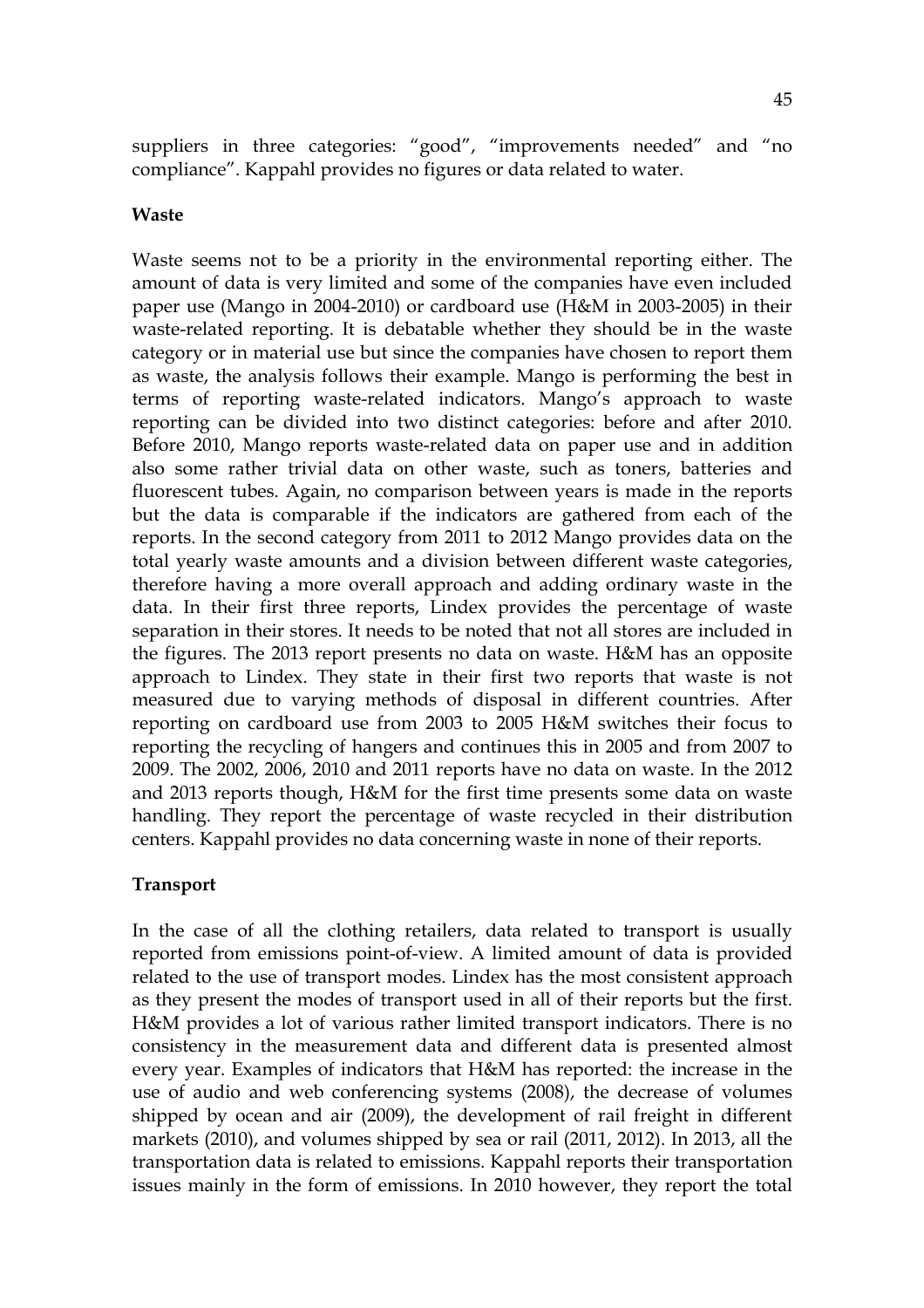number of shipped garments and compare the numbers between 2005 and 2010. Also in 2012 and 2013, they report the percentage of shipments that sea transport accounts, but more coherent picture is not given. Mango provides very limited information on transport. The only concrete figures in addition to emissions are not provided until the 2012 report, when Mango reports on deliveries by different transportation modes from suppliers and deliveries to points of sale.

# 4.3 Legitimacy

The environmental sections were analyzed in the light of the three strategies of legitimacy: gaining, maintaining and repairing. Suitable mentions to the three strategies and their sub-categories were searched from the environmental sections of the reports. Each mention was put in the most suitable category once. The analysis indicates that the most widely used strategy by the case companies was repairing legitimacy, then gaining and maintaining. Table 7 presents the amounts of mentions that each of the categories had in the case of each company.

|                            | <b>Strategies of legitimacy</b>                           | H&M              | Kappahl  | Lindex   | Mango    | <b>Total</b><br>mentions |
|----------------------------|-----------------------------------------------------------|------------------|----------|----------|----------|--------------------------|
| 1. Gaining<br>legitimacy   | 1a. Conforming to<br>existing environment                 | $\boldsymbol{0}$ | $\theta$ | 0        | 0        | $\boldsymbol{0}$         |
|                            | 1b. Selecting among<br>environments                       | 0                | $\Omega$ | $\Omega$ | $\Omega$ | $\boldsymbol{0}$         |
|                            | 1c. Manipulating<br>environments                          | 48               | 14       | 4        | $\Omega$ | 66                       |
| 2. Maintai-<br>ning        | 2a. Perceiving future<br>changes                          | 3                | 2        | 4        | 0        | 9                        |
| legitimacy                 | 2b. Protecting past<br>accomplishments                    | 20               | 17       | 3        | 6        | 46                       |
| 3. Repairing<br>legitimacy | 3a. Offering<br>normalizing accounts<br>3b. Restructuring | 31               | 6        | 12       | 43       | 92                       |
|                            | operations and<br>taking blame                            | 1                | 1        | 4        | $\Omega$ | 6                        |
|                            | <b>Total mentions</b>                                     | 103              | 40       | 27       | 49       | 219                      |

| TABLE 7 |  |                                       |
|---------|--|---------------------------------------|
|         |  | Mentions of strategies for legitimacy |

## Gaining legitimacy

Gaining legitimacy turned out to be a challenging category to analyze as it concerns a situation in which a new line of activity is started and that kind of a situation is not too often presented directly in the reports. No mentions were found fitting to selecting environments or conforming to existing environments

46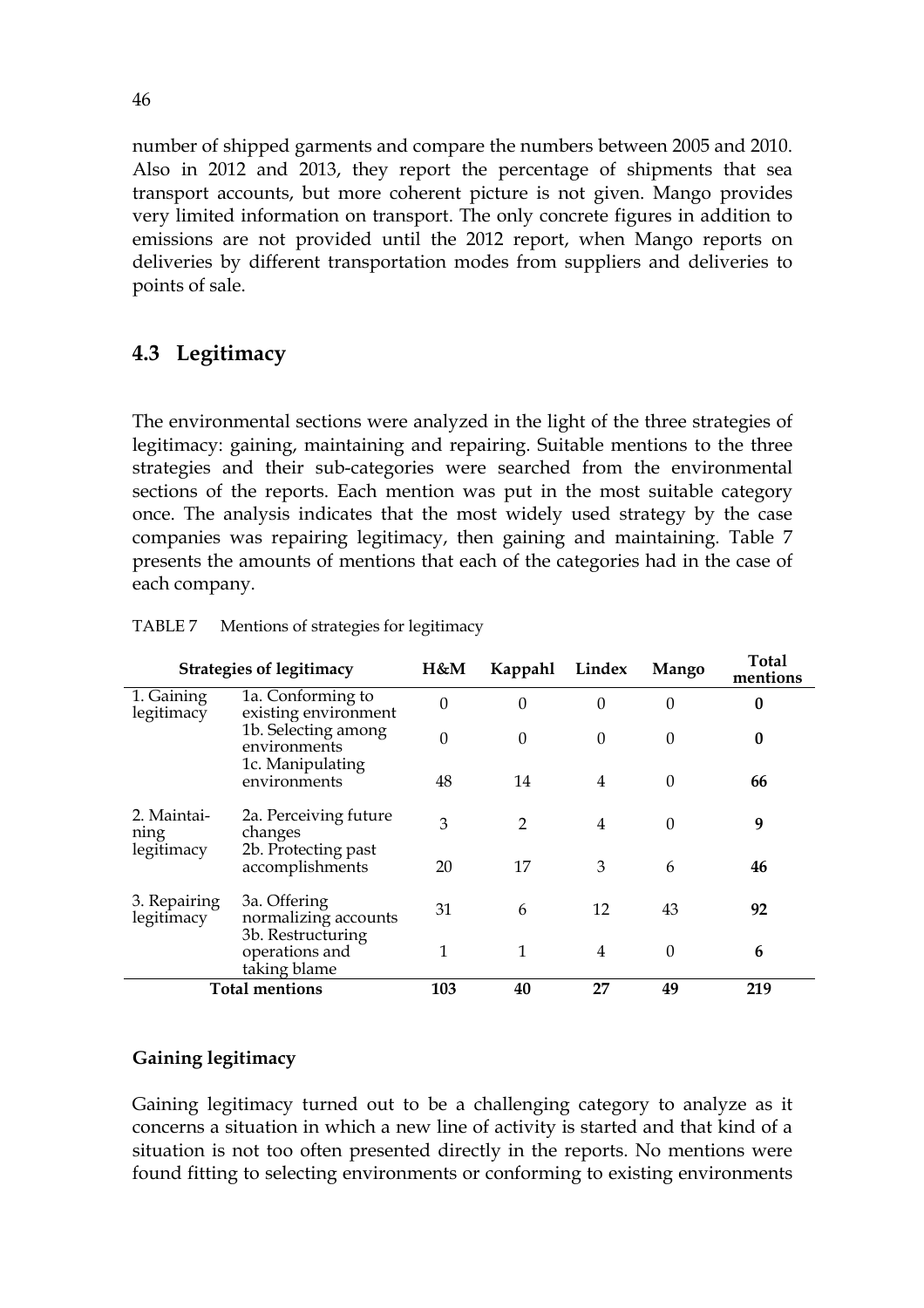but clear examples were found on manipulating environments where companies tried to influence the clothing industry, change the common practices and have new legitimating beliefs and new audiences. For example in the case of a water collaboration in India, Kappahl quite ambitiously described their effort to influence the industry: "The ambition is to make a perceptible difference to humans and the environment in India" (Kappahl 2013: 10). There were two distinct strategies identified for manipulating environments, which were to present networks or other forms of collaborative actions and to lead by own example to pursue change in the industry.

The most popular way of manipulating the fashion industry was presenting collaborative actions such as networks and working groups. All of the companies except Mango opted to emphasize multiple collaborative actions, with the aim of influencing and changing some area within the fashion industry. The main areas for collaborative actions were: transportation, cotton and water management. H&M had clearly the most mentions (48), but their amount of reports is also the largest. Kappahl also had quite many mentions (14) despite them having the least reports – only four. The companies mentioned many specific initiatives, the most popular being the Clean Shipping, which is a Swedish initiative to improve the environmental performance of transportation services. In addition, membership in the Better Cotton Initiative (BCI) was mentioned by H&M and Kappahl, the aim of which is to improve conventional cotton growing. In addition, H&M presented other initiatives or projects. They were such as the BSR Apparel Water Working Group, the CEO Water Mandate, the European Retail Round Table on energy, SmartWay programme and Roadmap to Zero. Kappahl mentioned the Swedish Textile Water Initiative (STWI) for sustainable use of water, the SWAR water initiative and the Bangladesh Water Partnership for Cleaner Textiles, PaCT. In addition, many other collaborations and agendas to influence the industry were mentioned in a more vague way such as H&M in their environmental policy from 2002 to 2005: "We shall also co-operate with our suppliers to improve the social and environmental standards in the factories that manufacture H&M clothing, thereby contributing to sustainable development in these areas".

The second strategy for manipulating environments was to lead by own example. The companies made themselves seem like an industry leader or pioneer with exceptionality and through their own success and example encouraged change within the industry. In these cases, the companies expressed a clear agenda for achieving change within their industry. The most popular approach was to position themselves as the first or best in doing something, using phrases such as: a "leading actor" (H&M 2011: 73),"the first of its kind" (H&M 2012: 73) or "the first training programme in Sweden" (Lindex 2007: 28). Another approach was to make initiatives seem exceptional by using phrases such as: a "game changer" (H&M 2012: 73) or a "unique model" (Kappahl 2012: 14). Through these examples, the companies provided agendas such as to "encourage" or "inspire" change within the industry (H&M) or "benefitting" the whole industry (Lindex). In addition to the above, H&M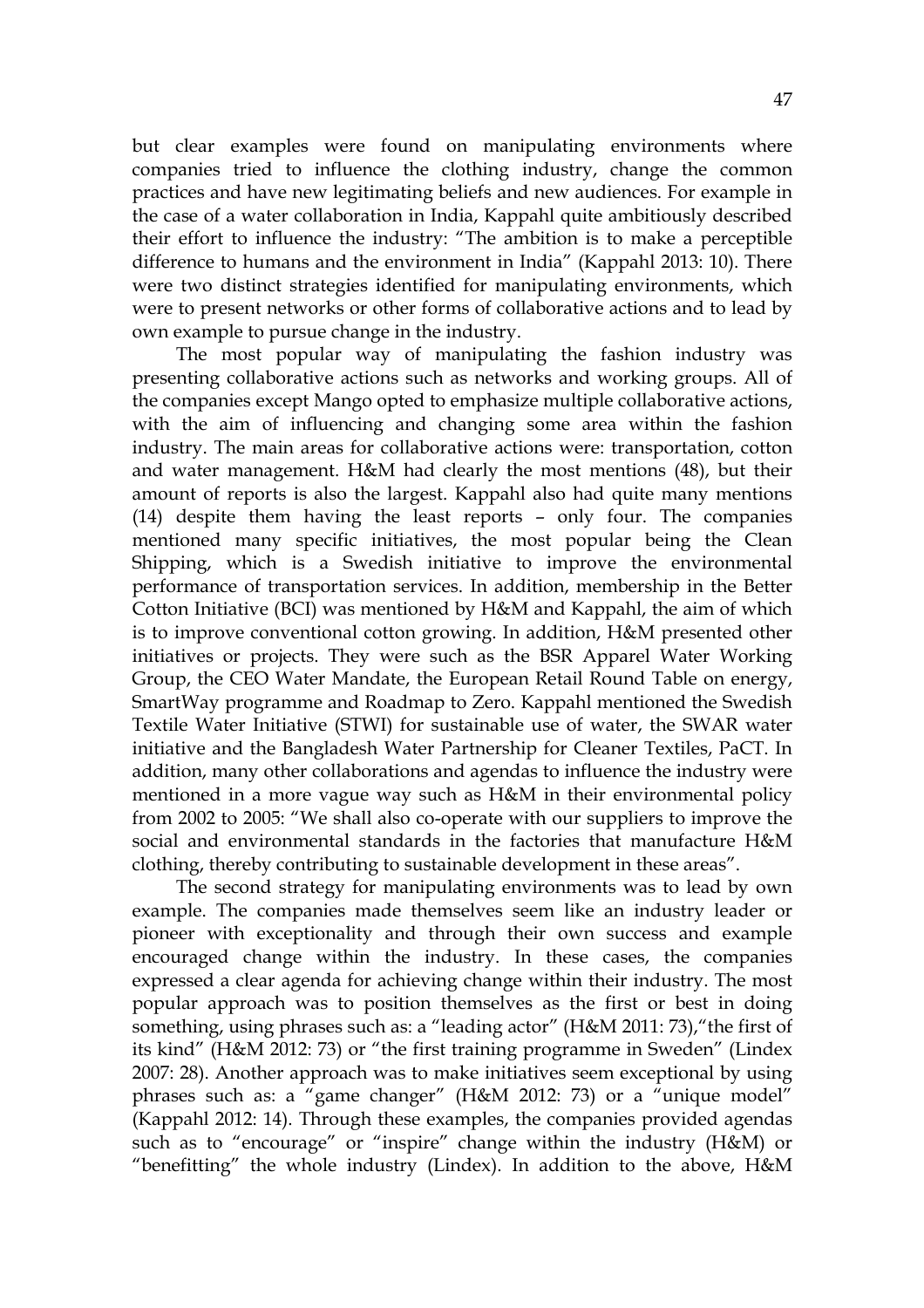provided many other occasions where they seemed to lead by own example. Industry-wise, they wanted to "increase demand" and "provide incentives" and "encourage change". Stakeholder-wise, they emphasized influencing mainly customers by using phrases such as "raising awareness", "setting an example", "inspiring", and "influencing".

### Maintaining legitimacy

Examples were found that fit the two strategies for maintaining legitimacy: perceiving future changes and protecting past accomplishments. Protecting the past seemed to be a more popular approach than perceiving future changes. There were three ways with which the companies tried to protect past accomplishments. Firstly, they tried to seem as the industry leader or being the first in the industry to do something. Secondly, they emphasized having done something environmentally beneficial for a long period of time to seem legitimate and thirdly, they presented specific awards or other recognitions received.

Emphasizing being an industry leader or the first to do something was a popular strategy. In this case, the companies merely focused on the achievement without presenting a clear intention of manipulating the industry as previously. H&M and Kappahl made their mark in this category. Both claimed to be either the first in the world or first/best in the industry. H&M stated being the first fashion company in the world to collect used garments (2012). Kappahl stated in all of their reports that they are the first fashion chain to receive ISO 14 001 certification. On the industry level, H&M claimed to have the most stringent chemical restrictions in the industry and Kappahl the first in the industry to carry out comprehensive climate analysis of garments. Other phrases used to describe superiority in certain issues were such as: a "leading actor", "unique", "pioneering" or "the first or its kind".

The second option for protecting past accomplishments was to present the company as having done something environmentally beneficial for a long time. The phrases used were "for many years", "for ten years", "for more than ten years" and having done something "since 1999" for example. This approach was used by all of the case companies to some extent, but in relation to the total amount of sustainability reports, Kappahl used it the most. For example in 2010, Kappahl states: "And of course we use "green electricity" – with a guarantee of origin for electricity from hydropower. We have done this since 1999." (Kappahl 2010: 36) Other issues for which these phrases were used were such as having certain environmental commitments or environmental requirements or initiatives. It is arguable whether having done something "for many years" is somewhat vague and can mean anything from two to however many years.

The third option for protecting past accomplishments was to present recognitions and awards received on environmental performance. H&M presented two and Kappahl one environmental award. H&M also presented themselves as one of the best in the world in consuming organic cotton and in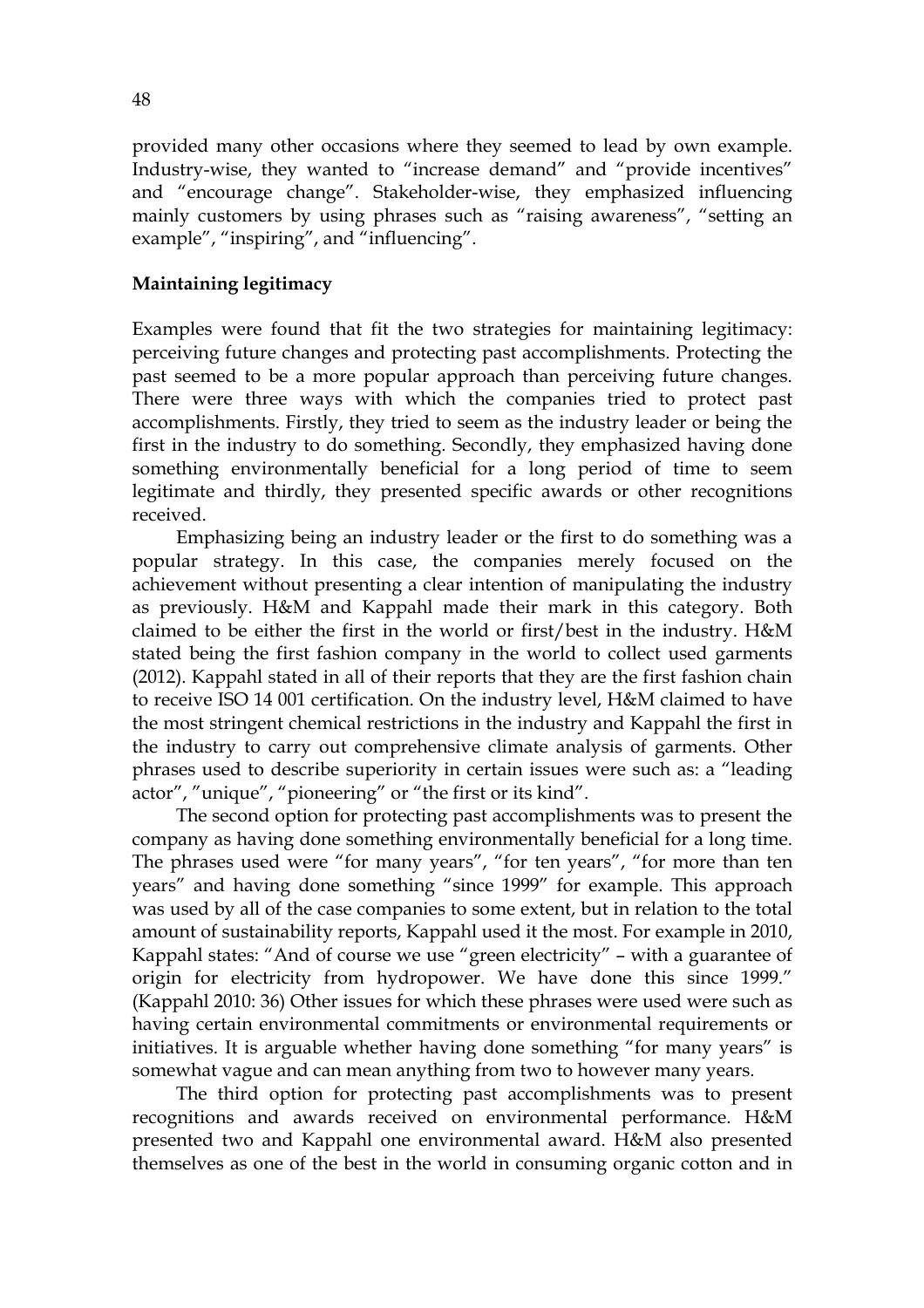environmental supply chain management as according to another institution. H&M and Kappahl also took credit for environmental achievements not done by themselves but by one of their shipping carriers (H&M) or by being part of a project that got recognized (Kappahl) such as the Cleaner Production that was recognised as being "one of the three most valuable projects of the year at the World Economic Forum in Davos" (Kappahl 2013: 10). There were also other recognitions mentioned such as Mango receiving the CeroCO2 label for production and logistics operations.

Only a few mentions were found from the environmental reporting of the case companies on perceiving future changes. All of the examples found were about monitoring the cultural environment and taking necessary action. The case companies seemed to be especially focused on monitoring stakeholders and their reactions. Most of the mentions in relation to total amount of reports were from Lindex. Lindex makes it seem that they are aware of what is going on and act accordingly. For example Lindex's Environmental Policy can be considered as an example of monitoring the environment, as they claim to inform employees, inform and follow-up suppliers, keep updated on laws and regulations and collaborate with other companies, authorities and NGOs therefore making it seem that they try to keep in track of what is happening in the different areas of their working environment. Lindex also discusses the "social debate" surrounding the greenhouse effect and the risk of potential criticism to all companies therefore addressing media. Similarly, Kappahl raises the issue of media image in 2010. H&M mentions the inclusion of their stakeholders in one of their reports. Both Kappahl and H&M emphasize responding to customer expectations and demand. For example Kappahl states:

"Our customers expect the right feeling for fashion, but also that we take responsibility for our operations from the point of view of sustainability. Here the environmental impact is central. We take this very seriously and regard it positively." (Kappahl 2010: 29)

#### Repairing legitimacy

The most common strategy used was repairing legitimacy. The analysis of repairing legitimacy was challenging as the companies almost never mentioned a legitimacy threatening event. As the analysis was done merely based on the reports and no external media research was done, the analysis was made by finding mentions that fit the two sub-categories: offering normalizing accounts and restructuring operations and taking blame.

Many instances were found where the case companies offered normalizing accounts and tried to explain the poor performance in various ways. The case companies made it seem like the problems were out of their control. The phrases used for reasoning were such as "unforeseen circumstances" (H&M 2013: 57) or "logistical problems" (Kappahl 2010: 32). The most common strategy for making things seem out of direct control was the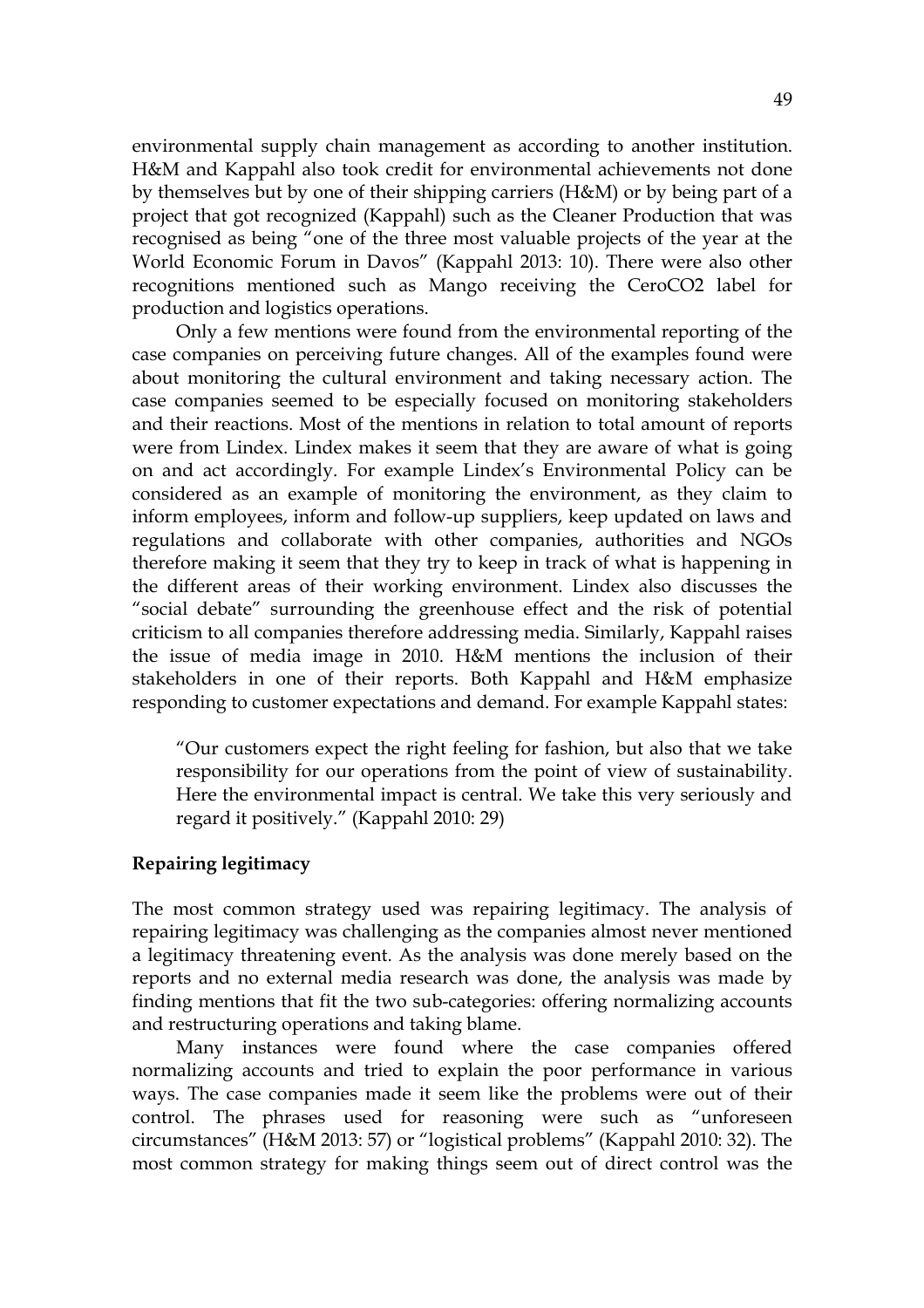presenting the lack of direct business relationships. H&M and Mango made it clear that transportation of their goods is not part of their organization but contracted to third parties. Mango stated this in all of their reports and H&M in 2002 and 2012. It was also made evident in the case of H&M, Lindex and Mango that sub-supplier activities such as raw material extraction, fabric production and dyeing were beyond the case companies' direct control and that the companies have limited influence on the environmental performance of these operators. For example Lindex states:

"Lindex has, however, limited scope for making environmental demands on these processes as they often take place at a sub-supplier with which the company does not have any business links. "(Lindex, 2007: 23)

Denial and understatement were also common approaches used by the case companies as they seemed eager to focus on their direct operations so that the environmental impacts would seem smaller. Mango especially excelled in this department stating that "the environmental impact of our internal activities is almost insignificant" (2004-2008), and that they "generate practically no greenhouse gases in the internal sphere" (2004-2010) and that they "don't generate special waste" (2004-2010). H&M understated their impacts on water by claiming that retailing is a low user of water and that their "direct operations have only a minimal impact on water from a value chain perspective" (H&M 2013: 70). In 2010, Kappahl understated the extensiveness of the environmental impact of the retail industry by claiming that when compared to other consumption items, fashion does not have major environmental impacts.

The case companies also provided various explanations and justifications for different issues. Most commonly explained issue was the increase in emissions and energy use. The explanations provided were such as problems with data acquisition, accuracy and comprehensiveness (H&M 2003-2005, Lindex 2009), increase in sales or expansion of operations (H&M 2004, Lindex 2009, Mango 2004-2008) and increase in travel – mainly air travel (Lindex 2007- 2008). Some justifications for the lack of something were also provided. For example H&M and Lindex justified not using the ISO 14 001 environmental management system. The reasoning were: bureaucracy and complex methodology that comes with ISO (H&M 2003 & 2005, Lindex 2006-2007), no customer demand for certification (H&M 2002), or not being compatible with working methods (H&M 2004). Other justifications provided were such as profile and price structure (H&M 2004), problems with licensing (H&M 2005), and challenges with motivating suppliers (H&M 2011). Also a few examples were found where a certain negative issue was justified by being simply necessary or unavoidable.

The case companies also showed signs of rolling the blame someplace else such as governments or parent companies: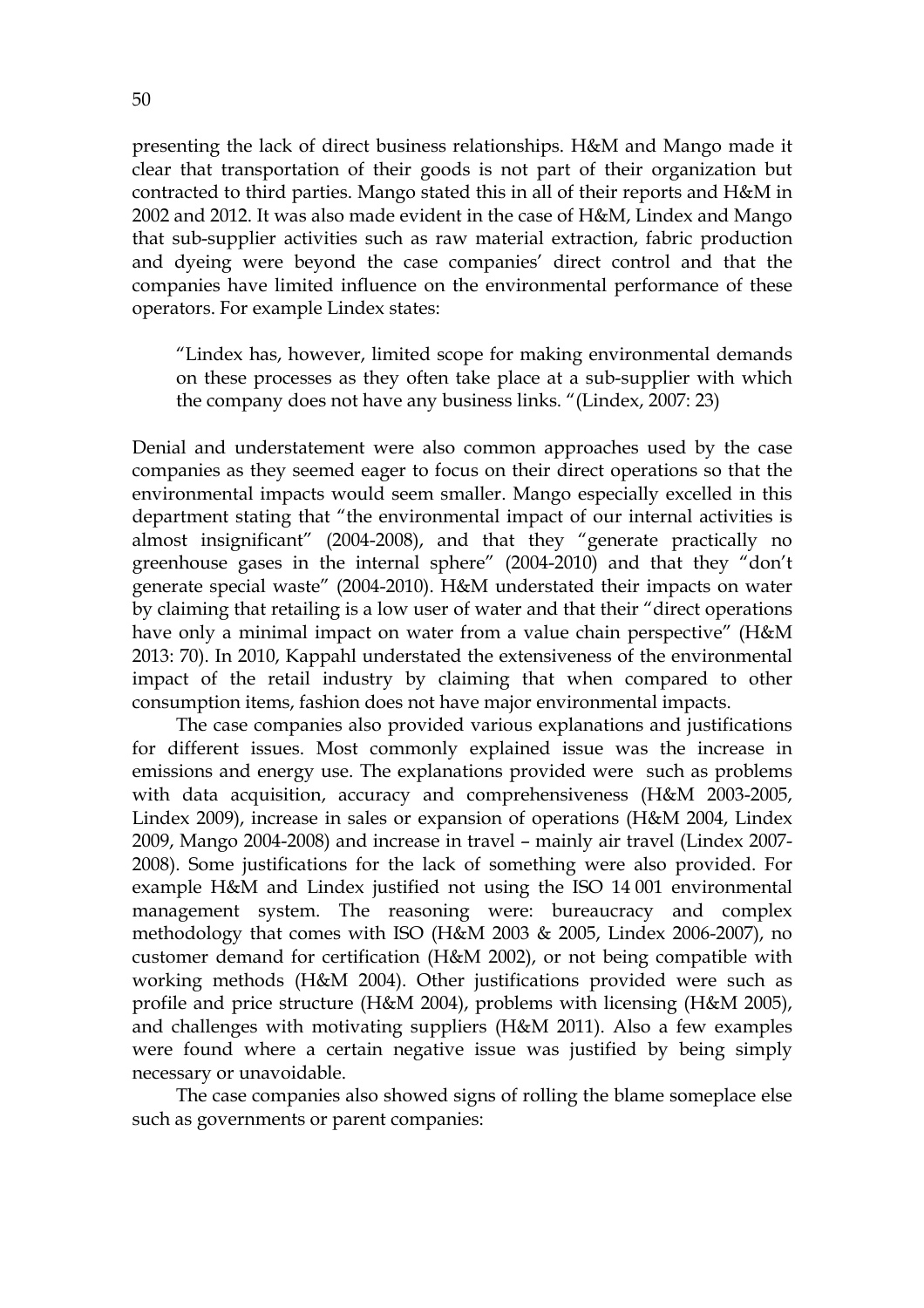"We do not believe that only strict regulation and inspections will give the desired effect. Furthermore, the authorities in many of the countries where H&M's garments are produced do not monitor or audit the compliance of laws and regulations." (H&M 2002: 27)

"The objective [introduce routines at the IT department] has not been achieved as Stockmann is responsible for procurement of IT equipment for the whole group." (Lindex 2008: 14)

Only six mentions were found about restructuring operations and taking blame. Lindex was the only company that openly presented a problem and how it was solved. Three cases of this kind were found in their reports, one of them being:

"In September 2007, the Swedish magazine ICA-kuriren discovered the presence of lead in necklaces from Lindex and several others of the company's competitors' products. This led to Lindex withdrawing the necklaces in question and reinforcing checks on lead to ensure that it does not appear in the company's products." (Lindex 2007: 24)

One example was found regarding a company disassociating themselves from a negative event by H&M:

"H&M will never accept forced and/or child labour and therefore, as long as the government of Uzbekistan continues to compel children to work in its cotton fields, Uzbek cotton cannot be an option for H&M and our supply chain." (H&M 2010: 92)

# 4.4 Development of environmental reporting

The development of the three areas of analysis: reporting practices, measurement data, and legitimacy was analyzed throughout the sustainability reporting years of the companies. The actual development turned out to be challenging to discover, especially in the case of measurement data as the chosen data indicators on display, base years, as well as the comparison of data varied drastically throughout the years of reporting.

## Development of reporting practices

Only one of the case companies showed clear development in their general reporting and measurement practices. H&M improved in four of six areas and regressed in one. Kappahl and Mango developed in one area of analysis, whereas Lindex did not show any significant overall improvement as they had development in one area and regression in one. Table 8 presents the improvement and regression of the case companies concerning the reporting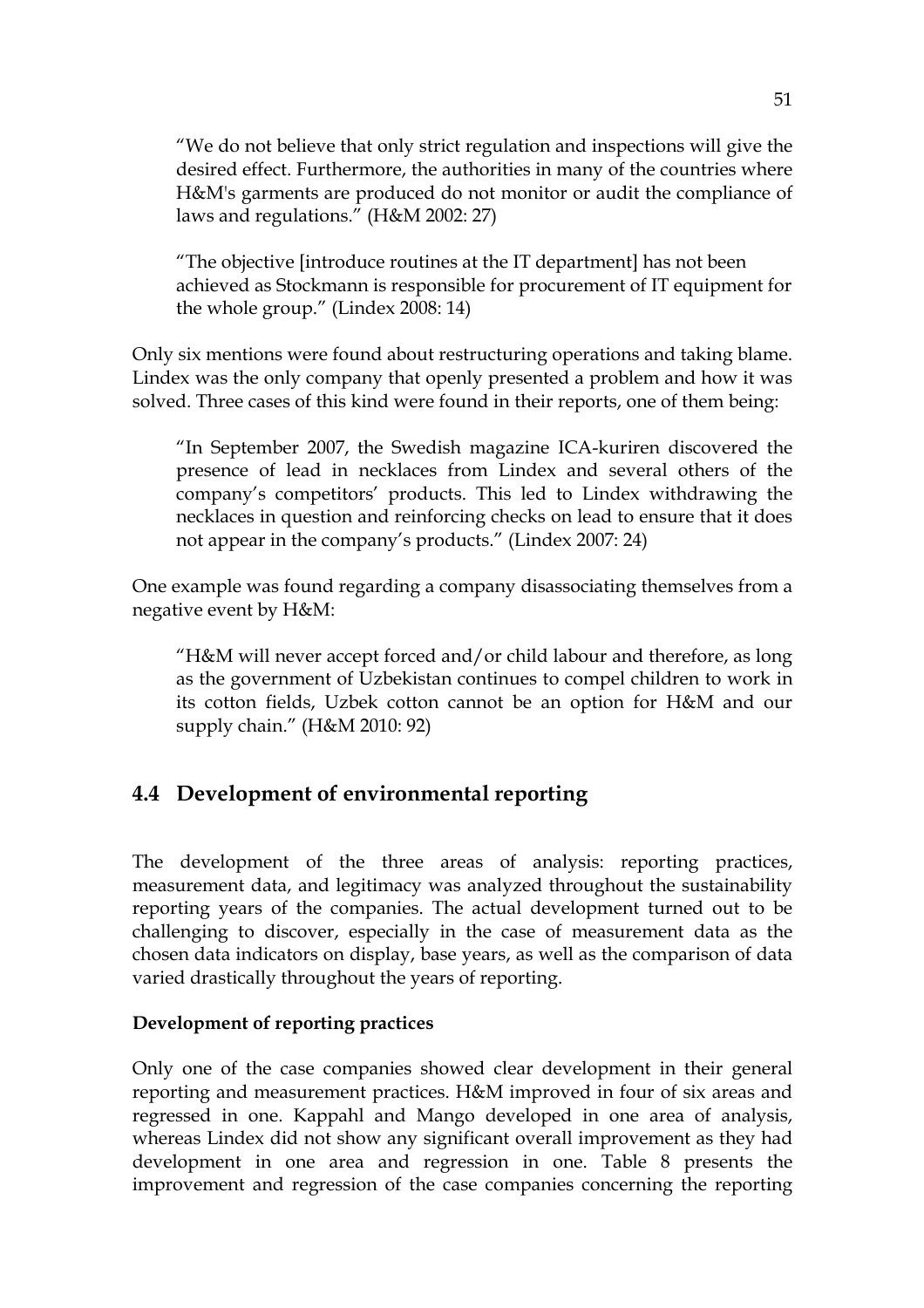practices during their years of sustainability reporting. Positive development is illustrated with ' $\uparrow$ ' and regression with ' $\downarrow$ ', whereas '-' depicts a situation where no noticeable positive or negative development was seen and 'n/a' a situation where no information was available.

|                          | H&M Kappahl Lindex Mango |     |  |
|--------------------------|--------------------------|-----|--|
| Scope                    |                          |     |  |
| Objectives and targets   |                          |     |  |
| Auditing and inspections |                          |     |  |
| Use of EMS               |                          |     |  |
| <b>GRI</b>               |                          |     |  |
| Verification             | n/a                      | n/a |  |
| Overall development      |                          |     |  |

TABLE 8 Development of reporting practices

H&M had the most areas of improvement as they developed in four of six areas of analysis. In the presentation of scope, they seem to have developed both in what they cover in their sustainability report but also in the precision of presenting the scope. H&M also shows signs of continual improvement through presenting overall as well as environmentally-specific objectives and targets throughout their reporting. With the switch to seven "Conscious Actions" from 2010 onwards the company increased the amount of their environmental targets considerably. The development in the case of GRI resulted from using the guidelines first as a reference and then from 2007 onwards officially. H&M also improved their application level from 'C' to 'B' in 2008, and was the only company to fully use the GRI G4 guidelines in their 2013 report. Verification was also an area with some improvement, as H&M had partial assurance in their two latest reports in 2012 and 2013. H&M's approach to auditing is rather consistent throughout their reporting and no noticeable development could be seen. The only area with clear regression was the use of EMS, as H&M initially provides criticism and reasoning for not having ISO 14001 certification and then after 2006 they no longer have any mentions related to EMSs.

Kappahl had improvements in one area: GRI. Kappahl's improvement is mainly due to the partial use of GRI G4 guidelines in 2013. Kappahl has not shown clear improvement or regression in the other areas of analysis. They do not present environmental objectives or targets with the exception of one report. In the case of auditing, Kappahl has a thorough and consistent approach probably due to having ISO 14001 in place. The consistency also continues in the reporting of the EMS itself. The only area that Kappahl does not have any information is verification.

Mango's measurement and reporting practices have been consistent and stable, except improvement in auditing practices. In the case of auditing, Mango presents measurement data from 2008 onwards as well as the proportion of suppliers audited. The other areas of analysis were presented in a consistent way. The scope is presented on a rather general level in all of the reports,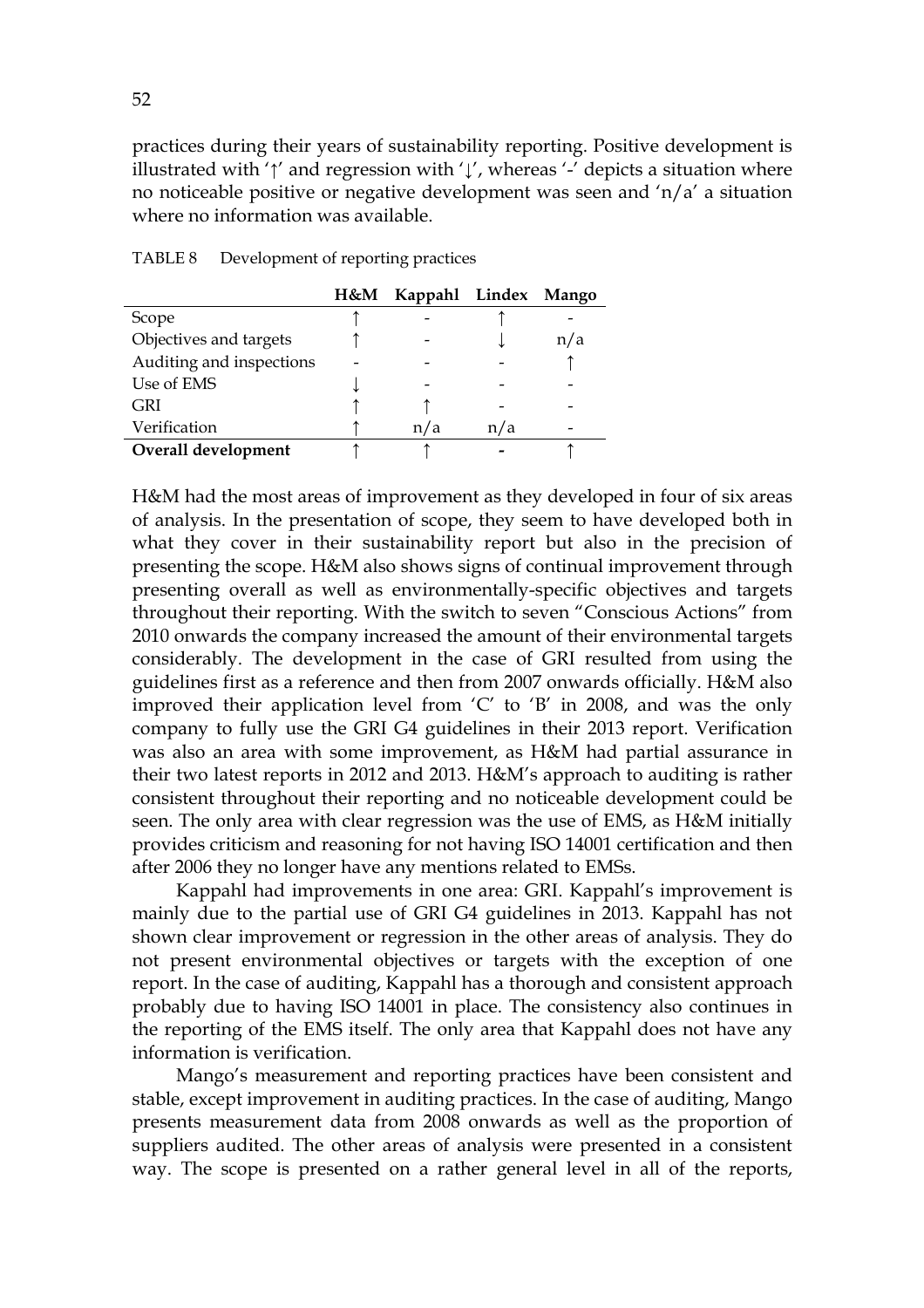Mango's own EMS is presented in almost all of the reports as well as the GRI information is practically the same in all reports. Verification practices have been rather consistent, as Mango has had external verification from 2006 onwards. The consistency can be seen as positive, as the reports are comparable and the level of providing information is high to begin with, but not developing reporting practices further during nine years of sustainability reporting might make the company seem somewhat indifferent towards sustainability reporting. Also development-wise, having the latest report only in Spanish automatically eliminates a large proportion of potential report readers which consequently can be considered as a sign of regression in reporting practices.

Lindex developed in their scope reporting but regressed in reporting on objectives and targets. Lindex started by having no mention of the report scope and included some information in between and finally in 2013 they provided detailed information on the report boundaries. The slight negative development regarding environmental objectives and targets was due to Lindex failing to report on objectives and targets in their latest report, as all the previous reports had them. All the other analysis areas did not show clear signs of development or regression. In the case of auditing, information on both the auditing process and the results was provided in a consistent way. Of the use of EMS, Lindex provided information rather inconsistently and in one report has no information. The reporting of GRI is consistent when talking about the level of compliance, but information on GRI Index varies. Similarly to Kappahl, Lindex does not mention having had external verification of their sustainability reports.

### Development of measurement data

When analyzing the development of presenting measurement data, both the amount and quality of data were considered in the assessment. The same three companies: H&M, Kappahl and Mango had positive development in their presenting of measurement data, whereas Lindex seemed to have negative development. H&M showed the most improvement among the case companies. Mango improved as well but had also regression in one area. Kappahl showed some improvement, but provided the least information as they had no data on water or waste. None of the companies provided any measurement data concerning compliance to law or biodiversity, as explained earlier. Table 9 depicts the development and regression of the case companies in presenting measurement data in their sustainability reports. As above, positive development is illustrated with '↑' and regression with '↓', whereas '-' depicts a situation where no noticeable positive or negative development was seen and 'n/a' a situation where no information was available.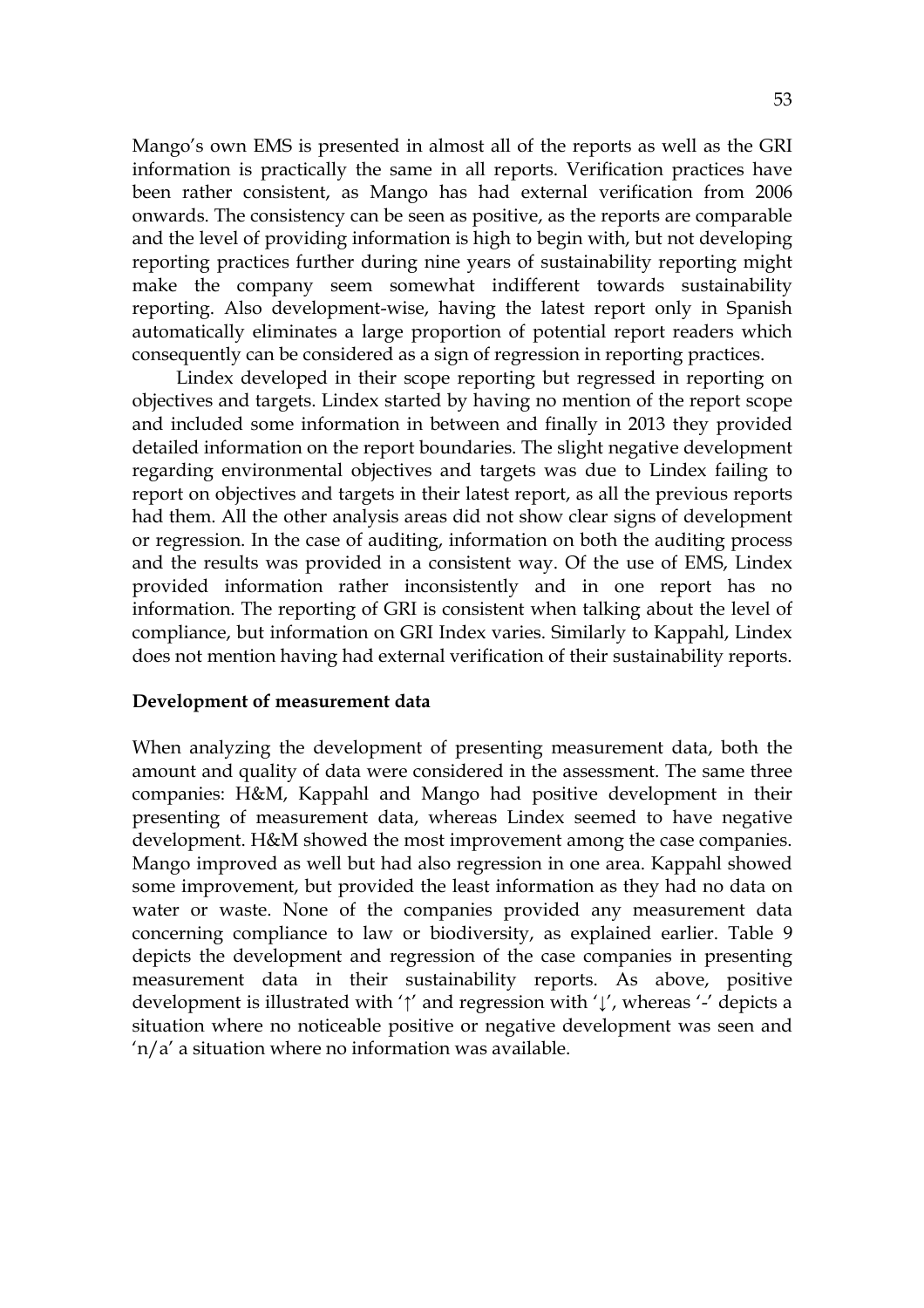|                      | H&M | Kappahl Lindex Mango |     |     |
|----------------------|-----|----------------------|-----|-----|
| Products & materials |     |                      |     |     |
| Emissions            |     |                      |     |     |
| Energy               |     |                      |     |     |
| Waste                |     | n/a                  |     |     |
| Water                |     | n/a                  |     |     |
| Transport            |     |                      |     |     |
| Compliance to law    | n/a | n/a                  | n/a | n/a |
| Biodiversity         | n/a | n/a                  | n/a | n/a |
| Total development    |     |                      |     |     |

TABLE 9 Development of presenting measurement data

H&M developed in their data presentation in three categories: energy, waste and water. Two factors influenced H&M's improvement in the area of energy use: they reported on energy use in their first two reports and again from 2010 onwards and in addition their 2013 report contained more energy-related data than the previous reports. In the case of waste, in 2012 and 2013 H&M provided the first waste-related data. The reporting of water-related data developed from stating in the first reports not reporting on water-related information due to the complexity of data collection to increasing the amount of data from 2007 onwards and the latest report providing the most data. The data presented on products and materials, emissions, and transportation was rather inconsistent in each case, as a large amount of various indicators were used with no clear improvement.

Mango improved in three categories as well: emissions, waste and transport. Mango's emissions reporting improved as they started to report on emissions from 2009 onwards. The same was with transportation as they started to report data on transportation in 2012. Waste-related indicators were provided consistently, but from 2011 onwards Mango started to report more relevant data. Mango had regression regarding water-related data, as their approach was consistent but the scale of data diminished from total consumption to the consumption of running water. In regards of products and materials, Mango's data either was consistent or varied, therefore no apparent development could be seen. The energy related data was consistent to a point where all of the reports included the same figures with updated data.

Kappahl improved their data presentation in one area: energy. The amount of energy use indicators increased during their years of reporting. The data on products and materials was consistent in the case of chemical tests and use of eco-labels but virtually no information was provided on sustainable materials or packaging. In the case of emissions and transport, the inconsistency of data was a problem and also some not-so-relevant figures were provided instead of a complete picture.

Lindex had some development in their water-related reporting, as they started to present data in the two latest reports. Otherwise Lindex's development has been on the negative side in three areas: emissions, energy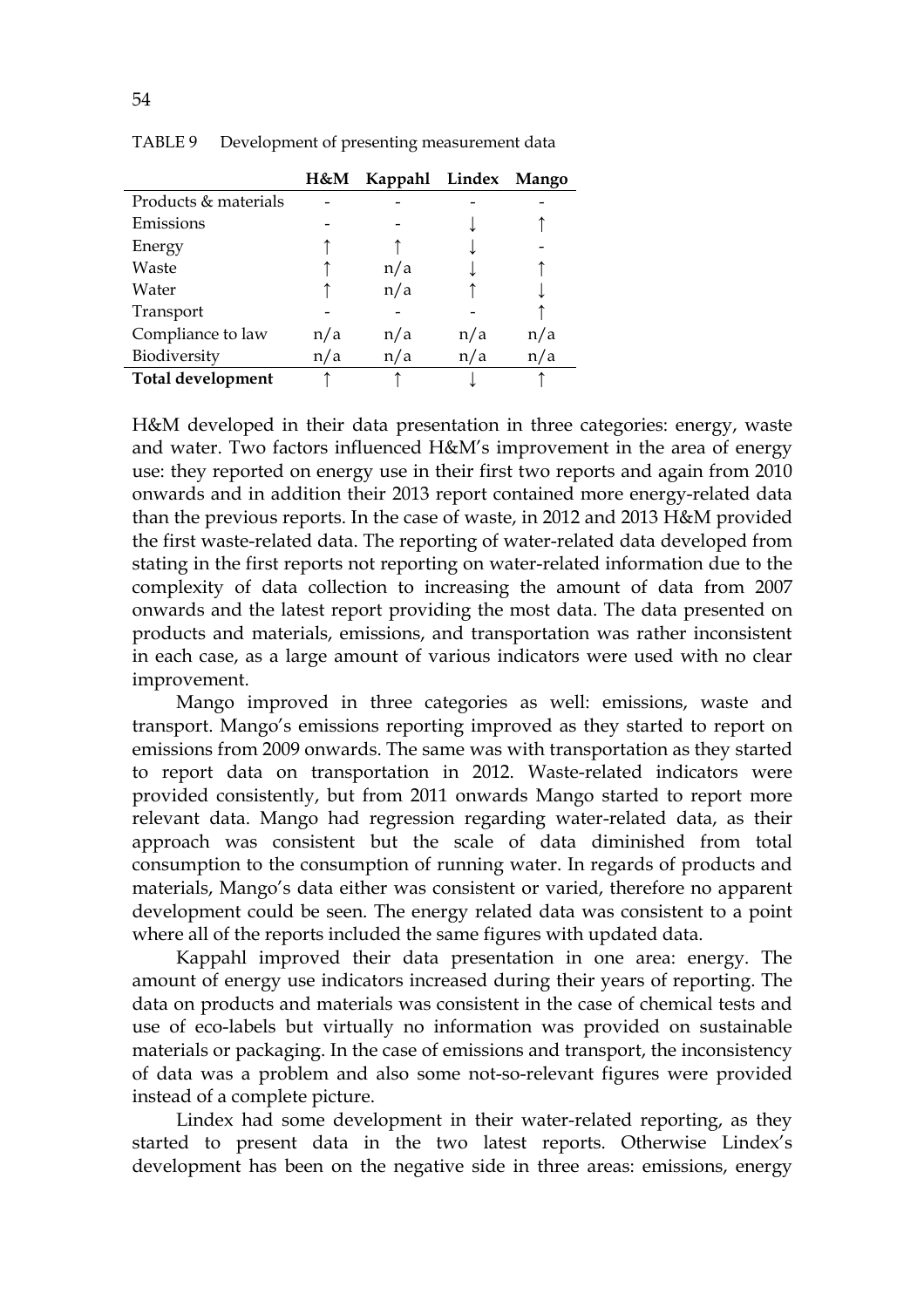and waste. Lindex's regression is mainly due to the lack of data in their 2013 report. In all of these three measurement areas, data is provided, but the amount of indicators presented diminished during the reporting years and finally the 2013 report contained almost no data on these areas. In regards of products and materials, no clear distinction between positive or negative development could be made as there was either a lack of data in the latest report or a variation in the data presented or data that was only presented in the latest report. In the case of transport, Lindex presented the same data consistently.

## Development of legitimacy

The development of the use of strategies for legitimacy was analyzed rather straightforwardly based on the amount of mentions related to the three strategies: gaining, maintaining, or repairing legitimacy. Whether the legitimacy of the companies has strengthened or weakened is difficult to say as it would require a more thorough research on stakeholder and media perceptions and the investigation of the state of legitimacy is not in the boundaries of this study. However conclusions can be made whether there is an increase or decrease in the use of legitimation strategies in certain years. This might suggest that something negative or positive has occurred concerning legitimacy as the company in question feels the need to increase or decrease their legitimation efforts. Table 10 describes the increase or decrease in the mentions of the case companies concerning the three strategies for legitimacy and their sub-categories. Differing from the two above tables, this table describes '↑' as an increase in mentions, '↓' as a decrease in mentions, and '-' as neutral and 'n/a' if no mentions were found. Hence the increase in mentions is not automatically a positive phenomenon as the increase in mentions actually might stem from an increase in threats to legitimacy and vice versa. The yearly amounts of mentions of each company to which the analysis is based on can be found from Appendix 3.

| <b>Strategies of legitimacy</b> |                                                  | H&M | Kappahl | Lindex | Mango |
|---------------------------------|--------------------------------------------------|-----|---------|--------|-------|
| 1. Gaining<br>legitimacy        | 1a. Conforming to existing<br>environment        | n/a | n/a     | n/a    | n/a   |
|                                 | 1b. Selecting among<br>environments              | n/a | n/a     | n/a    | n/a   |
|                                 | 1c. Manipulating environments                    |     |         |        | n/a   |
| 2. Maintai-                     | 2a. Perceiving future changes                    |     |         |        | n/a   |
| ning<br>legitimacy              | 2b. Protecting past<br>accomplishments           |     |         |        |       |
| 3. Repairing                    | 3a. Offering normalizing accounts                |     |         |        |       |
| legitimacy                      | 3b. Restructuring operations and<br>taking blame |     |         |        | n/a   |
| Total increase/decrease         |                                                  |     |         |        |       |

TABLE 10 Increase/decrease in legitimacy mentions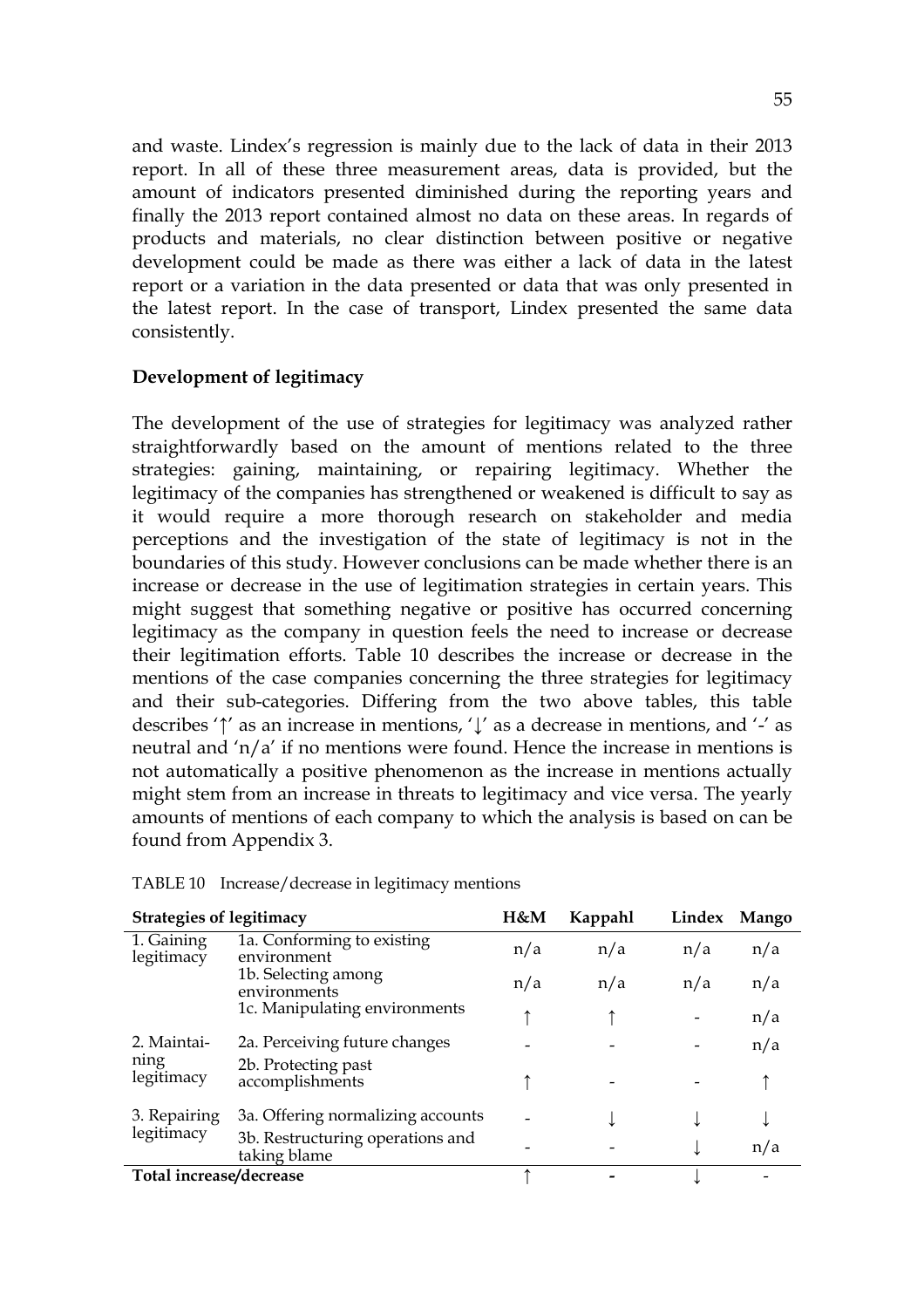H&M was the only company that had increase in their use of legitimating strategies in more than one area. This was mainly due to the vast increase in mentions in their 2012 report, where the amount of mentions of manipulating environments and protecting past accomplishments was almost double than in other reports. Both Kappahl and Mango had no strong overall change. Kappahl had some increase in mentions regarding manipulating environments and some decrease in offering normalizing accounts, whereas Mango had a slight increase in mentions on protecting past accomplishments and more significant decrease in offering normalizing accounts. Lindex had a decrease in overall mentions, therefore it seems that their need for legitimating efforts reduced, at least in certain areas. The development of legitimacy is further discussed in chapter 5.

## 4.5 Comparison of the companies

When the companies are compared to each other, what can be concluded from the analysis is that H&M seems to pull through as the best reporter regarding both their reporting practices as well as their presentation of measurement data. Another distinct result from the analysis is that Kappahl seems to perform the poorest of the companies. The difference between Mango and Lindex is not too significant but Mango seems to be performing slightly better. Table 11 summarizes how the companies position themselves compared to each other on an overall note. The total points of the case companies are gathered from tables 4 and 5. Thus, again the one who got the least points performed the best. The comparison of the companies based on strategies for legitimacy is done separately below.

| Topic               | H&M | <b>Kappahl</b> | Lindex | Mango |
|---------------------|-----|----------------|--------|-------|
| Reporting practices | 12. | 17             | 18     | 15    |
| Measurement data    | 10  | 23             | 13     | 13    |
| <b>Total</b>        | 22  | 40             | 31     | 28    |
| Placing             | 1st | 4th            | 3rd    | 2nd   |

TABLE 11 Comparison of case companies (overall)

In the case of development of both reporting practices and the presenting of measurement data, it can be concluded that the development has been positive in the case of all other companies except Lindex. Lindex had no evident development in their reporting practices and even some regression in their presentation of measurement data. Table 12 presents the overall development curves of the case companies. Again the data is gathered from previous tables 8 and 9.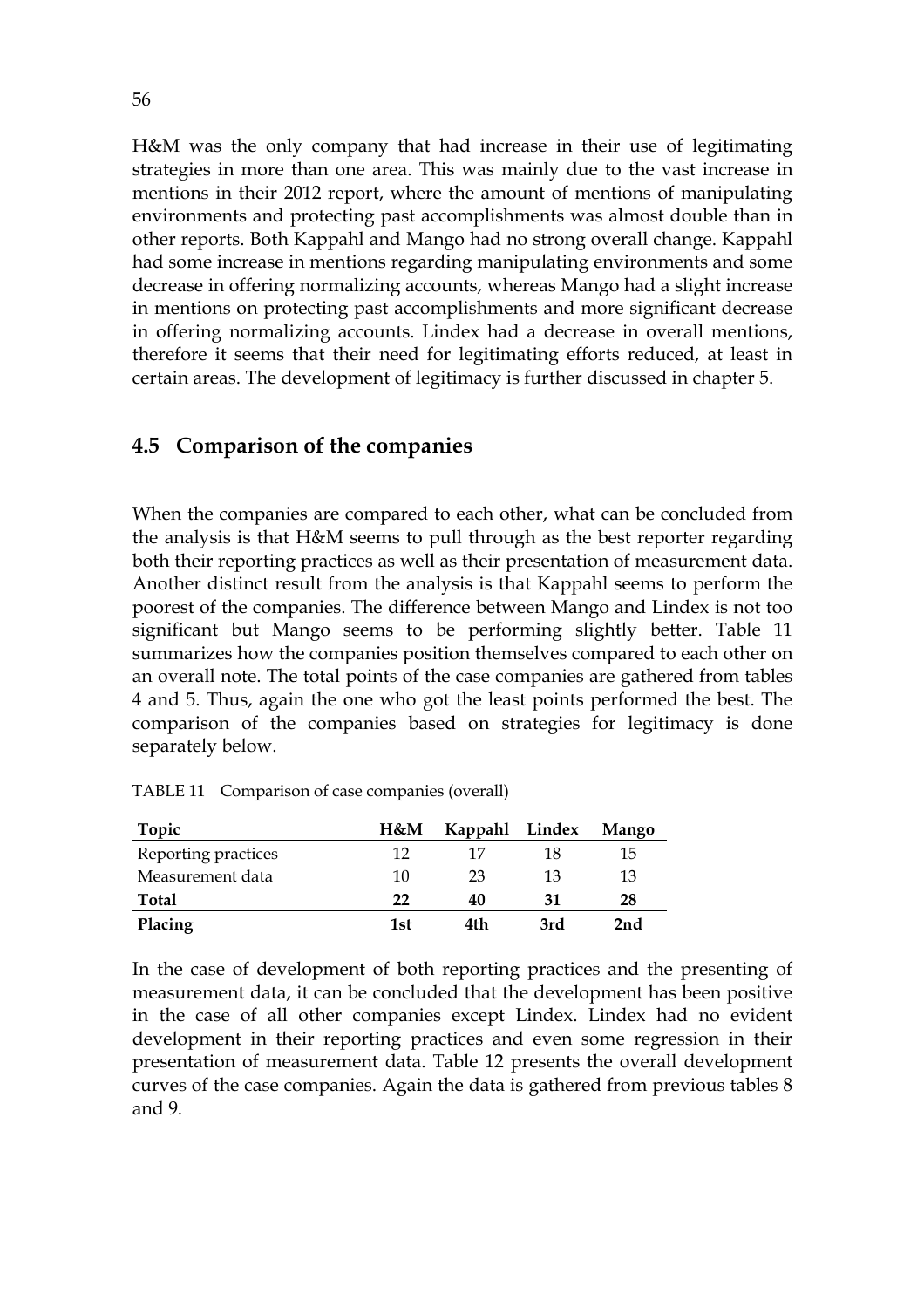| Topic               | H&M | Kappahl Lindex |   | Mango |
|---------------------|-----|----------------|---|-------|
| Reporting practices |     |                | - |       |
| Measurement data    |     |                |   |       |
| Development         |     |                |   |       |

TABLE 12 Comparison of the development of case companies (overall)

Thus, it can be concluded that when both the position and development are taken into account, H&M performs the best in their environmental reporting practices. H&M has the best score and some positive development can be seen as well. Mango performs the second best in points and they also have had positive development. Kappahl and Lindex seem to share the last place, but their order depends on what is considered important and valued. Kappahl is performing the poorest overall but has had some positive development whereas Lindex positions as third in their environmental reporting practices but has had slight negative development.

In the case of legitimacy it seems that H&M is a heavy user of legitimation strategies but if the amount of legitimacy mentions are proportioned to the amount of total sustainability reports, the relationships between the companies change. Kappahl has the most mentions of strategies for legitimacy (10 per report), H&M has 8.6 mentions per report, Lindex 5.4 and Mango 4.9. H&M is the only company that has increased their use of strategies for legitimacy and Lindex is the only one that has decreased it. Thus, it seems that Lindex and Mango are using strategies for legitimacy the least and in addition they both have had either a decrease in mentions or no change throughout their years of sustainability reporting. Kappahl has the most legitimacy mentions per report but they also do not have clear increase or decrease in the use of legitimacy strategies. H&M has the second most legitimacy mentions per report and furthermore their use of legitimacy strategies has increased during their years of reporting. Thus it can be concluded that H&M has probably faced threats to their legitimacy to an increasing amount and thus their need for legitimation efforts has increased.

Some simple profiles of the companies can be made based on the examples of strategies for legitimacy. H&M focuses on manipulating environments and clearly wants to seem as a forerunner in sustainability in the clothing industry. Kappahl focuses on protecting past accomplishments by being the first in the industry or having done something for a long time. Lindex and Mango both focus on repairing legitimacy by offering normalizing accounts. Lindex on the other hand emphasizes the lack of control over certain environmental issues, but also is the only company to take blame by openly presenting a problem and how it was solved. Mango also claims having lack of control over environmental impacts but is more focused on denying and understating the environmental impacts of their operations.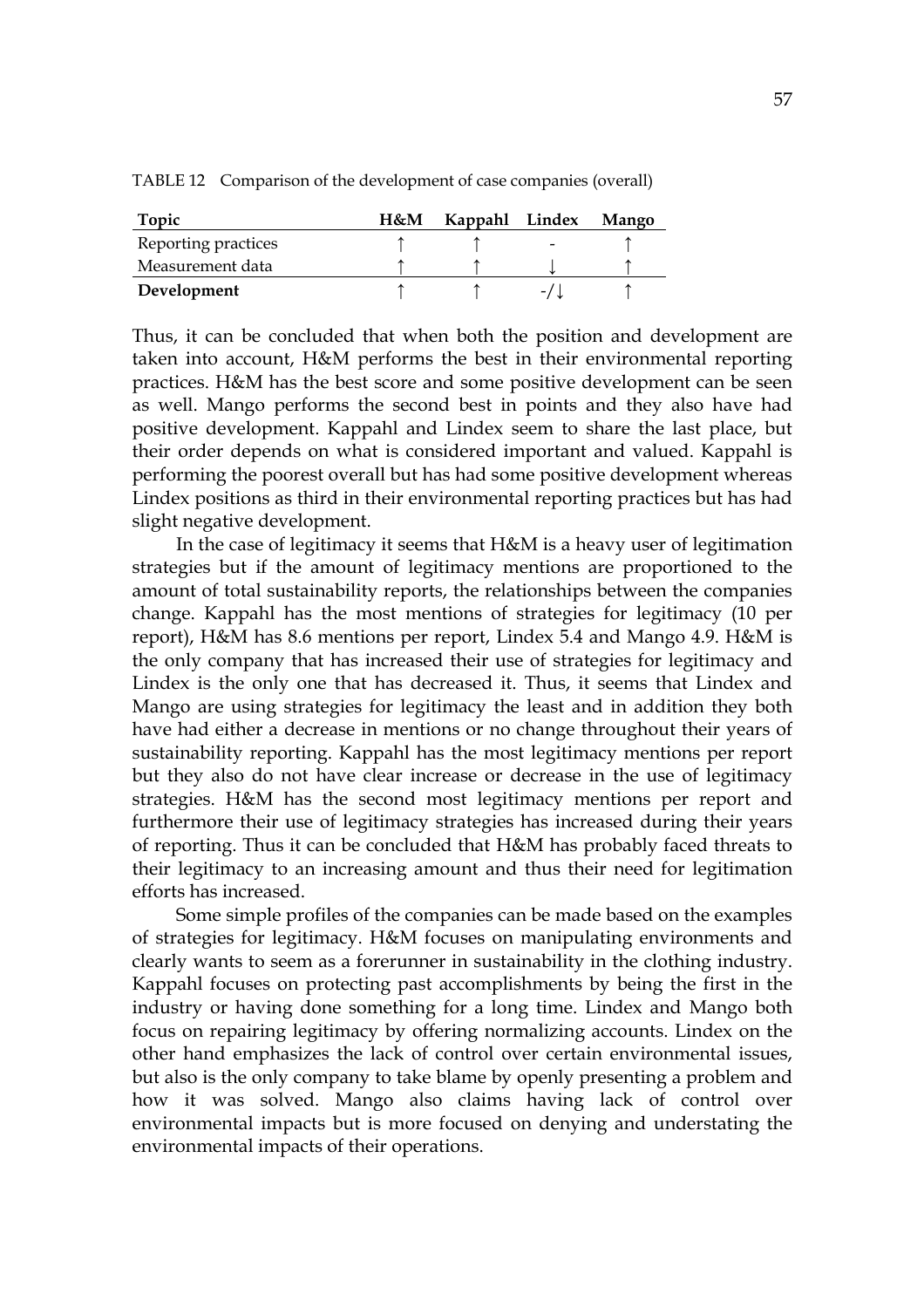# 5 DISCUSSION

The aim of the thesis was to study the environmental reporting of clothing retailers operating in Finland. The study had four objectives. First, the aim was to study on the environmental reporting practices of the case companies and what data they present. The second aim was to study the development of environmental reporting practices and the presentation of data throughout the years of reporting. Another aim was to find out on whether the environmental communication of the companies can be seen as strategies for legitimacy. Fourth and finally, the study aimed at providing a comparison of the studied companies based on their environmental reporting practices, presenting of data and use of strategies for legitimacy. This chapter provides answers to each of the research questions and discusses the results in the light of prior research and other relevant issues.

## 5.1 Environmental reporting

1. How do clothing retailers report their environmental performance in their sustainability reports and how the methods change during their years of sustainability reporting?

The sustainability reporting of multinational clothing retailers operating in Finland is not common, as only four case companies were found that had sustainability reports from more than one year. Whether this is due to the consumers not demanding for transparency and information on sustainability efforts or whether the apparel industry does not see necessary to report such issues can be debated. There is a tendency among the case companies to have separate sections for the environment in their sustainability reports. All of the companies have environmental measurement data in the form of numbers and figures but of varying degrees and emphasizing different aspects.

When talking about the general reporting practices, three tendencies in the approaches of the clothing retailers were identified: the use of GRI, having and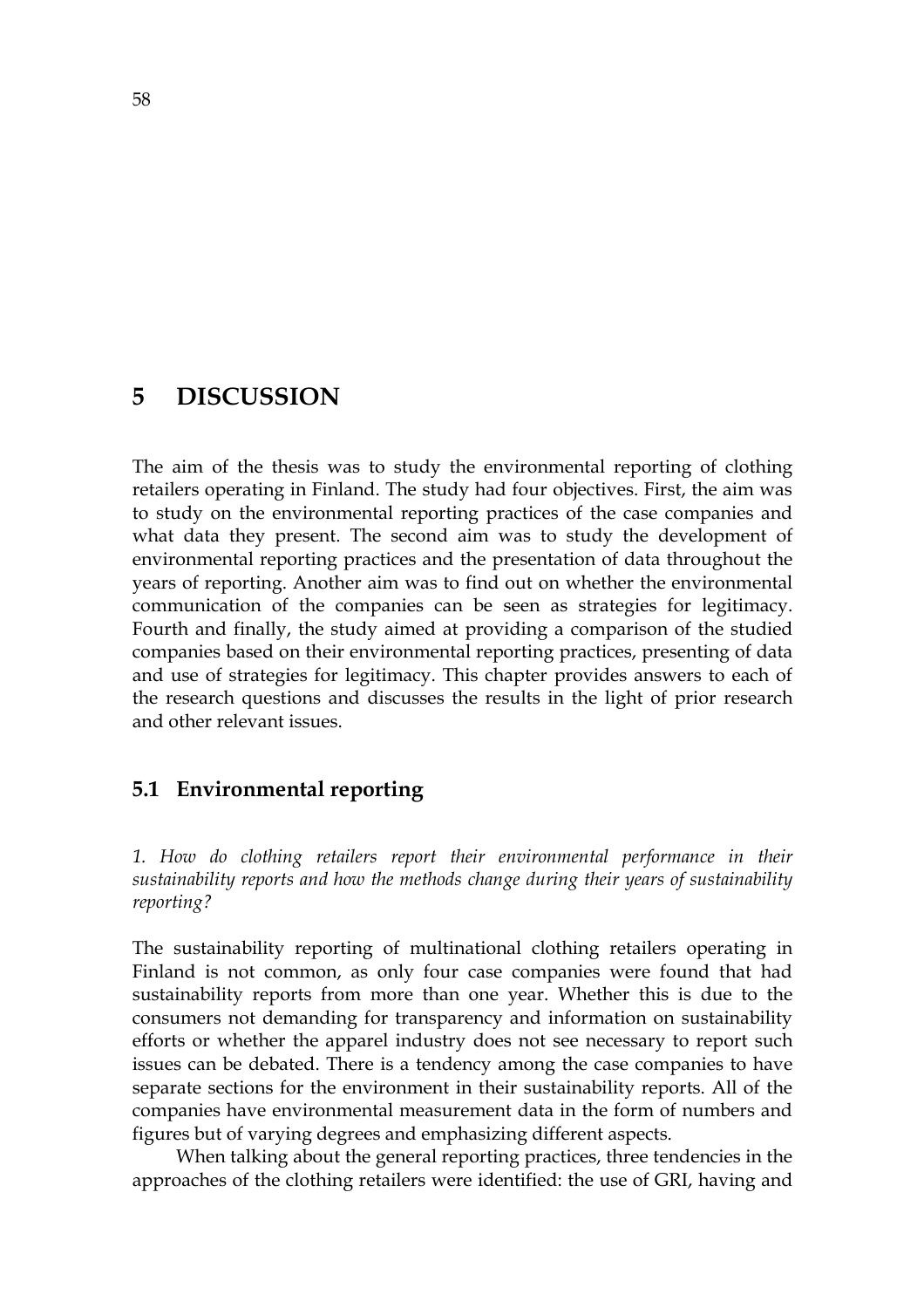EMS, and using a code of conduct for monitoring suppliers. First, all of the case companies have been using the GRI reporting framework as a basis for their reporting practices. This supports GRI being the most commonly used reporting framework for sustainability reporting. Hubbard (2011) also recognizes the importance of having a clear strategic framework for reporting, such as GRI, as with the help of a framework missing information can be more easily identified. On the other hand, Laine (2009) questions whether a standardized framework, such as GRI, actually helps to increase the transparency or accountability of businesses as having standardized reporting still might leave room for interpretation on the reporter's part. This dilemma of interpretation and objectivity became evident in the results of the study especially in the case of GRI application level. The results indicate that even though H&M seems to be performing better than Mango in their representation of environmental data, their level of application was 'B' at its best as opposed to Mango's 'A+' in all of their reports. Since the application level, as well as everything else, in a report is based on an organization's own estimations, the report reader should view the estimations critically especially when none of the companies have had their level of compliance officially verified by GRI.

The second finding concerning the reporting practices was that all of the case companies had some sort of an environmental management system in place, but only Kappahl has had their EMS certified according to ISO 14 001. The other three companies all chose not to and all provided criticism towards ISO certification at some point. However, no common ground was found in the criticism, as ISO was accused of being too bureaucratic and complex but on the other hand it was claimed not to be specific enough. Also in other research ISO 14 001 has been criticized for being too process-focused, as it only certifies the process and not the outcome and thus the outcome can be even undesirable (Epstein & Rejc Buhovac 2014, Hubbard 2011). In conclusion, it could be said that ISO 14 001 management system seems to be relevant to clothing retailers as all of the case companies felt the need to justify why they are not having it.

The third finding suggests that all of the case companies had a seemingly consistent approach to monitoring their suppliers. All companies have had a code of conduct with the help of which they audit their suppliers. Especially suppliers with wet processes were popular in being monitored in regards of their environmental performance. The results of audits were reported either as a compliance or non-compliance to environmental requirements or in the form of suppliers rejected. The choice might depend on what is wanted as the reporting of compliance might give a more positive picture than the reporting of non-compliance. Additionally, a tendency could be seen in all of the case companies providing numbers on how many supplier audits they conduct yearly. However, this does not give any indication to the reader on how large a proportion of the suppliers that is. Only Mango provided a percentage of their suppliers being audited. None of the companies presented any results of internal audits which might be due to Epstein's (2014) theory that at present the internal audit program on sustainability issues is developed and routine in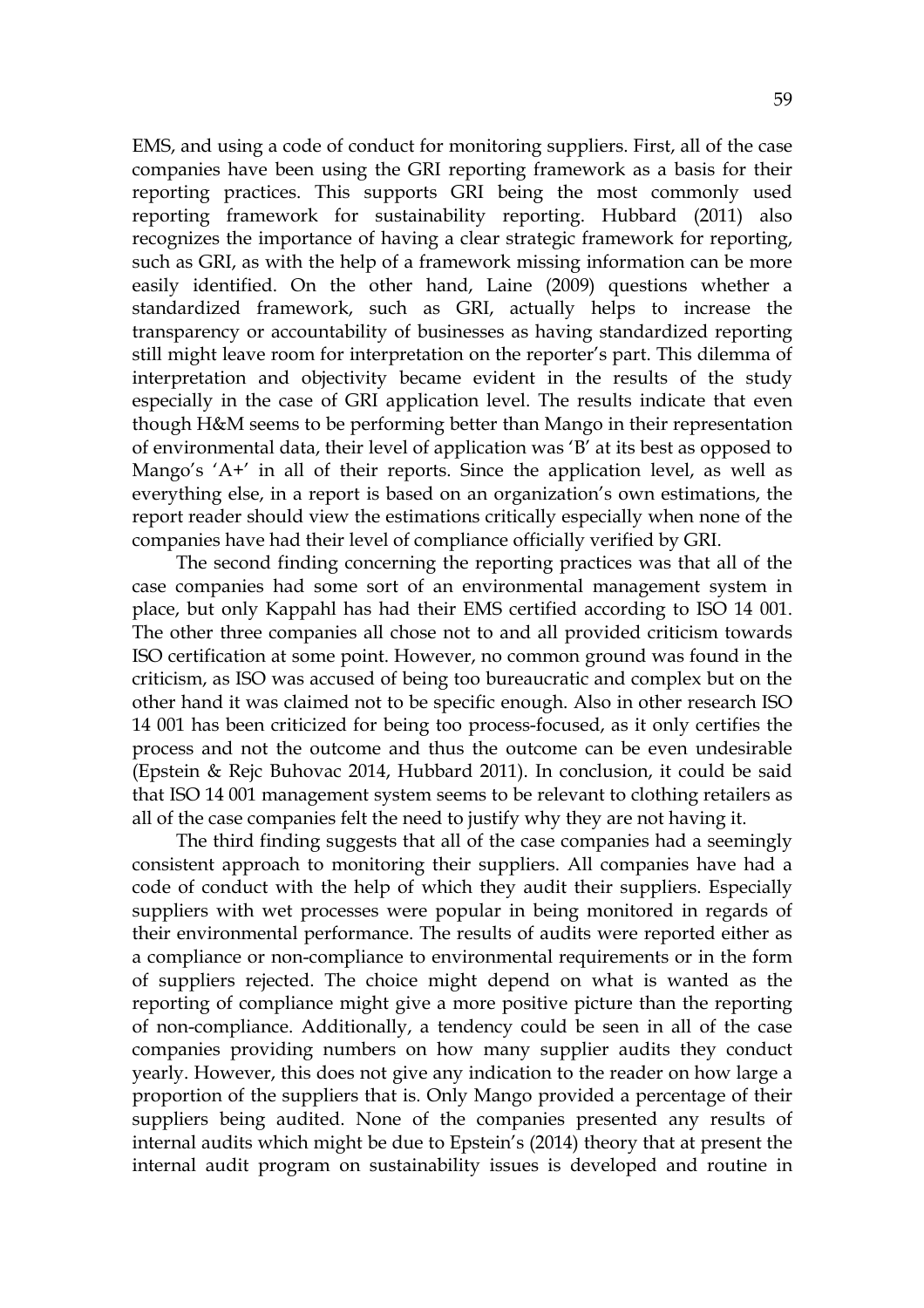most organizations. Whether the internal auditing is routine or not cannot be said, but at least it is not visible in the case of clothing retailers as Kappahl is the only company that clearly reports having their internal processes audited. In any case, the inclusion of internal auditing data in the report could give a more transparent image of the companies.

Verification – or the lack of it - of the sustainability reports could be raised as a fourth issue for discussion, as even though verification seems to be an issue of little importance to the case companies, it has been a topic of discussion among researchers. Only one of the case companies, Mango, has had external verification for their sustainability reports even though for example Comyns (2013) highlights the importance of having verification at least for the issues most difficult for the readers to verify or comprehend themselves, such as emissions or biodiversity impact. Hence verification helps the reader to "trust" the information and data reported. As discussed however, there were some problems with the reliability of Mango's verification as their level of compliance to GRI guidelines seemed to be somewhat too optimistic, if their reporting is compared to that of other retailers' such as H&M. This raises the trustworthiness and objectivity of external auditors to the table. In fact, it has been claimed that there actually might not be completely independent verifications and the companies that are audited can control the publication of the audit results (Comyns 2013, Ball 2000) and thus the verification process can be merely a management consultancy effort than a guarantee of transparency (Cerin 2002, Ball 2000). In conclusion, having external verification does not make the report automatically 'truthful' as preconceptions from the auditor's or auditee's side always need to be taken into account.

## 2. What environmental data do the case companies present in their reports and which environmental measurement areas are prioritized?

In the case of specific measurement categories, products and materials was the category of most importance to the companies. In more detail, the emphasis seemed to be on organic cotton and chemical tests. The use of organic cotton was either thoroughly reported or at least it seemed to be a topic worth mentioning. The prominence of organic cotton is consistent with related research as the environmental GRI reporting of apparel retailers has been seen to have a strong focus on organic materials (Fulton & Lee 2013) and in general, cotton is claimed to be the most popular textile raw material that is produced organically (Goworek 2011). Also the use of organic cotton is said to be one of the most important methods for clothing retailers in their pursuit towards sustainability objectives (Caniato 2012). Whether the use of organic cotton actually lowers the impact on the environment is debatable as even though organic cultivation uses less pesticides and water, the amounts produced are not lowered, only the production method changes. In the case of chemical use, all of the companies except Mango provided the amount of chemical tests conducted per year. Also the results of chemical tests were reported by all other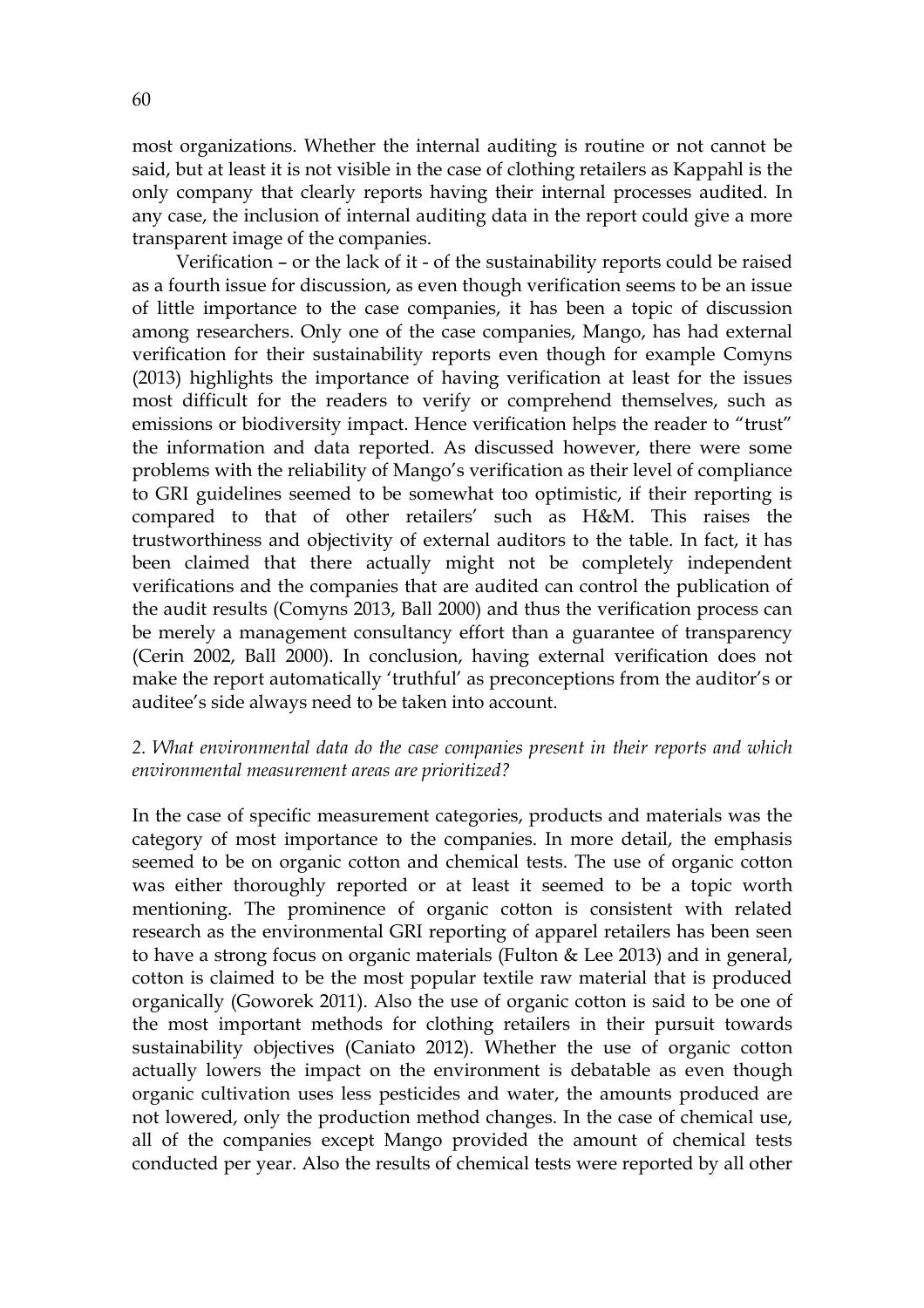companies except H&M. The tendency to report chemical data might be due to the increased media attention to chemical use via the Greenpeace Detox – campaign and others.

Other rather relevant measurement areas to be reported were emissions and energy. In the case of emissions reporting, the focus of all the companies was on carbon dioxide emissions and the emissions especially resulting from transport. Cerin (2002) supports the importance of  $CO<sub>2</sub>$  emissions as he emphasizes that it is the one accounting indicator that at least should be applied in environmental reporting. Kappahl was the only company that succeeded to specify the amounts of other greenhouse gases emitted in addition to just CO<sub>2</sub>. In the case of energy use, even though there was a lot of variation between the data presented, the focus seemed to be on electricity use. This might be due to other energy related indicators being reported under emissions or transportation.

The measurement areas with least priority on the other hand were water, waste, and transport. Fulton and Lee's (2013) study on online sustainability initiatives of apparel retailers similarly found out that water usage and fabric waste were rarely addressed. Likewise, Hubbard (2011) identified water use as a 'sleeper' environmental issue in sustainability reporting as the focus might be more often on emissions and climate change. Why transportation is in such low priority might be due to transportation data being mainly reported under emissions. Especially in the case of waste and transport, the data that was presented seemed to be fixated on somewhat trivial issues such as cardboard use, recycling of hangers or volumes shipped by rail. Lack of waste measurement data was justified with different country-specific waste disposal methods and difficulties in collecting reliable data.

None of the companies presented any measurement data on two of the analysis categories: biodiversity and compliance to law. Even though the GRI G3 guidelines include five biodiversity indicators, none of the companies have included these indicators in any of their reports. The absence of legal data could be due to the unwillingness to share the monetary fines and sanctions received from non-compliance to environmental requirements or that there were none to begin with.

## 5.2 Development

3. How have both the reporting practices and the data presented developed during the years of reporting?

A slight positive trend can be seen in the overall development of both reporting practices and the presenting of measurement data. However, in more detail no conclusions can be made on why there is more data in certain reports than in others, as it would require a more thorough study on the operating environment of the companies, including media coverage and stakeholder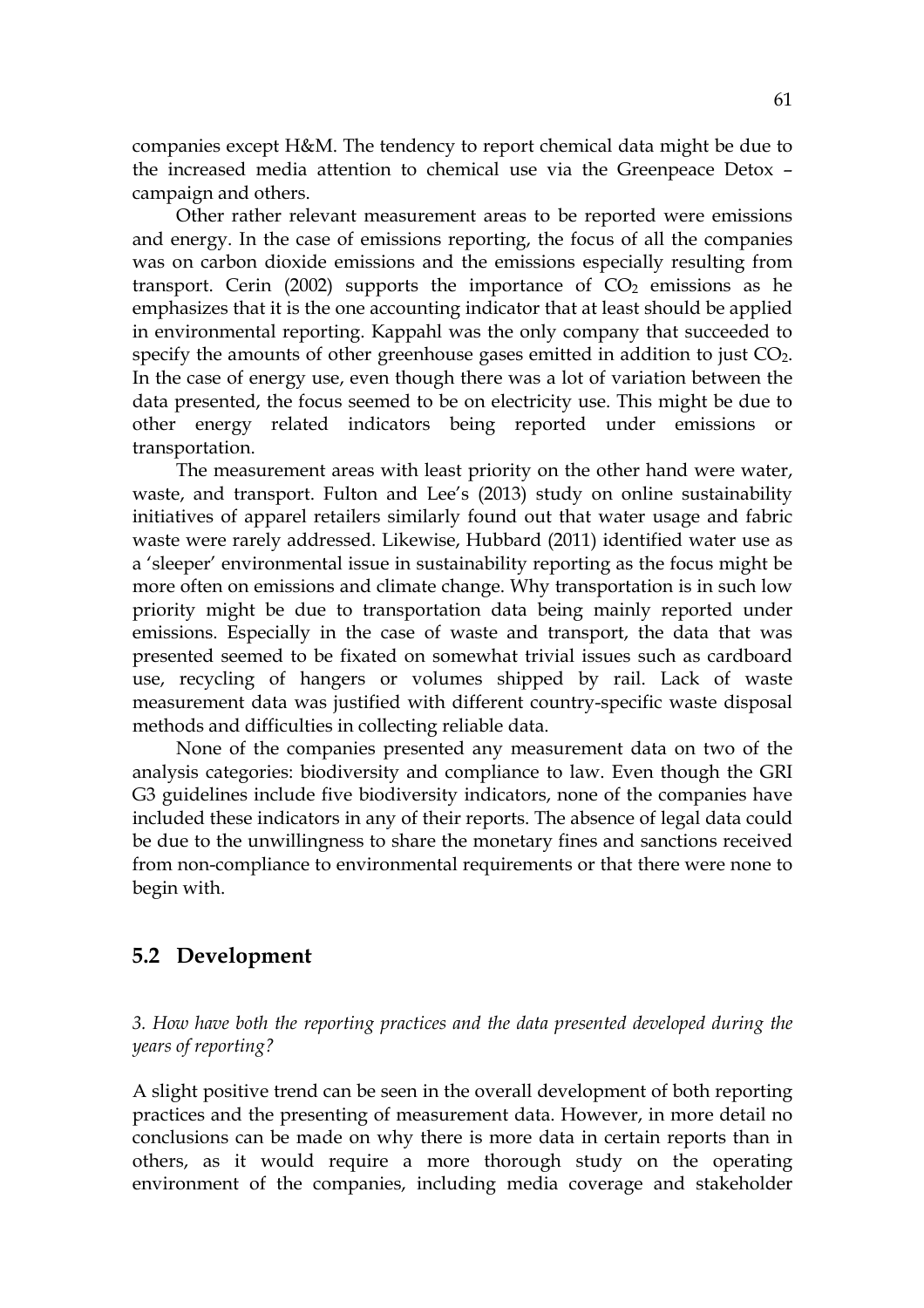attitudes, but this is not in the boundaries of this study. Also as mentioned earlier, the variation in the chosen data made the analysis of the development challenging. In addition, it was difficult to analyze the relationship between the reported results and the overall picture as some irrelevant indicators were used and often no percentages or other indicators of relativity were used. Hubbard (2009) realizes the same problems with sustainability reports not providing relativities between presented information. For example, the amount of bathtubs of water saved (H&M) or the liters of diesel consumed (Mango) does not tell much to the reader about the overall situation of these issues.

In the case of environmental reporting practices, no major trends could be identified concerning the development, as companies were different in their approaches. However, the overall development seems faintly positive. First, improvement can be seen in the precision of presenting the report scope in the case of two companies – H&M and Lindex. Second, the use of GRI has developed mainly as the new G4 guidelines have been in use and also some improvements in the level of application could also be seen. The other analysis areas related to reporting practices had no major development of regression thus tilting the scale somewhat to the positive side.

In the case of measurement data presented, some overall development could be seen in the reporting practices on energy, waste and water. The development in all of the three cases was mainly due to the increase in indicators presented, but in some cases also the importance and relevancy of presented data improved. Especially the importance of water seemed to grow to some extent towards the later years of reporting. In the case of Mango, even though their development in both reporting practices and presenting of measurement data seems positive, the fact that the 2013 sustainability report is available only in Spanish affects the results and one could argue that due to the lack of data in English from 2013, Mango's overall development is negative.

## 5.3 Legitimacy

4. Which strategies for legitimacy can be found from the environmental reporting of the case companies and how the choice of strategies changes during the years of reporting?

The analysis of legitimacy brought another somewhat deeper side to the thesis, as now the communication and language used were being assessed. The sustainability reports were analyzed by finding examples of the three strategies for legitimacy by Suchman (1995): gaining, maintaining and repairing legitimacy. When looking at the strategies of legitimacy being used, the results of this study were clear.

The most commonly used strategy was repairing legitimacy. The results therefore are consistent with prior research that suggests that in most cases the focus is on gaining or repairing legitimacy rather than on maintaining it, as once legitimacy is gained, it might be taken for granted (Cho 2009, Suchman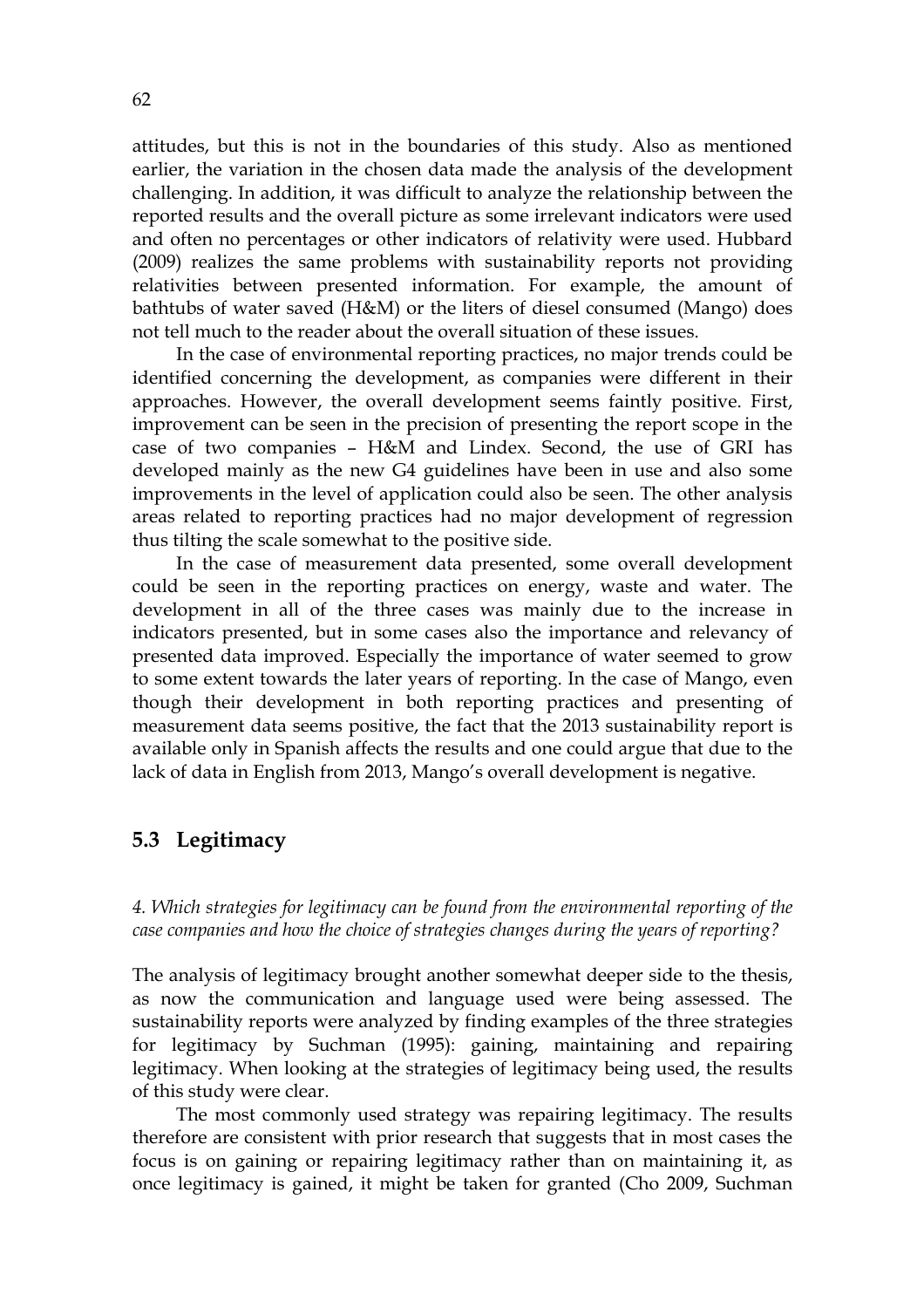1995, Ashforth & Gibbs 1990) and only after a crisis measures on relegitimation are taken. The analysis of repairing legitimacy was challenging as the companies almost never mentioned the specific legitimacy threatening event to which they are responding to but in most cases the reason could be read between the lines. The companies provided various normalizing accounts in the form of justifications, explanations or even denial in their reports. Most popular approach was to emphasize the negative issues being out of the company's direct control for example by stating not having direct business relationship to the cause of the problem, such as sub-supplier activities. Another common strategic approach was to deny or understate the environmental impacts of operations by focusing merely on the direct operations of the company. Various explanations and justifications for negative environmental performance and lack of standards were also provided. The reasoning varied from problems with data or increase in sales to harmful processes being simply unavoidable. Some examples were also found on rolling the blame to some other entity.

The second most popular strategy was gaining legitimacy. All of the examples found were concerned with manipulating environments and no mentions were found on conforming to environments or selecting among environments. Therefore the results were contradictory to Suchman's (1995) theory which places conforming and selecting as more common strategies than manipulating. The analysis of gaining legitimacy was also challenging as it requires a situation in which a new line of activity is started and that also is hardly ever addressed straightforwardly by the companies. Thus the results might be somewhat distorted as the analysis was made simply on the basis of finding mentions that try to influence the operating environment of the company without the background relation to a new line of activity. In the results on manipulating environments, the most common way to influence the industry was through collaborative actions such as networks. Emphasizing the membership of a network can be seen as a strategic choice to appear as the forerunner and an active member in the industry and thus to influence other actors in the industry. The other strategy for manipulation was leading by own example where the companies expressed a clear agenda for achieving change within their industry by making themselves seem like an industry leader in a certain area, such as organic cotton cultivation. Laine (2009) identifies the same leadership phenomenon where via reporting the business appear as a leader in sustainability by "(re)framing the current social order more broadly as one being on the environmentally right track"(Laine 2009: 42).

Maintaining legitimacy had the least mentions even though literature defines maintaining legitimacy as easier than gaining or repairing (Suchman 1995). The reason for the lack of mentions could be that the strategies for maintaining legitimacy cannot be seen as straightforwardly as the others as they might be rather routinized (Ashforth & Gibbs 1990). For example predicting future changes requires more than just symbolic legitimation practices, as managers are required "periodic scanning of the internal and external environments and questioning the working assumptions about those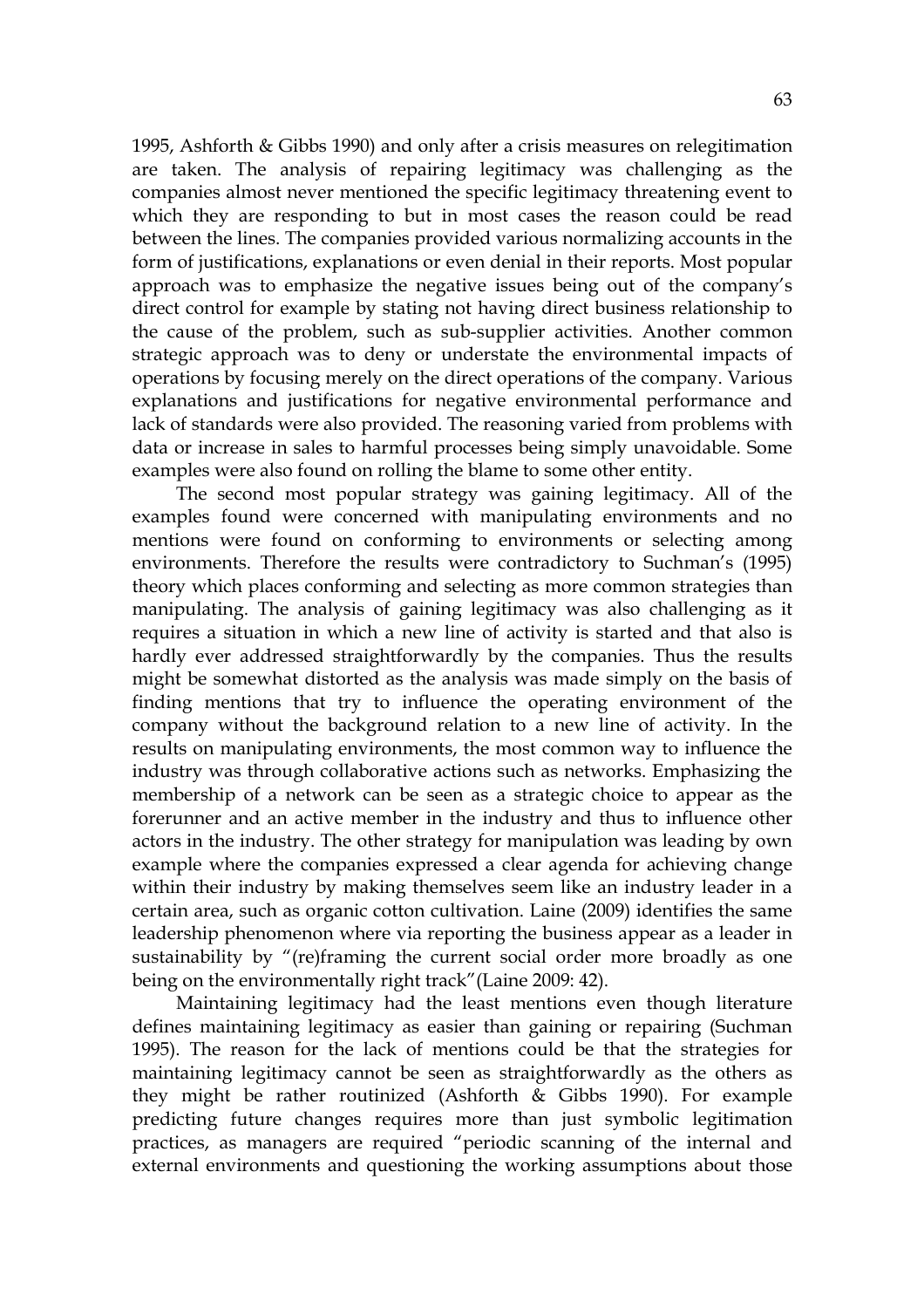environments" (Ashforth & Gibbs 1990: 183) from the viewpoint of the report reader. The results of maintaining legitimacy were focused on protecting past accomplishments rather than perceiving future changes. Past accomplishments were protected largely by again seeming as an industry leader or being the first in the industry in doing something good for the environment but this time no clear agenda for manipulating the environment was stated as above. Other approaches for protecting past accomplishments were to present environmental awards achieved or to seem as having done something good for the environment for a long period of time.

The development of the use of strategies for legitimacy was analyzed based on the amount of mentions in each strategy. No universal trend could be seen from the results, only some tendency for decrease in offering normalizing accounts which was seen in the case of all companies except H&M. Some slight increase could be seen in trying to manipulate environments and in the case of trying to protect past accomplishments. Especially H&M's 2012 report had double the mentions in both areas than in other reports, therefore indicating that something legitimacy threatening might have happened during that time.

The underlying reasons for using strategies for legitimacy or the state of actual legitimacy of the companies remain unclear, as the study merely looks at what the companies are saying instead of what is happening around them, what is the viewpoint of stakeholders and therefore what motivates the companies to publish certain types of disclosures. Many other studies have realized as well that social and environmental reporting is done mainly due to external pressures (Laine 2009) such as the changing social and consumer pressures (Islam & Wise 2012). Also specific events can be seen to increase the reporting when companies try to legitimate their operations by responding to stakeholder concerns (Adams 2002). Islam and Deegan (2008) phrase this well:

"It has shown that unless we explore, in some depth, the social and environmental expectations and pressures being exerted on an industry - then we will be unable to understand the rationale for particular disclosures." (Islam & Deegan 2008: 87)

## 5.4 Comparison of the companies

In this study the reporting and measurement practices of case companies were analyzed rather straightforwardly. The comparison of the companies based on the environmental data presented turned out to be challenging, as the amount of data alone is not enough but the relevancy and importance of data should be taken into account as well. No conclusions could be made on which company has the most relevant or significant data as a tendency could be seen that the chosen indicators for display vary a lot. Also the chosen base years and the comparison of data between years changes throughout the reporting. One reason that can explain the difficulties in the comparison between companies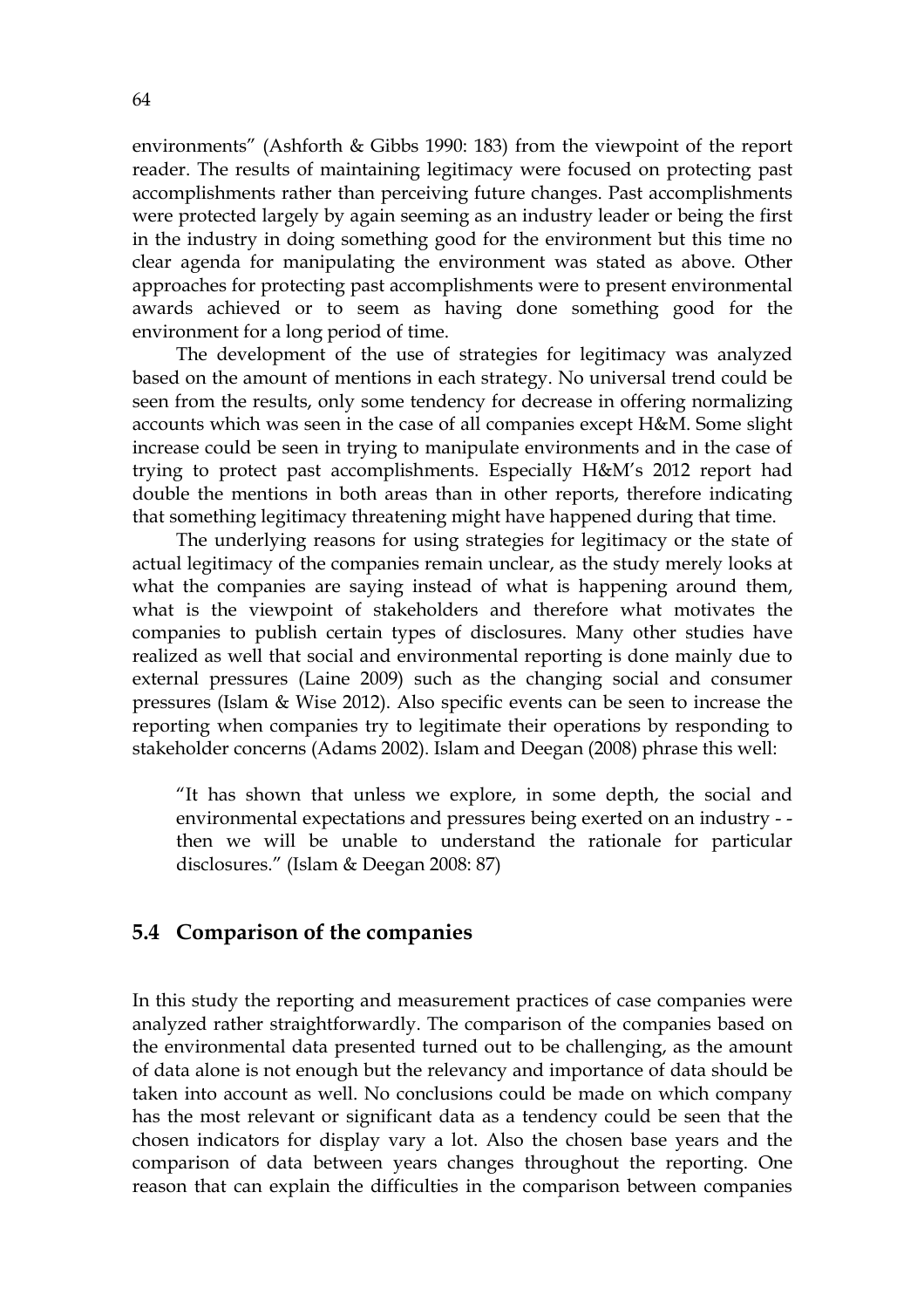based on environmental reporting, which is the lack of standardization in reporting (O'Dwyer 2001, Törnroos 2005). In addition the differences in the company profiles questions the need for comparison as the companies have different market sizes, turnovers and thus different resources to be used for managing sustainability. Thus, perhaps the analysis of reporting practices should be proportioned to the overall impact that a company has on the environment.

However, based on the analysis it can be concluded that H&M seems to perform the best in their environmental reporting, Mango performs the second best and Kappahl and Lindex share the last place. Therefore, the level of environmental reporting seems to be directly linked to company size, as H&M is the largest and Kappahl the smallest of the four. All of the companies except Lindex had positive overall development trend in both their reporting and presenting measurement data. Lindex had slight regression in their presenting of data. However, what needs to be taken into consideration is that the comparison depends on what is valued. Consistency-wise Mango performs the best whereas in regards of extensiveness and diversity of data, H&M performs the best. On the other hand, Mango's consistency can be seen as negative as they provide the same information with some changes in data in almost every report even to the point of having the same spelling errors reoccurring in every report.

The comparison of the companies based on the use of strategies for legitimacy was not straightforward as one cannot simply say that one company is performing better when only the use of legitimacy strategies and mentions are assessed leaving the opinions of the larger public outside the analysis. It is debatable whether a decrease in mentions automatically means that the company is performing better in regards of legitimacy or that the company's legitimacy is strengthening. Due to the problems with comparison, company profiles based on the use of strategies for legitimacy were made. H&M seems to have a proactive approach to gaining legitimacy by manipulating environments and positioning themselves as a forerunner in sustainability in the clothing sector. Kappahl on the other hand seems to focus on maintaining legitimacy by protecting past accomplishments and both Lindex and Mango seem to focus on repairing legitimacy; Lindex by offering various excuses but also taking blame, and Mango by offering excuses and understating their environmental impacts.

## 5.5 Contributions, limitations, and further research

## Contributions of the study

This study supplements the sustainability-related research on the clothing sector as neither the sustainability nor environmental reporting practices of clothing retailers are widely studied. More specifically, no other studies were found concerning the measurement of environmental impacts within the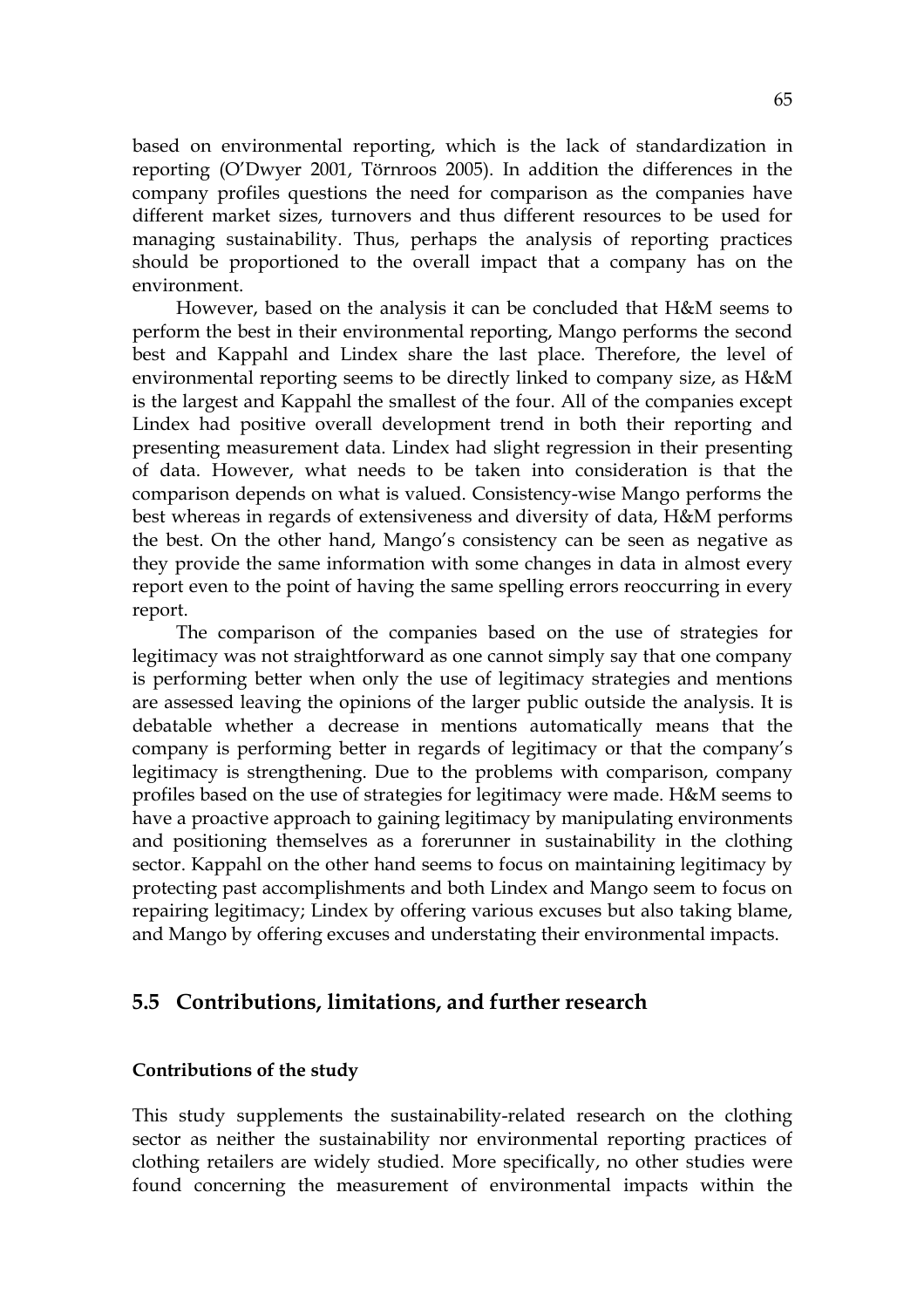clothing sector, as the focus seems to be more on the social side of sustainability or the communication used in reports. Thus, this study brings something new to the table, as there is a distinct focus on environmental reporting.

The research methodology can be extended to the analysis of a larger amount of companies to get a more comprehensive picture of the state of environmental reporting of the clothing sector. In addition, the research framework could be extended to the use of other stakeholder groups and interested parties for example to help consumers and other stakeholders in locating the most blatant attempts towards legitimacy from the companies' sustainability communication.

In practice, the results of the research could help the case companies and other clothing retailers to compare their environmental reporting to each other and consequently improve their reporting practices. Especially the use of legitimation strategies could be taken into more consideration when putting together the future sustainability reports so that the use of legitimating strategies would not be so apparent.

Finally, even though the comparison of companies might not help the consumer in finding the most sustainable company of the four, as the study concerns merely the reporting practices of the companies and does not find out which has the least negative environmental impact, it might give them some indication on the amount of efforts that each of the companies make towards sustainability.

#### Limitations

The study has some limitations. First, the reliability of data needs to be considered as the data source is secondary. Consequently, it needs to be remembered that the analysis is based solely on the information provided by the case companies and that it is their viewpoint on their environmental performance that is analyzed. As a result, the analysis states which company *reports* the best, not which company *performs* the best or has the least negative impact on environment. There is a difference between what companies report and what they actually do (Cerin 2002).

Second, there are limitations in the reliability of the results. The nature of the qualitative approach leaves room for interpretation by the researcher on what is important and what is not. Also the somewhat evident presumptions of the researcher need to be taken into account. Therefore, this research provides only one view on the environmental reporting of clothing retailers. Especially the analysis of legitimacy had plenty of room for interpretation as the mentions fit many categories and it was down to the researcher to decide what suited best. The analysis of environmental data on the other hand could be much more realistically replicated by another researcher.

Third, the transferability of the results is low as the study concerns only four clothing retailers with varying backgrounds and market shares. Therefore,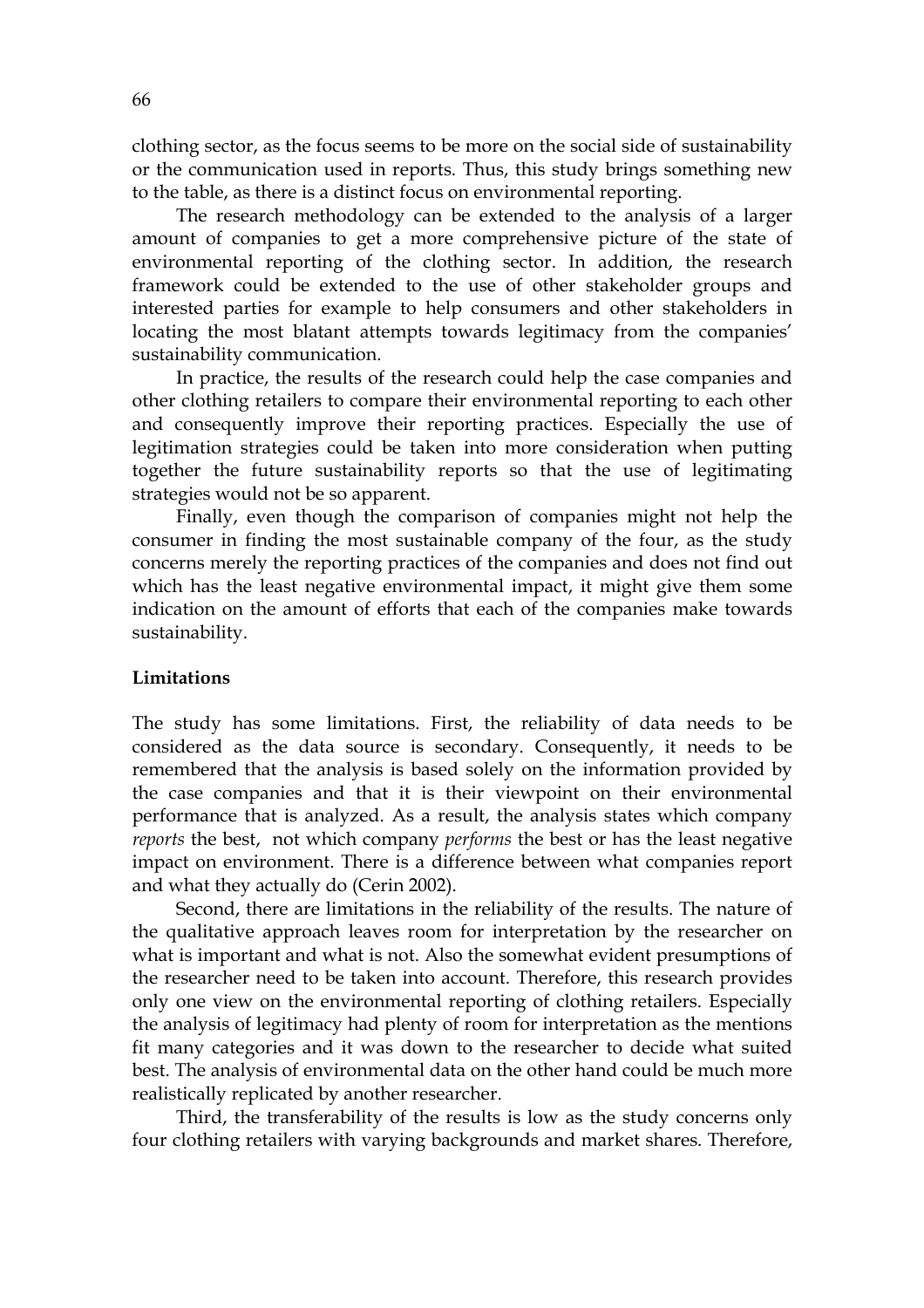it might be challenging to make generalizations concerning the whole clothing retail sector based on solely this sample.

Fourth, there are problems with the comparability between the companies as they are of different sizes and from different countries of origin. The information presented is subjective to the cultural context within the country of origin and also the stakeholder perceptions on legitimacy are dependent on the cultural context. For example, the reason for Mango having a higher compliance level to GRI than the other companies might be due to the different cultural perceptions of Southern Europeans' compared to that of Scandinavians' on what is a good and what is a poor level of environmental management.

Fifth and finally, the longitudinal comparison of environmental data and measurement practices was left with less attention due to the variation in chosen indicators, time frames and base years of the case companies, which made the comparison between the different years difficult. If the comparison of data within a company was challenging, then the comparison between the case companies would have been even more difficult.

#### Further research

When taking into consideration the environmental impacts that the clothing industry causes, it is clear that more research could and should be conducted in the field of sustainability reporting of the clothing sector. First, the study could be extended to include more clothing retailers to have a more comprehensive idea on the situation of environmental reporting in the clothing sector on a global scale.

Second, it would be interesting to study the language of sustainability reporting in more detail. For example what kind of rhetoric is used, whether the focus is more on positive reporting or whether 'greenwashing' is being used. This could be applied into sustainability reporting in general and not just environmental reporting.

Third, in the case of legitimacy it became evident in many occasions that a thorough analysis of media sources and stakeholder impressions would be vital in order to make any conclusions on the actual state of legitimacy of the case companies. Thus, the reporting could be compared to the media visibility of the same time period and in that way the motivations behind using certain strategies for legitimacy could be analyzed as well as how the motivations are being affected by for example negative publicity or environmental incidents.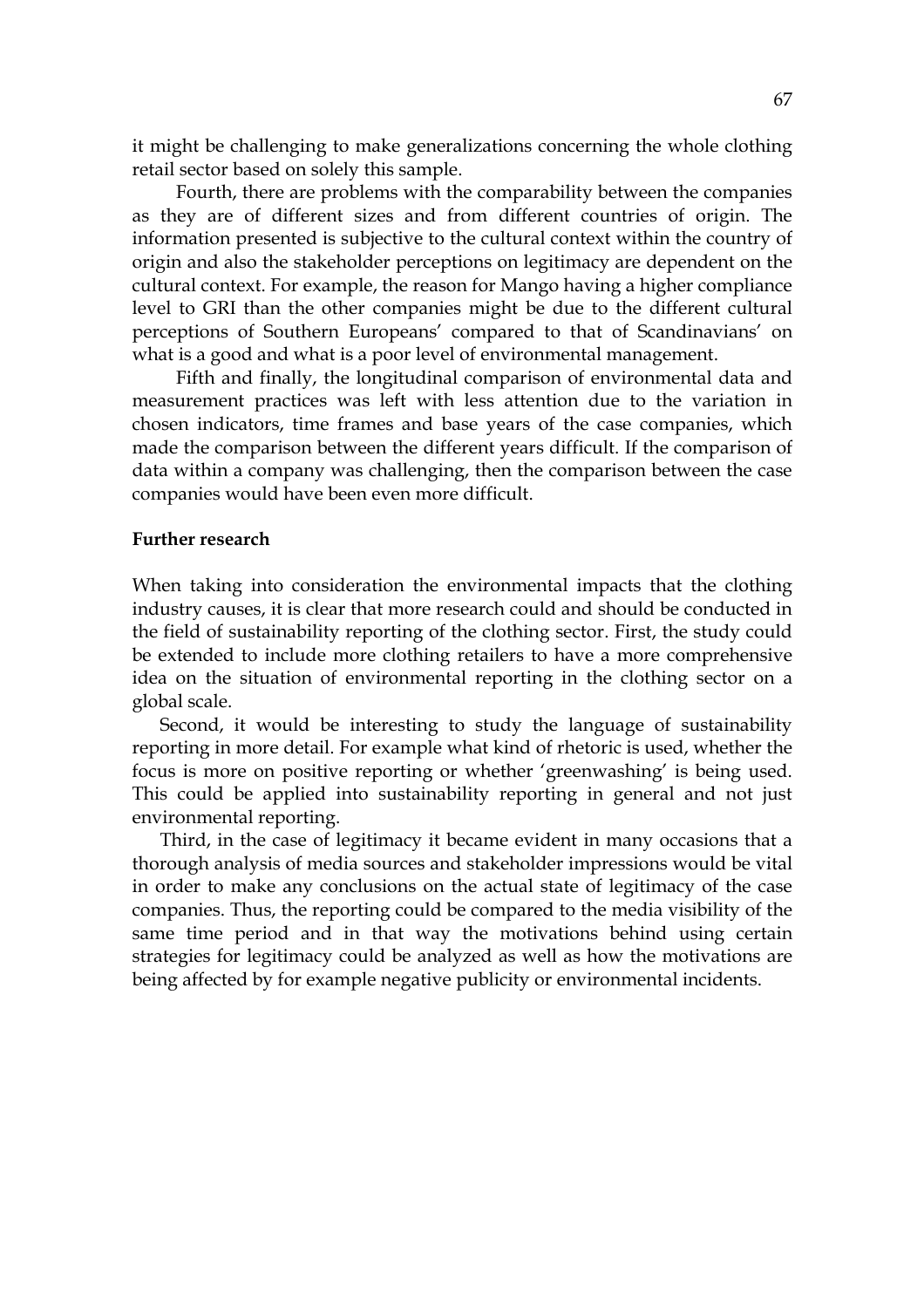# 6 CONCLUSION

The aim of the study was to examine the sustainability reports of multinational clothing retailers operating in Finland and find out how they report their environmental performance and how the methodology changes throughout their years of sustainability reporting. To be more specific, the aim was to find out what environmental data the companies present as well as what measurement areas are prioritized and how the reporting practices and presenting of data evolve during the years of sustainability reporting. With a focus on communication, another aim of the study was to find out whether examples of strategies for legitimacy can be found from communication used in the environmental reporting and if so, what kind of change can be seen in the use of these strategies. The study was conducted as a qualitative content analysis with a longitudinal approach. Therefore, the changes and development of reporting and measurement practices along the years of sustainability reporting could be identified.

The results of the study indicate that the development of both reporting practices and presenting of measurement data has been somewhat positive, despite the frequent variations in chosen indicators, base years and other approaches. Three of four case companies had some positive development in their environmental reporting practices, as well as an increase in their environmental indicators and what they cover. In general, it seems that the comparison of data between years is not too common in environmental reporting, as the base years and units change. Clothing retailers seem to follow common guidelines in their environmental reporting practices, mainly the GRI reporting framework and seem to have environmental management systems in place and codes of conduct for monitoring supplier performance. Product- and material-related data appeared to be the most common information reported with special focus on organic cotton and chemical use. Also emissions and energy use were frequent categories measured and reported.

The findings concerning legitimacy were consistent with other research since by far the most commonly used strategy for legitimacy was repairing legitimacy. This indicates that the clothing retailers remain more reactive than proactive in their environmental management and reporting. In the case of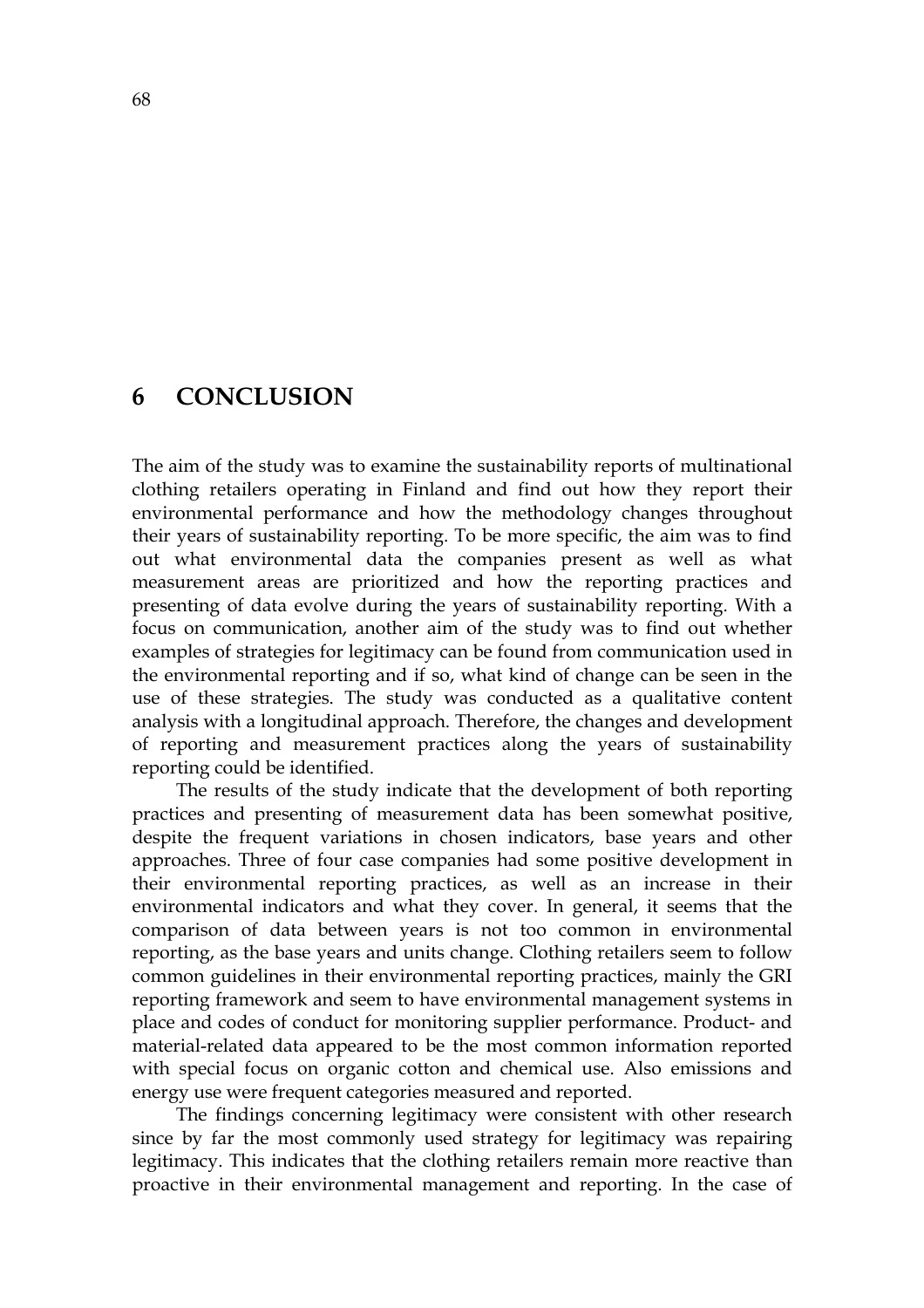legitimacy, no common development trend could be concluded from the results, only some tendency for decrease in offering normalizing accounts which was seen in the case of almost all companies. Also some slight increase could be seen in the case of manipulating environments and protecting past accomplishments.

It needs to be remembered that the results of the study do not tell which company performs the best towards the environment. The results tell only some tendencies in environmental reporting as well how the companies report in comparison to each other. Moreover, when thinking about the larger picture, the promotion of 'fast fashion', which all of the case companies can be accused of, is contradictory to sustainability itself and therefore it is debatable whether for example the use of organic cotton instead of conventional cotton is the most effective way to lower environmental impact or would perhaps the lowering of consumption in general be much more effective. Consequently it can be said that there is a fundamental inconsistency between the environmental reporting and the environmentally beneficial actions of clothing retailers.

Finally, the most apparent trend among clothing retailers was identified already in the beginning of the study: sustainability reporting does not seem to be very common among multinational clothing retailers operating in Finland. However, for those who do report, this study builds an optimistic future, as some development can already be seen in the field of environmental reporting proven by the case companies. Nonetheless, with the increasing interest of customers, NGOs and other stakeholders towards the sustainability of clothes, clothing retailers have no choice but to put more effort in both their environmental management and environmental reporting.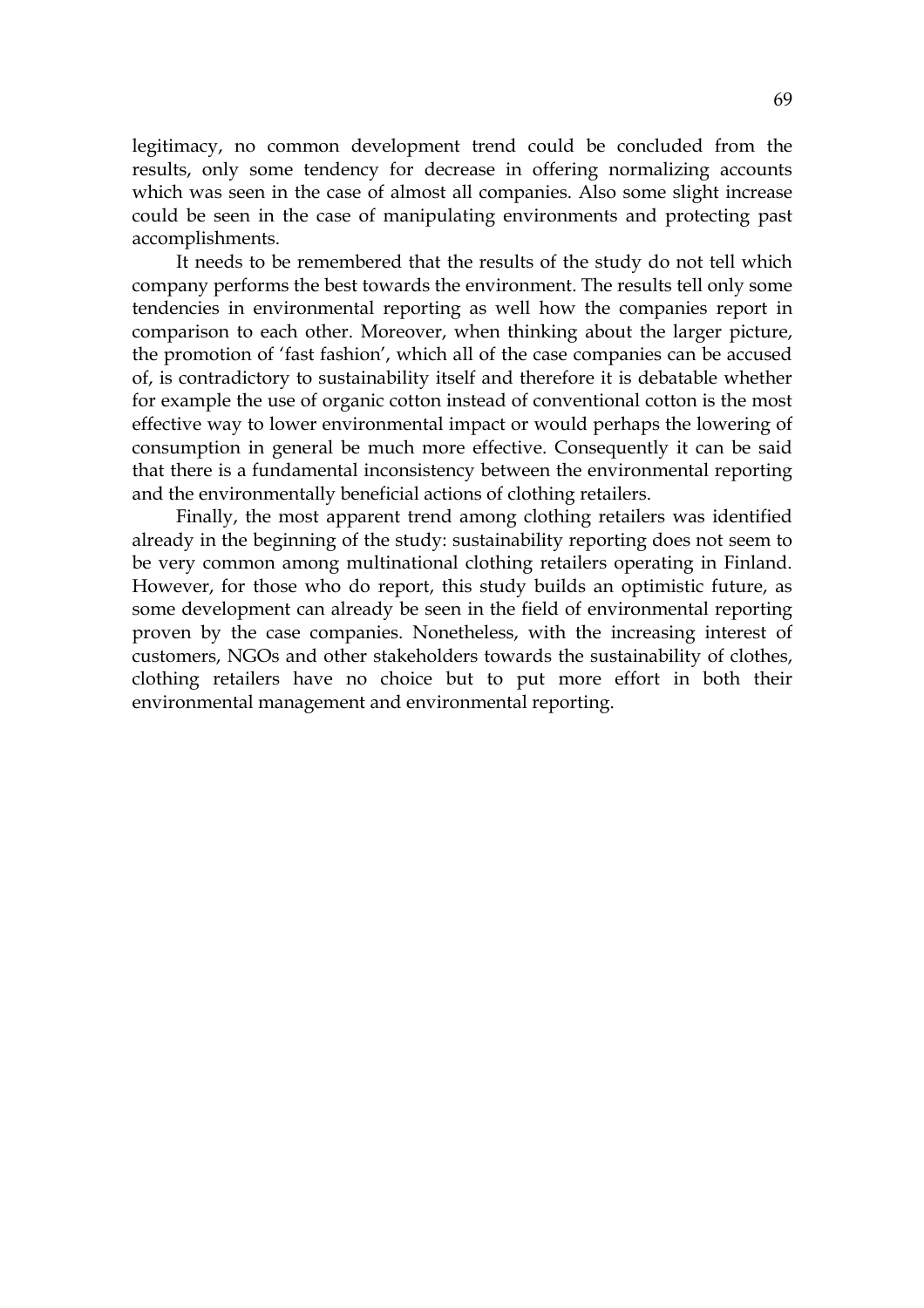# **REFERENCES**

- Adams, C. A. 2002. Internal organisational factors influencing corporate social and ethical reporting: beyond current theorising. Accounting, Auditing and Accountability, Summer, 2002, Vol.15(2), 223.
- Ashforth, B. E. & Gibbs, B. W. 1990. The Double-Edge of Organizational Legitimation. Organization Science, 1990, Vol.1(2), 177.
- Ball, A. 2000. External transparency or internal capture? The role of third-party statements in adding value to corporate environmental reports 11. Business Strategy and the Environment 9 (1), 1.
- Barrow, C. J. 1999. Environmental management: principles and practice. London; New York: Routledge. Routledge environmental management series.
- Birtwistle, G. 2007. Fashion clothing where does it all end up. International Journal of Retail & Distribution Management (3), 210.
- Birtwistle, G. and Moore, C.M. (2006), "Fashion adoption in the UK: a replication study", Referred to in Birtwistle, G. & Moore, C.M. 2007. "Fashion clothing – where does it all end up?", International Journal of Retail & Distribution Management, Vol. 35 Iss 3, 210.
- Buhr, N. & Reiter, S. 2006. Ideology, the Environment and One World View: A Discourse Analysis of Noranda's Environmental and Sustainable Development Reports. In M. Freedman & B. Jaggi (Eds.) Environmental accounting: commitment and propaganda.Bingley, U.K: Emerald, 1.
- Burke, J. 2013. Bangladesh factory fires: Fashion industry's latest crisis. The Guardian (http://www.theguardian.com/world/2013/dec/08/bangladesh-factory-

fires-fashion-latest-crisis), visited 4.3.2015.

- Caniato, F. 2012. Environmental sustainability in fashion supply chains: An exploratory case based research. International Journal of Production Economics 135 (2), 659.
- Cerin, P. 2002. Communication in corporate environmental reports. Corporate Social - Responsibility and Environmental Management 9 (1).
- Cho, C. H. 2009. Legitimation strategies used in response to environmental disaster: A french case study of total SA's Erika and AZF incidents. European Accounting Review 18 (1), 33.
- Chua, J. M. 2010. H&M, Other Brands Guilty of "Organic Cotton Fraud"? (http://www.ecouterre.com/hm-other-brands-guilty-of-organic-cottonfraud/ edition) Ecouterre.com.
- Comyns, B. 2013. Sustainability reporting: The role of "Search", "Experience" and "Credence" information. Accounting Forum, 2013, Vol.37(3), 231.
- Deegan, C. 2002. Introduction: The legitimising effect of social and environmental disclosures - a theoretical foundation. Accounting, Auditing & Accountability Journal (3), 282.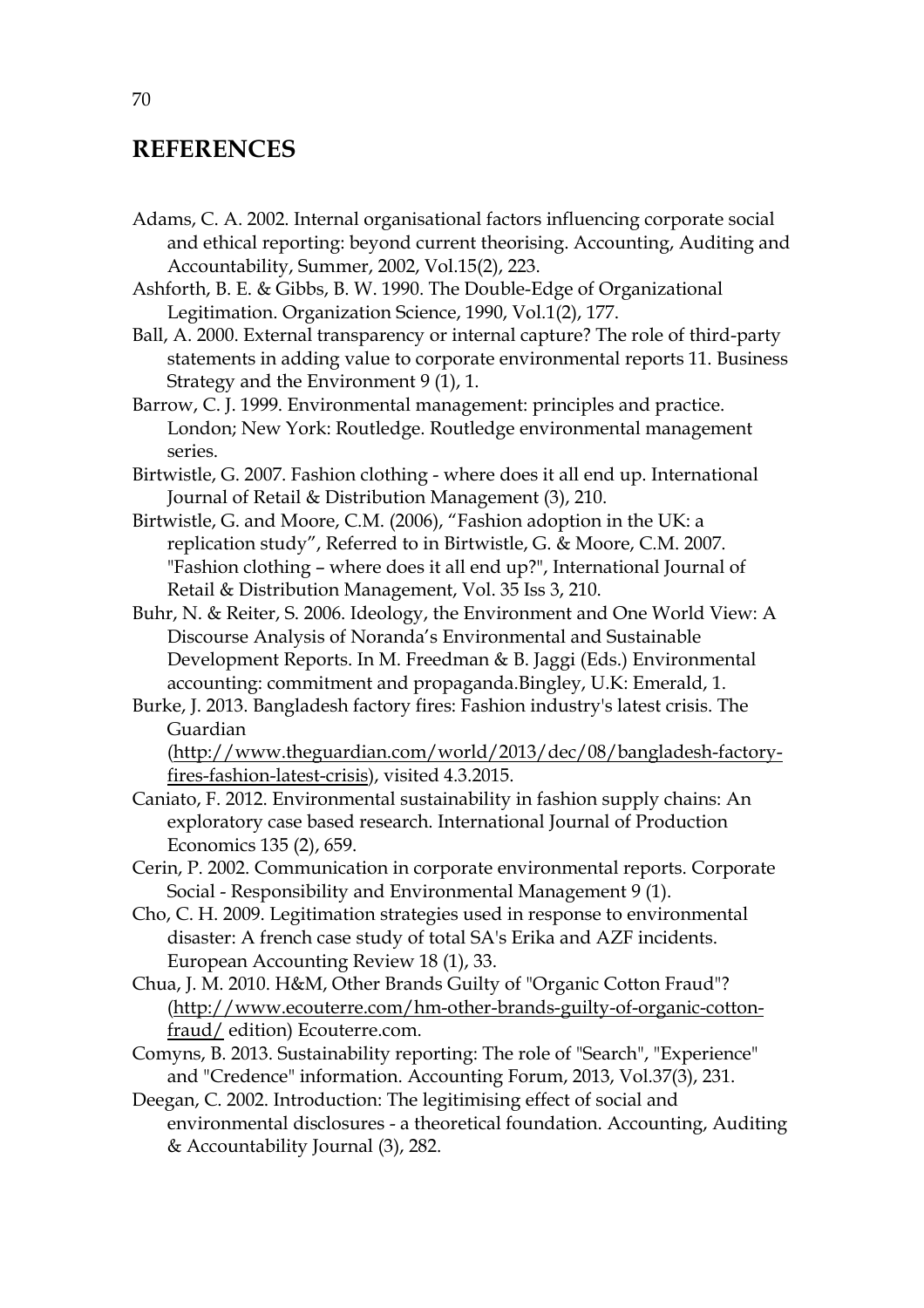- Deegan, C., Rankin, M. & Tobin, J. 2002. An examination of the corporate social and environmental disclosures of BHP from 1983-1997: A test of legitimacy theory. Accounting, Auditing & Accountability Journal 15 (3), 312.
- Delmas, M. A. & Burbano, V. C. 2011. The drivers of greenwashing. California management review 54 (1), 64.
- EPA 2013. United States Environmental Protection Agency: Glossary of Climate Change Terms. Available in:

http://www.epa.gov/climatechange/glossary.html#C. Accessed: 10.3.2015.

- Epstein, M. J. & Rejc Buhovac, A. 2014. Making Sustainability Work : Best Practices in Managing and Measuring Corporate Social, Environmental, and Economic Impacts. San Francisco: Berrett-Koehler Publishers.
- Eskola, J. 2010. Laadullisen tutkimuksen juhannustaiat. In J. Aaltola & R. Valli (Eds.) Ikkunoita tutkimusmetodeihin .2, Näkökulmia aloittelevalle tutkijalle tutkimuksen teoreettisiin lähtökohtiin ja analyysimenetelmiin. (3rd edition) Jyväskylä: PS-kustannus, 179.
- Eskola, J. & Suoranta, J. 1998. Johdatus laadulliseen tutkimukseen. Tampere: Vastapaino. p. 2008.
- FIBS 2013. Normit ja ohjeistot. Available in:

- Fulton, K. 2013. Assessing sustainable initiatives of apparel retailers on the internet. Journal of Fashion Marketing and Management (3), 353.
- Goworek, H. 2011. Social and environmental sustainability in the clothing industry: a case study of a fair trade retailer. Social Responsibility Journal 7 (1).
- Gray, R., Owen, D. & Adams, C. 1996. Accounting & Accountability. Hertfordshire: Prentice Hall Europe.
- Greenpeace 2014. About Detox. Available in: http://www.greenpeace.org/international/en/campaigns/detox/fashion /about/. Accessed: 4.3.2015.
- GRI n.d. Global Reporting Initiative website. Available in: https://www.globalreporting.org/information/about-gri/what-is-GRI/Pages/default.aspx. Accessed: 22.10.2013.
- GRI 2013. G4 Sustainability Reporting Guidelines. Amsterdam.
- GRI 2011. Sustainability Reporting Guidelines GRI G3. version 3.1. Amsterdam.
- H&M n.d. H&M website. Available in: http://about.hm.com/en/About/factsabout-hm/about-hm/hm-group.html#cm-menu. Accessed: 4.3.2015.
- Hirsjärvi, S., Remes, P. & Sajavaara, P. 2007. Tutki ja kirjoita. 13th ed. Helsinki: Tammi.
- Hubbard, G. 2011. The Quality of the Sustainability Reports of Large International Companies: An Analysis. International Journal of Management 28 (3), 824.

http://www.fibsry.fi/fi/yritysvastuu/normit-ja-ohjeistukset. Accessed: 22.2.2015.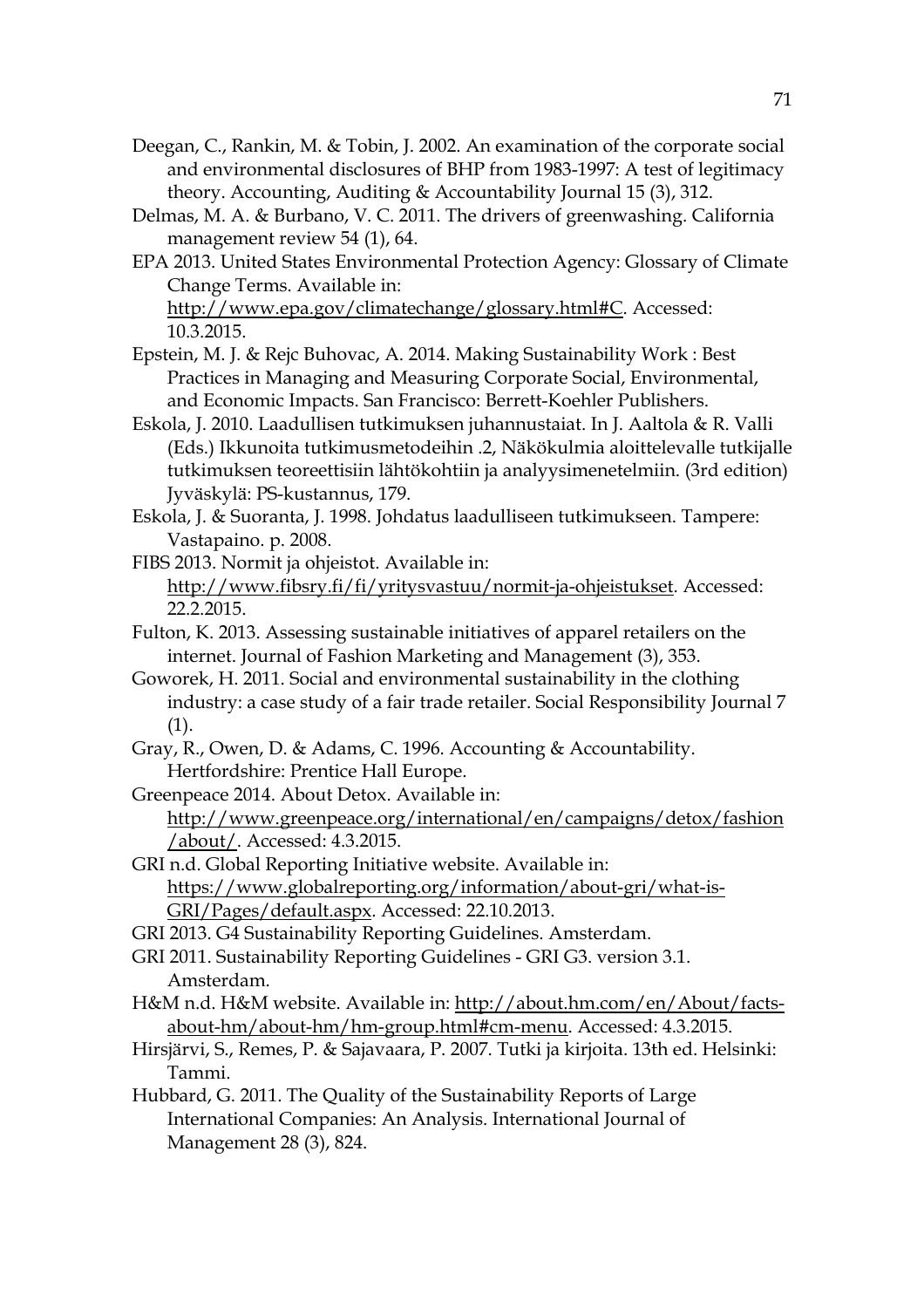- Hubbard, G. 2009. Measuring organizational performance: beyond the triple bottom line. Business Strategy and the Environment (3), 177.
- Islam, M. A. & Deegan, C. 2008. Motivations for an organisation within a developing country to report social responsibility information: Evidence from Bangladesh. Accounting, Auditing & Accountability Journal 21 (6), 850.
- Islam, M. A. & Wise, V. 2012. Online reporting of sustainability : a study of global clothing suppliers. In G. Aras & D. Crowther (Eds.) Business strategy and sustainability.Bingley, U.K: Emerald, 93.
- ISO n.d. ISO website. Available in: http://www.iso.org/iso/home/standards/managementstandards/iso14000.htm. Accessed: 22.10.2013.
- Kappahl n.d. Kappahl website. Available in: http://www.kappahl.com/fi-FI/kappahlista/kappahlista/tama-on-kappahl/. Accessed: 4.3.2015.

KPMG n.d. The KPMG Survey of Corporate Responsibility Reporting 2013. Available in:

http://www.kpmg.com/global/en/issuesandinsights/articlespublications /corporate-responsibility/pages/default.aspx. Accessed: 22.2.2015.

- Laine, M. 2009. A way of seeing corporate sustainability reporting. Tampere: Tampere University Press.
- Lindex n.d. Lindex website. Available in: http://about.lindex.com/fi/osa/tietoa-lindexista/. Accessed: 4.3.2015.

Mango 2015. Mango website. Available in: http://shop.mango.com/iframe.faces?state=she\_032\_IN. Accessed: 4.3.2015.

Mason, M. & Mason, R. D. 2012. Communicating a Green Corporate Perspective: Ideological Persuasion in the Corporate Environmental Report. Journal of Business and Technical Communication 26 (4), 479.

Milne, M. J. 2002. Securing organizational legitimacy: An experimental decision case examining the impact of environmental disclosures. Accounting, Auditing & Accountability Journal (3), 372.

Ministry of Employment and the Economy 2015. Vastuullisuusraportointi. Available in:

https://www.tem.fi/yritykset/yhteiskuntavastuu/vastuullisuusraportoint i. Accessed: 22.2.2015.

- O'Donovan, G. 2002. Environmental disclosures in the annual report: Extending the applicability and predictive power of legitimacy theory. Accounting, Auditing & Accountability Journal (3), 344.
- O'Dwyer, B. 2001. Corporate environmental reporting. Accountancy Ireland 33 (2), 18.
- Piper, L., Ryding, S-O. & Henricson, C. 2003. Continual Improvement with ISO14000. SINF miljö&kvalitet AB and IEP Inc. Stockholm/Kansas.
- Prior, L. 2003. Using Documents in Social Research. Referred to in Symon, S. & Cassel, C. 2012. Qualitative organizational research: core methods and current challenges. Sage London.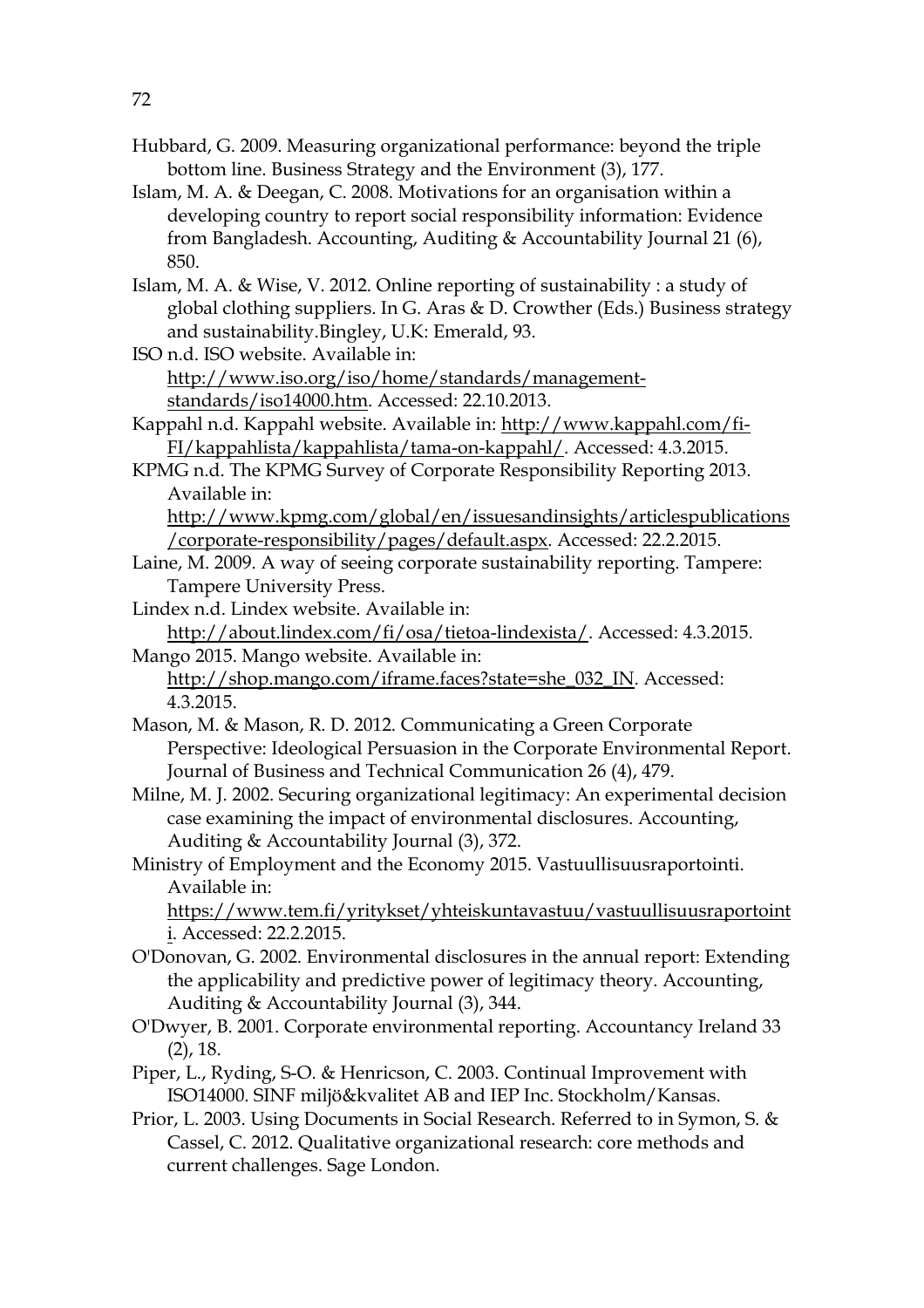- Suchman, M. C. 1995. Managing Legitimacy Stratecig and Iinstitutional Approaches. Academy Of Management Review. Vol.20(3), 571.
- Suomen Standardisoimisliitto n.d. ISO 14000 Ympäristöjohtaminen. Available in: http://www.sfs.fi/iso14000. Accessed: 22.2.2015.
- Symon, G. & Cassell, C. 2012. Qualitative organizational research: core methods and current challenges. London: Sage.
- Törnroos, L. 2005. Corporate environmental reporting: suggestions for an incremental and standardised framework applicable to a variety of companies especially small and medium-sized enterprises. Espoo: Teknillinen korkeakoulu. Diss. Espoo: Teknillinen korkeakoulu.
- Tuomi, J. & Sarajärvi, A. 2009. Laadullinen tutkimus ja sisällönanalyysi. 6th ed. Helsinki: Tammi.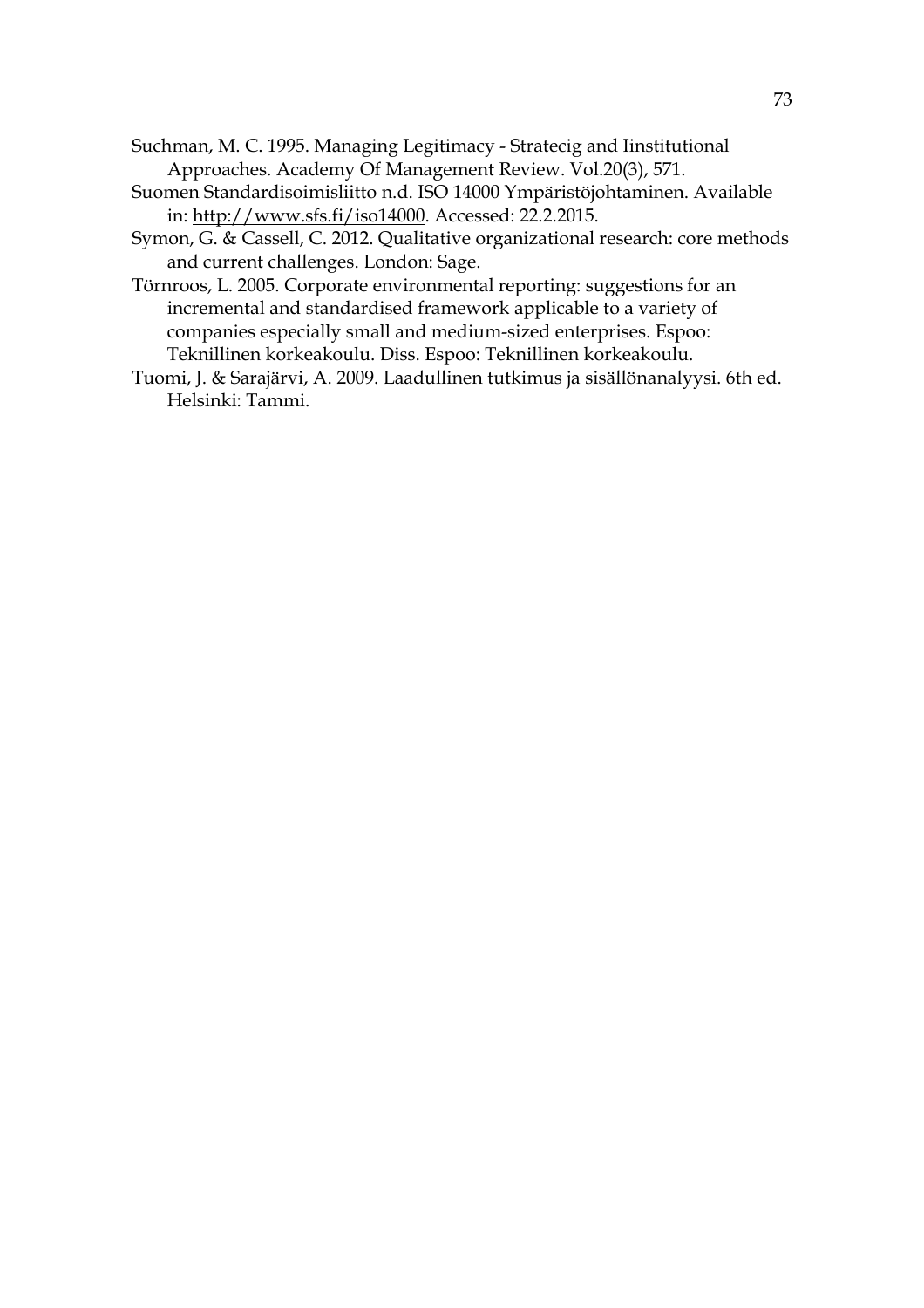## APPENDICES

|                              | Pdf-reports       | Website<br>report   | N/a                 | <b>Comments</b>                                  |
|------------------------------|-------------------|---------------------|---------------------|--------------------------------------------------|
| 1. H&M                       | 2002-2013         |                     |                     |                                                  |
| 2. Lindex                    | 2005-2009,        | 2010-2012           |                     |                                                  |
| 3. Mango                     | 2013<br>2004-2013 |                     |                     |                                                  |
| 4. Kappahl                   | 2008-2013         |                     |                     |                                                  |
| 5. Vero Moda<br>(Bestseller) | 2014              | $\boldsymbol{\chi}$ |                     | separate downloadable report in 2014             |
| 6. Vila (Bestseller)         | 2014              | $\boldsymbol{\chi}$ |                     | separate downloadable report in 2014             |
| 7. Object<br>(Bestseller)    | 2014              | $\boldsymbol{\chi}$ |                     | separate downloadable report in 2014             |
| 8. ONLY<br>(Bestseller)      | 2014              | $\boldsymbol{\chi}$ |                     | separate downloadable report in 2014             |
| 9. Benetton                  |                   | $\mathbf x$         |                     | sustainability report online, some<br>data       |
| 10. Esprit                   |                   | $\boldsymbol{\chi}$ |                     | no data, only commitments etc.                   |
| 11. Gina Tricot              |                   | $\boldsymbol{\chi}$ |                     | only sustainability projects presented<br>online |
| 12. ZARA                     |                   |                     | $\mathsf{x}$        | only environmental policy presented<br>online    |
| 13. Cubus                    |                   |                     | $\boldsymbol{\chi}$ | Co-operation with UNICEF and                     |
| 14. Bik Bok                  |                   |                     | $\mathbf x$         | organic cotton mentioned                         |
| 15. Carlings                 |                   |                     | X                   | no information                                   |

Appendix 1: List of all retailers in the initial data collection process

Note: Online information re-checked on 10.3.2014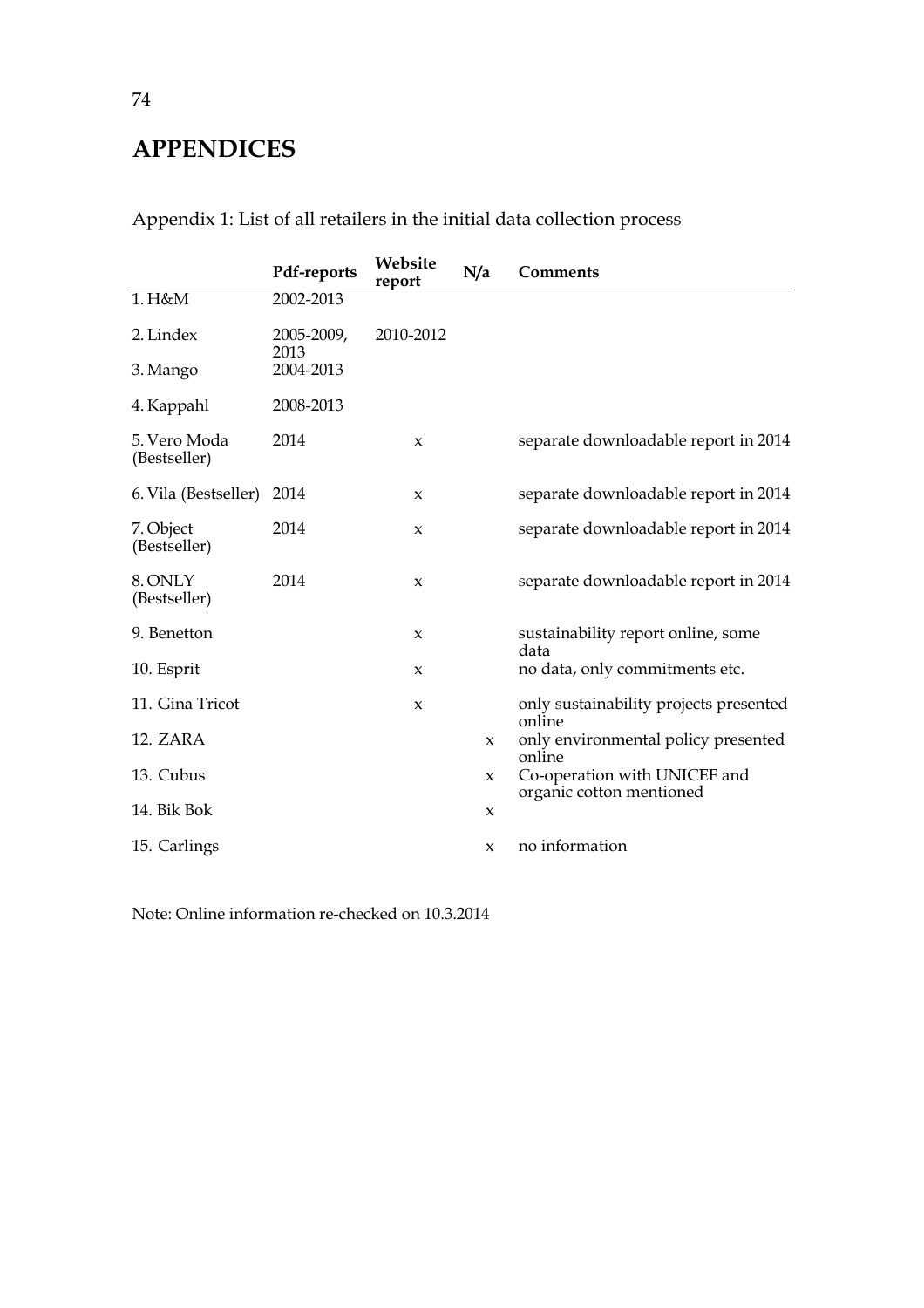|         |                |                                                     |         | Length of                |
|---------|----------------|-----------------------------------------------------|---------|--------------------------|
|         |                |                                                     | Report  | env.                     |
|         |                |                                                     | length  | section                  |
| Company | No             | Report name                                         | (pages) | (pages)                  |
| H&M     | $\mathbf{1}$   | Conscious Actions Sustainability Report 2013        | 92      | 24                       |
|         | $\overline{2}$ | <b>Conscious Actions Sustainability Report 2012</b> | 93      | 23                       |
|         | 3              | Conscious Actions Sustainability Report 2011        | 89      | 21                       |
|         | 4              | Conscious Actions Sustainability Report 2010        | 167     | 30                       |
|         | 5              | Style & Substance Sustainability Report 2009        | 167     | 20                       |
|         | 6              | CSR Report 2008                                     | 129     | 10                       |
|         | 7              | CSR Report 2007                                     | 83      | 12                       |
|         | $8\,$          | CSR Report 2006                                     | 18      | 6                        |
|         | 9              | CSR Report 2005                                     | 81      | 14                       |
|         | 10             | CSR Report 2004                                     | 72      | 13                       |
|         | 11             | CSR Report 2003                                     | 61      | 14                       |
|         | 12             | CSR Report 2002                                     | 83      | 13                       |
| Mango   | 13             | Sustainability Report 2013 (in Spanish)             |         | $\overline{\phantom{0}}$ |
|         | 14             | Sustainability Report 2012                          | 114     | 8                        |
|         | 15             | Sustainability Report 2011                          | 115     | 10                       |
|         | 16             | Sustainability Report 2010                          | 86      | 8                        |
|         | 17             | Sustainability Report 2009                          | 134     | 10                       |
|         | 18             | Sustainability Report 2008                          | 134     | 10                       |
|         | 19             | Sustainability Report 2007                          | 134     | 8                        |
|         | 20             | Sustainability Report 2006                          | 132     | 8                        |
|         | 21             | Sustainability Report 2005                          | 102     | 8                        |
|         | 22             | Sustainability Report 2004                          | 73      | 6                        |
| Lindex  | 23             | Sustainability Report 2013                          | 38      | $\mathbf{1}$             |
|         | 24             | CSR Report 2009                                     | 32      | 6                        |
|         | 25             | CSR Report 2008                                     | 32      | 6                        |
|         | 26             | Corporate Social Responsibility Report 2007         | 36      | 9                        |
|         | 27             | Corporate Social Responsibility Work 2005/2006      | 29      | 6                        |
| Kappahl | 28             | Sustainability Report 2013                          | 36      | 3                        |
|         | 29             | Sustainability Report 2012                          | 32      | $\overline{\mathbf{4}}$  |
|         | 30             | CSR Report 2010                                     | 54      | $8\,$                    |
|         | 31             | Ympäristö ja yhteiskuntavastuu 2008                 | 26      | 5                        |

Appendix 2: List of all the reports in the analysis